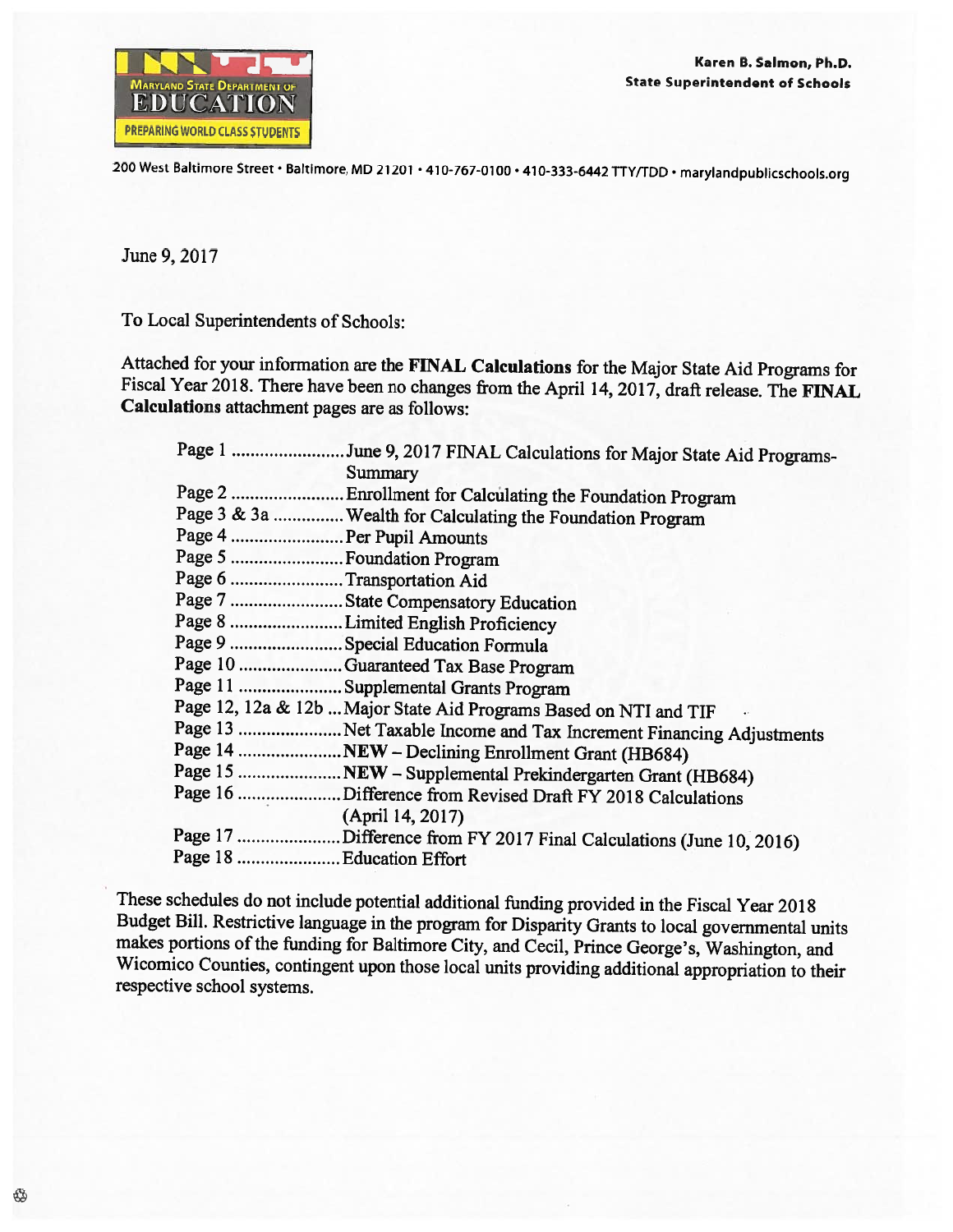**Local Superintendents of Schools** June 9, 2017 Page 2

Additionally, as noted in the prior release, the Governor is authorized to use Fiscal Year 2017 Deficiency Appropriation to pay \$19,695,182 to the State Retirement and Pension System to cover a portion of the normal cost payments by local school boards. Additional information on this legislation is available at the Maryland General Assembly's website: mgaleg.maryland.gov. A detailed explanation of the restrictions can be found in the Fiscal and Policy Note for HB1109. At the end of this document I have attached a copy of the relevant pages of the Budget Bill.

If you have any questions regarding these calculations, please feel free to contact Steve Brooks at 410-767-0793 or by email at steve.brooks@maryland.gov.

Sincerely,

Mussic

Kristy L. Michel Deputy Superintendent Office of Finance and Administration

KLM:sab Attachment

**LEA School Business Officials**  $\mathbf{c}$ : **MSDE Executive Team**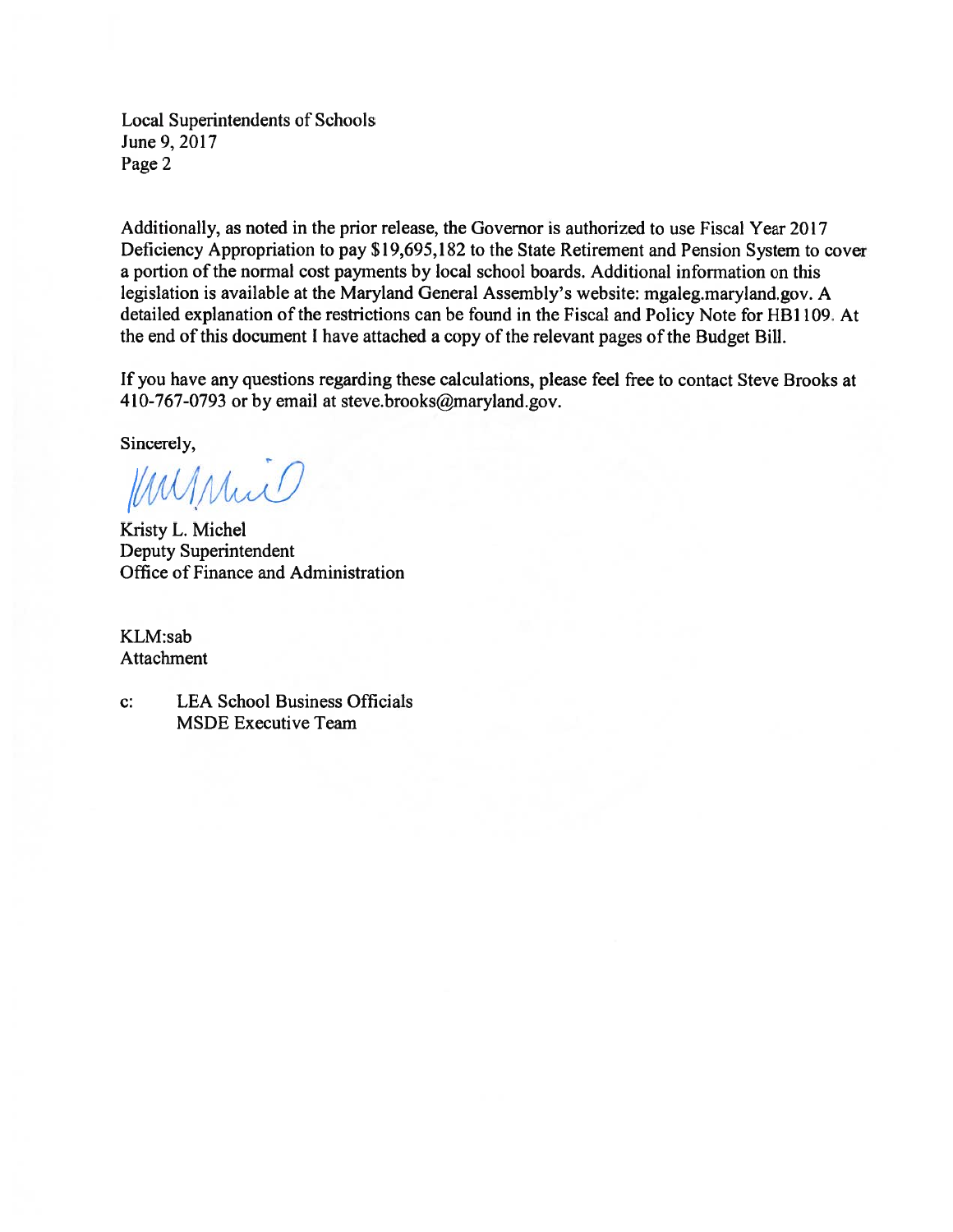## **Summary of Major State Aid Programs Fiscal Year 2018**

|                        | Col. 1<br><b>Foundation</b> | Col. 2<br>Geog. Cost of<br><b>Educ. Index</b> | Col. 3<br><b>Total</b><br><b>Transportation</b> | Col. 4<br>Compensatory | Col. 5<br><b>Limited</b><br><b>English</b> | Col. 6<br><b>Special</b><br><b>Education</b> | Col. 7<br><b>Guaranteed</b><br><b>Tax</b> | Col. 8<br>Supplemental | Col. 9<br><b>NTI</b>    | <b>Col. 10</b><br><b>TIF</b><br><b>Grant</b> | <b>Col. 11</b><br><b>Declining</b><br><b>Enrollment</b> | Col. 12<br>Supplemental<br>Prekindergarten | <b>Col. 13</b><br><b>Total Direct</b><br><b>Mandated</b> |
|------------------------|-----------------------------|-----------------------------------------------|-------------------------------------------------|------------------------|--------------------------------------------|----------------------------------------------|-------------------------------------------|------------------------|-------------------------|----------------------------------------------|---------------------------------------------------------|--------------------------------------------|----------------------------------------------------------|
| <b>Local Unit</b>      | Program                     | (GCEI)                                        | <b>Grants</b>                                   | <b>Education</b>       | <b>Proficient</b>                          | Formula                                      | <b>Base</b>                               | <b>Grants</b>          | Adjustment <sup>*</sup> | (HB285)                                      | Grant **                                                | Grant **                                   | <b>Grants</b>                                            |
| Allegany               | 39,935,953                  |                                               | 4,654,468                                       | 21,569,072             | 93,471                                     | 5,375,201                                    | 4,020,594                                 | 10,348                 | 1,635,974               |                                              | 793,472                                                 |                                            | 78,088,553                                               |
| Anne Arundel           | 210,594,053                 | 9,947,619                                     | 23,827,997                                      | 67,086,766             | 12,734,405                                 | 17,446,206                                   |                                           |                        | 2,176,022               |                                              |                                                         |                                            | 343,813,068                                              |
| <b>Baltimore City</b>  | 363,536,509                 | 22,567,473                                    | 19,516,800                                      | 297,988,989            | 22,117,633                                 | 47,624,065                                   | 21,692,833                                | 18,310,933             |                         | 422,107                                      | 13,552,594                                              | 10,145,322                                 | 837,475,258                                              |
| <b>Baltimore</b>       | 394,059,499                 | 6,065,689                                     | 31,453,489                                      | 146,942,836            | 19,213,091                                 | 35,512,231                                   |                                           |                        |                         |                                              |                                                         | $\overline{\phantom{0}}$                   | 633,246,835                                              |
| Calvert                | 56,540,292                  | 2,284,136                                     | 5,814,633                                       | 9,899,366              | 393,322                                    | 3,775,706                                    |                                           | $\sim$                 | 1,135,213               |                                              | 239,758                                                 | $\blacksquare$                             | 80,082,426                                               |
| Caroline               | 27,330,549                  |                                               | 2,700,841                                       | 15,177,104             | 2,108,846                                  | 2,487,264                                    | 1,576,206                                 | 966,820                | 702,635                 |                                              |                                                         |                                            | 53,050,265                                               |
| Carroll                | 89,900,513                  | 2,440,506                                     | 9,863,761                                       | 14,379,337             | 966,338                                    | 7,161,415                                    |                                           |                        | 1,903,076               |                                              | 1,605,982                                               | $\sim$                                     | 128,220,928                                              |
| Cecil                  | 64,320,633                  |                                               | 5,225,863                                       | 24,229,383             | 949,027                                    | 7,199,918                                    | 1,293,091                                 | 49,060                 | 2,407,482               |                                              | 189,967                                                 | $\blacksquare$                             | 105,864,424                                              |
| Charles                | 107,084,114                 | 3,579,100                                     | 10,889,250                                      | 32,049,886             | 2,159,880                                  | 9,137,138                                    |                                           |                        | 3,941,805               |                                              |                                                         |                                            | 168,841,173                                              |
| Dorchester             | 20,768,266                  |                                               | 2,513,982                                       | 12,525,861             | 700,674                                    | 1,572,919                                    | 1,164,755                                 | 1,321,515              | 650,918                 |                                              |                                                         |                                            | 41,218,890                                               |
| Frederick              | 158,332,988                 | 6,729,963                                     | 12,616,755                                      | 34,685,633             | 8,418,970                                  | 12,173,800                                   | $\blacksquare$                            |                        | 2,020,474               |                                              |                                                         | $\overline{\phantom{a}}$                   | 234,978,583                                              |
| Garrett                | 9,581,975                   |                                               | 2,992,138                                       | 4,603,594              | 11,107                                     | 830,080                                      |                                           | 1,201,160              | 432,249                 |                                              | 208,893                                                 | 234,414                                    | 20,095,610                                               |
| Harford                | 136,064,999                 |                                               | 12,633,675                                      | 34,334,568             | 1,757,941                                  | 12,623,914                                   |                                           | $\sim$                 | 2,905,206               | $\sim$                                       | 356,298                                                 | $\sim$                                     | 200,676,601                                              |
| Howard                 | 167,021,217                 | 5,709,276                                     | 17,493,612                                      | 30,380,453             | 7,877,543                                  | 11,211,859                                   |                                           |                        |                         |                                              |                                                         | $\sim$                                     | 239,693,960                                              |
| Kent                   | 2,519,392                   | 132,737                                       | 1,578,034                                       | 2,592,922              | 130,510                                    | 525,026                                      | $\sim$                                    | 1,003,414              | 16,473                  |                                              | 142,181                                                 | 72,534                                     | 8,713,223                                                |
| Montgomery             | 338,744,661                 | 36,854,599                                    | 42,090,090                                      | 140,036,855            | 64,721,654                                 | 38,947,354                                   |                                           |                        |                         |                                              |                                                         |                                            | 661,395,213                                              |
| <b>Prince George's</b> | 530,518,361                 | 42,000,057                                    | 40,693,791                                      | 282,089,241            | 94,280,507                                 | 44,578,999                                   | 5,665,296                                 | 20,505,652             | 22,370,119              |                                              |                                                         | $\sim$                                     | 1,082,702,023                                            |
| Queen Anne's           | 22,074,042                  | 575,578                                       | 3,376,752                                       | 5,139,591              | 572,407                                    | 1,832,402                                    |                                           |                        | 226,466                 |                                              | 21,876                                                  |                                            | 33,819,114                                               |
| St. Mary's             | 67,875,547                  | 240,196                                       | 7,029,220                                       | 18,044,466             | 903,269                                    | 5,020,125                                    |                                           | 3,251,181              | 1,389,370               |                                              |                                                         |                                            | 103,753,374                                              |
| Somerset               | 13,869,147                  |                                               | 1,910,395                                       | 10,275,957             | 635,272                                    | 1,733,014                                    | 1,732,484                                 |                        | 566,172                 |                                              | $\blacksquare$                                          | 449,254                                    | 31,171,695                                               |
| Talbot                 | 4,543,250                   | $\blacksquare$                                | 1,671,453                                       | 5,063,409              | 788,611                                    | 935,915                                      |                                           | $\sim$                 | $\sim$                  | $\sim$                                       | 132,961                                                 | $\sim$                                     | 13,135,599                                               |
| Washington             | 100,468,143                 |                                               | 7,378,000                                       | 44,798,736             | 1,934,895                                  | 7,729,274                                    | 6,591,100                                 |                        | 2,893,216               |                                              |                                                         | $\sim$                                     | 171,793,364                                              |
| Wicomico               | 72,967,695                  | $\blacksquare$                                | 5,341,079                                       | 44,370,136             | 4,867,270                                  | 7,698,549                                    | 6,567,920                                 |                        | 1,797,116               |                                              |                                                         | $\sim$                                     | 143,609,765                                              |
| Worcester              | 6,617,926                   | $\blacksquare$                                | 3,075,282                                       | 7,280,861              | 347,100                                    | 1,741,093                                    |                                           | $\sim$                 | $\sim$                  | $\sim$                                       | $\overline{\phantom{a}}$                                | $\sim$                                     | 19,062,262                                               |
| <b>Total State</b>     | 3,005,269,724               | 139,126,929                                   | 276,341,360                                     | 1,305,545,022          | 248,683,743                                | 284,873,467                                  | 50,304,279                                | 46,620,083             | 49,169,986              | 422,107                                      | 17,243,982                                              | 10,901,524                                 | 5,434,502,206                                            |
|                        | Page 5                      | Page 5                                        | Page 6                                          | Page 7                 | Page 8                                     | Page 9                                       | Page 10                                   | Page 11                | Page 13                 | Page 13                                      | Page 14                                                 | Page 15                                    |                                                          |

\* Represents 80% of Net Taxable Income, 5-year Phase-in Adjustment. [STAID 18 -FINAL- 06-09-17.xlsx]Summary

\*\* New grant per HB684, 2017 Legislative Session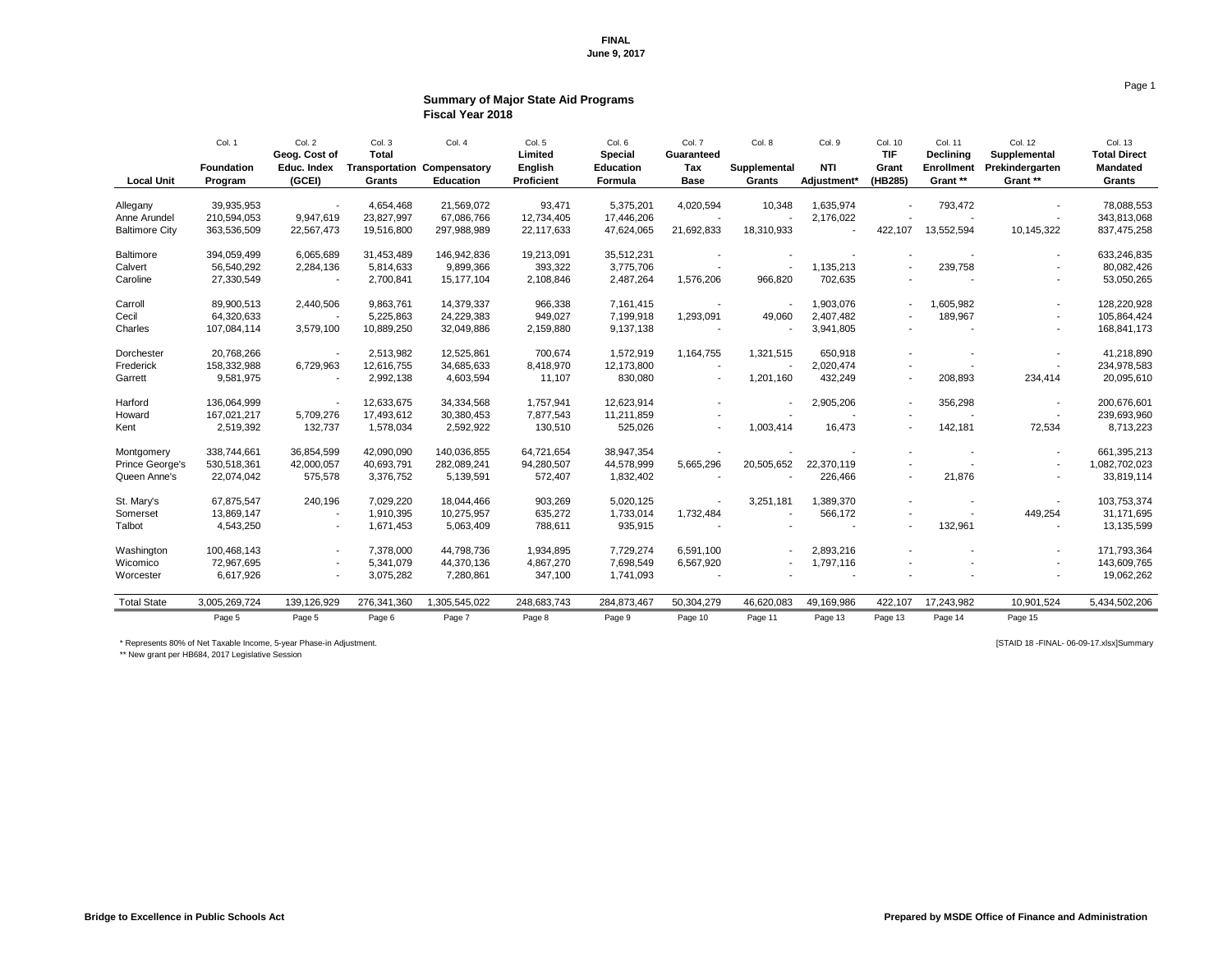## **Enrollment for Calculating the Foundation Program Fiscal Year 2018 - September 30, 2016**

|                        | Col. 14                           | Col. 15        | Col. 16                      | <b>Col. 17</b><br><b>Evening High,</b> | <b>Col. 18</b>         | <b>Col. 19</b>             | <b>Col. 20</b><br><b>Total</b>    |
|------------------------|-----------------------------------|----------------|------------------------------|----------------------------------------|------------------------|----------------------------|-----------------------------------|
| <b>Local Unit</b>      | <b>Total</b><br><b>Enrollment</b> | Prekinder. (1) | <b>SEED</b><br><b>School</b> | Part Time &<br><b>IHE FTE Adj's</b>    | Out-of<br><b>State</b> | <b>Other</b><br>Ineligible | <b>Eligible</b><br><b>FTE (2)</b> |
| Allegany               | 8,702.00                          | 490            |                              | 26.25                                  | 2.00                   | 1.00                       | 8,182.75                          |
| Anne Arundel           | 81,397.00                         |                | 15.00                        | 324.75                                 |                        | 2.00                       |                                   |
| <b>Baltimore City</b>  | 82,354.00                         | 2,271<br>4,468 | 185.00                       | 75.25                                  | 1.00                   | 1,366.00                   | 78,814.25<br>76,628.75            |
|                        |                                   |                |                              |                                        |                        |                            |                                   |
| <b>Baltimore</b>       | 112,147.00                        | 3,807          | 59.00                        | 63.50                                  | 119.00                 | 86.00                      | 108,130.50                        |
| Calvert                | 15,950.00                         | 398            |                              | 36.25                                  | 1.00                   | 3.00                       | 15,511.75                         |
| Caroline               | 5,705.00                          | 317            |                              |                                        |                        |                            | 5,388.00                          |
| Carroll                | 25,256.00                         | 390            |                              | 3.50                                   | 2.00                   |                            | 24,860.50                         |
| Cecil                  | 15,633.00                         | 656            |                              |                                        |                        | 2.00                       | 14,975.00                         |
| Charles                | 26,390.00                         | 868            | 1.00                         | 1.75                                   |                        |                            | 25,521.25                         |
| Dorchester             | 4,816.00                          | 251            |                              | 3.50                                   | 2.00                   | 15.00                      | 4,544.50                          |
| Frederick              | 41,317.00                         | 1,206          | 2.00                         | 82.25                                  | 17.00                  | 23.00                      | 39,990.75                         |
| Garrett                | 3,833.00                          | 195            |                              |                                        |                        |                            | 3,638.00                          |
| Harford                | 37,426.00                         | 840            | 7.00                         | 2.25                                   |                        | 1.00                       | 36,589.75                         |
| Howard                 | 55,638.00                         | 1,289          | 35.00                        | 68.00                                  |                        | 35.00                      | 54,281.00                         |
| Kent                   | 2,001.00                          | 110            | 2.00                         |                                        |                        |                            | 1,893.00                          |
| Montgomery             | 159,010.00                        | 4,320          | 6.00                         | 43.75                                  | 6.00                   | 60.00                      | 154,586.25                        |
| <b>Prince George's</b> | 130,814.00                        | 5,710          | 84.00                        | 17.75                                  | 140.00                 | 244.00                     | 124,786.25                        |
| Queen Anne's           | 7,751.00                          | 259            |                              | 29.75                                  |                        |                            | 7,462.25                          |
| St. Mary's             | 18,067.00                         | 939            | 2.00                         | 2.50                                   |                        |                            | 17,127.50                         |
| Somerset               | 2,958.00                          | 184            |                              |                                        | 3.00                   | 8.00                       | 2,763.00                          |
| Talbot                 | 4,593.00                          | 271            |                              | 0.50                                   |                        | 2.00                       | 4,319.50                          |
| Washington             | 22,545.00                         | 644            |                              | 0.75                                   | 1.00                   | 7.00                       | 21,892.25                         |
| Wicomico               | 15,446.00                         | 560            | 3.00                         | 5.25                                   | 465.00                 | 78.00                      | 14,340.75                         |
| Worcester              | 6,667.00                          | 354            |                              |                                        | 20.00                  | 1.00                       | 6,292.00                          |
| <b>Total State</b>     | 886,416.00                        | 30,797         | 401.00                       | 787.50                                 | 779.00                 | 1,934.00                   | 852,519.50                        |

Note: Enrollment includes SEED School of MD students in home school systems.

 (1) Prekindergarten students are not included in the Full-time equivalent enrollment for the Foundation Program funding. Full-time equivalent enrollment is defined in Education Article §5-202.

(2) Col. 20 = Col. 14 - Col. 15 + Col. 16 - Col. 17 - Col. 18 - Col. 19

[STAID 18 -FINAL- 06-09-17.xlsx]Enroll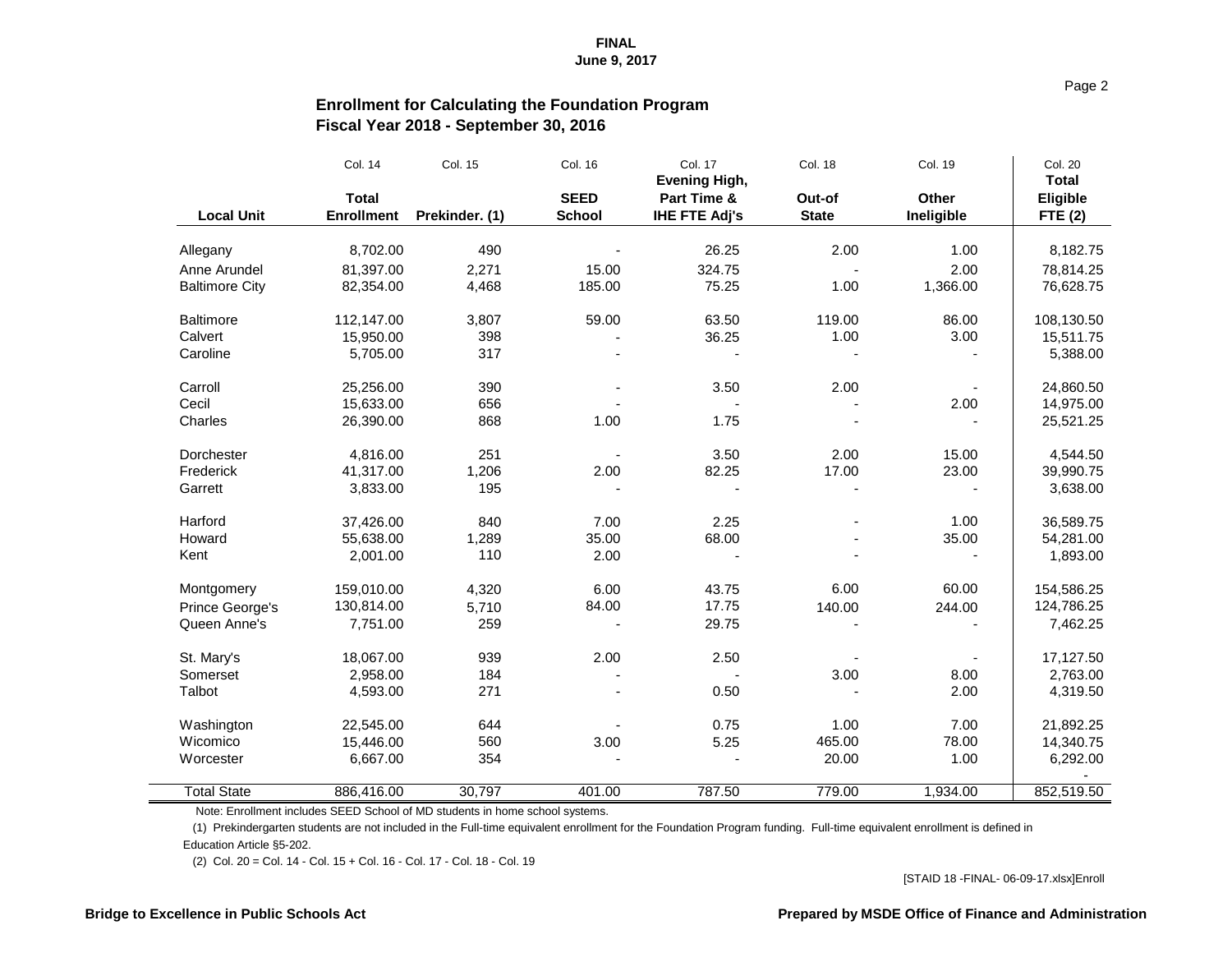| ) |  |  |  |
|---|--|--|--|
|   |  |  |  |

Column 29 is the sum of Columns 26, 27, & 28. Wealth data continues on next page.

Column 38 is Column 37 minus Column 33. **Exercise 2018** 18 -FINAL- 06-09-17.xlsx]Wealth

#### **Wealth for Calculating the Foundation Program Fiscal Year 2018**

|                       | <b>Col. 21</b>           | <b>Col. 22</b>           | <b>Col. 23</b>                                | <b>Col. 24</b>  | <b>Col. 25</b>  | <b>Col. 26</b>  | <b>Col. 27</b>      | <b>Col. 28</b>   | <b>Col. 29</b>       | Col. 30         | <b>Col. 31</b>   |  |
|-----------------------|--------------------------|--------------------------|-----------------------------------------------|-----------------|-----------------|-----------------|---------------------|------------------|----------------------|-----------------|------------------|--|
|                       |                          | <b>Personal Property</b> |                                               |                 |                 |                 |                     |                  | <b>Real Property</b> |                 |                  |  |
|                       | <b>Railroad</b>          | <b>Utility</b>           |                                               |                 | 50% of Subtotal | <b>Full</b>     | <b>New</b>          | Railroad         |                      | 40% of Subtotal | <b>Utility</b>   |  |
| <b>Local Unit</b>     | <b>Operating</b>         | <b>Operating</b>         | <b>Business</b>                               | <b>Subtotal</b> | (Col. 24)       | Year            | <b>Construction</b> | <b>Operating</b> | <b>Subtotal</b>      | (Col. 29)       | <b>Operating</b> |  |
| Allegany              | 20,494,000               | 126,584,000              | 177,043,000                                   | 324,121,000     | 162,060,500     | 3,573,116,000   | 1,750,000           | 14,563,000       | 3,589,429,000        | 1,435,771,600   | 7,308,000        |  |
| Anne Arundel          | 1,435,000                | 945,908,000              | 1,544,655,000                                 | 2,491,998,000   | 1,245,999,000   | 81,098,601,000  | 150,000,000         | 742,000          | 81,249,343,000       | 32,499,737,200  | 42,914,000       |  |
| <b>Baltimore City</b> | 34,714,000               | 874,160,000              | 1,258,000,000                                 | 2,166,874,000   | 1,083,437,000   | 38,402,573,000  | 188,428,000         | 196,649,000      | 38,787,650,000       | 15,515,060,000  | 135,392,000      |  |
| <b>Baltimore</b>      | 11,505,000               | 1,285,143,000            | 1,718,998,000                                 | 3,015,646,000   | 1,507,823,000   | 78,671,161,000  | 160,321,000         | 13,723,000       | 78,845,205,000       | 31,538,082,000  | 109,001,000      |  |
| Calvert               |                          | 785,288,000              | 152,755,000                                   | 938,043,000     | 469,021,500     | 11,484,679,000  | 13,750,000          |                  | 11,498,429,000       | 4,599,371,600   | 110,151,000      |  |
| Caroline              |                          | 57,655,000               | 50,234,000                                    | 107,889,000     | 53,944,500      | 2,480,954,000   | 3,281,000           |                  | 2,484,235,000        | 993,694,000     | 5,159,000        |  |
| Carroll               | 7,164,000                | 261,747,000              | 286,877,000                                   | 555,788,000     | 277,894,000     | 18,455,208,000  | 28,000,000          | 6,203,000        | 18,489,411,000       | 7,395,764,400   | 12,623,000       |  |
| Cecil                 | 5,361,000                | 165,052,000              | 238,334,000                                   | 408,747,000     | 204,373,500     | 9,360,021,000   | 4,375,000           | 5,852,000        | 9,370,248,000        | 3,748,099,200   | 15,113,000       |  |
| Charles               | 3,151,000                | 275,980,000              | 487,413,000                                   | 766,544,000     | 383,272,000     | 16,290,927,000  | 54,902,000          | 1,173,000        | 16,347,002,000       | 6,538,800,800   | 33,470,000       |  |
| Dorchester            |                          | 117,126,000              |                                               | 117,126,000     | 58,563,000      | 2,758,455,000   | 2,125,000           |                  | 2,760,580,000        | 1,104,232,000   | 2,344,000        |  |
| Frederick             |                          | 343,805,000              |                                               | 343,805,000     | 171,902,500     | 27,795,442,000  | 62,500,000          | 10,474,000       | 27,868,416,000       | 11,147,366,400  | 29,973,000       |  |
| Garrett               | 9,636,000                | 75,433,000               | 115,138,000                                   | 200, 207, 000   | 100,103,500     | 4,296,179,000   | 5,325,000           | 902,000          | 4,302,406,000        | 1,720,962,400   | 38,885,000       |  |
| Harford               | 2,766,000                | 546,110,000              | 627,854,000                                   | 1,176,730,000   | 588,365,000     | 26,477,046,000  | 50,000,000          | 2,154,000        | 26,529,200,000       | 10,611,680,000  | 33,072,000       |  |
| Howard                | 7,891,000                | 545,115,000              | 999,911,000                                   | 1,552,917,000   | 776,458,500     | 47,539,399,000  | 136,765,000         | 14,870,000       | 47,691,034,000       | 19,076,413,600  | 33,934,000       |  |
| Kent                  |                          | 41,564,000               |                                               | 41,564,000      | 20,782,000      | 2,896,307,000   | 2,850,000           |                  | 2,899,157,000        | 1,159,662,800   | 2,094,000        |  |
| Montgomery            | 7,394,000                | 1,559,130,000            | 2,167,593,000                                 | 3,734,117,000   | 1,867,058,500   | 178,612,369,000 | 353,686,000         | 10,168,000       | 178,976,223,000      | 71,590,489,200  | 110,735,000      |  |
| Prince George's       | 10,307,000               | 1,409,786,000            | 1,403,313,000                                 | 2,823,406,000   | 1,411,703,000   | 80,986,717,000  | 828,649,000         | 6,970,000        | 81,822,336,000       | 32,728,934,400  | 64,298,000       |  |
| Queen Anne's          | $\overline{\phantom{a}}$ | 73,038,000               |                                               | 73,038,000      | 36,519,000      | 7,745,199,000   | 15,000,000          |                  | 7,760,199,000        | 3,104,079,600   | 4,636,000        |  |
| St. Mary's            |                          | 111,909,000              | 160,435,000                                   | 272,344,000     | 136,172,000     | 12,030,868,000  | 23,500,000          |                  | 12,054,368,000       | 4,821,747,200   | 5,559,000        |  |
| Somerset              | 4,736,000                | 38,327,000               | 26,909,000                                    | 69,972,000      | 34,986,000      | 1,354,649,000   | 2,500,000           | 5,868,000        | 1,363,017,000        | 545,206,800     | 1,136,000        |  |
| Talbot                |                          | 61,736,000               |                                               | 61,736,000      | 30,868,000      | 8,349,070,000   | 12,500,000          |                  | 8,361,570,000        | 3,344,628,000   | 3,003,000        |  |
| Washington            | 16,871,000               | 138,310,000              | 409,948,000                                   | 565,129,000     | 282,564,500     | 12,046,765,000  | 15,000,000          | 30,548,000       | 12,092,313,000       | 4,836,925,200   | 13,920,000       |  |
| Wicomico              | 4,521,000                | 143,405,000              | 201,725,000                                   | 349,651,000     | 174,825,500     | 5,769,793,000   | 6,500,000           | 6,719,000        | 5,783,012,000        | 2,313,204,800   | 12,787,000       |  |
| Worcester             | 250,000                  | 135,899,000              | 200,925,000                                   | 337,074,000     | 168,537,000     | 14,804,286,000  | 6,688,000           | 468,000          | 14,811,442,000       | 5,924,576,800   | 5,846,000        |  |
| <b>Total State</b>    | 148,196,000              | 10,118,210,000           | 12,228,060,000                                | 22,494,466,000  | 11,247,233,000  | 693,279,784,000 | 2,128,395,000       | 328,046,000      | 695,736,225,000      | 278,294,490,000 | 833,353,000      |  |
|                       | Notes:                   |                          | Column 24 is the sum of Columns 21, 22, & 23. |                 |                 |                 |                     |                  |                      |                 |                  |  |

Column 36 is the sum of Columns 25, 30, 31, & 34.

Column 37 is the sum of Columns 25, 30, 31, & 35.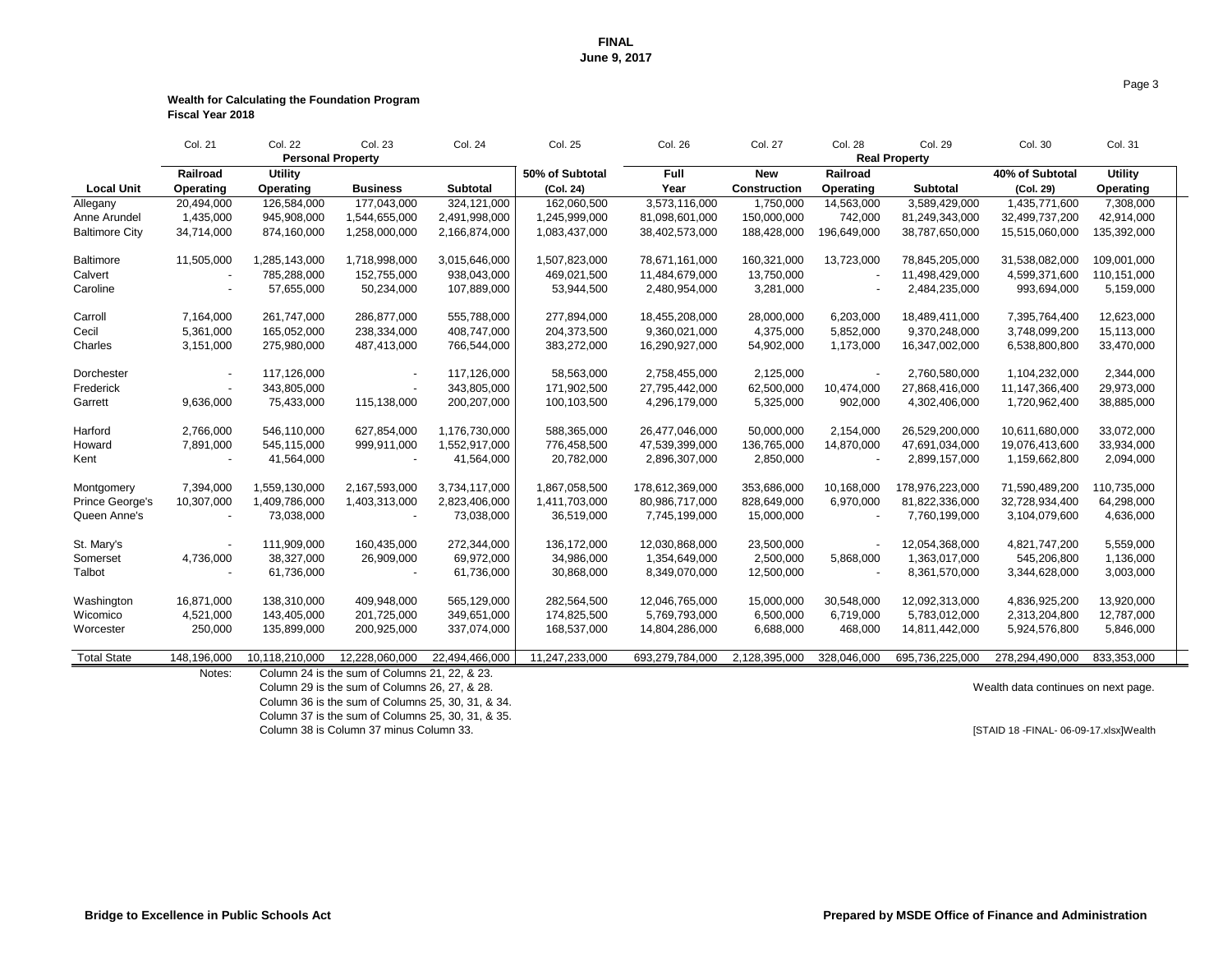**Bridge to Excellence in Public Schools Act Prepared by MSDE Office of Finance and Administration**

|               | Wealth Per Pupil |                      |
|---------------|------------------|----------------------|
| w / Sept. NTI | w/ Nov. NTI      | w/ TIF Adjust.       |
| 308,002       | 311,055          | 311,055              |
| 627,127       | 650,047          | 650,047              |
| 327,708       | 340,780          | 340,538              |
|               |                  |                      |
| 486,634       | 515,624          | 515,624              |
| 486,533       | 496,518          | 496,518              |
| 280,261       | 285,245          | 285,245              |
|               |                  |                      |
| 490,694       | 500,361          | 500,361              |
| 392,578       | 398,741          | 398,741              |
| 406,930       | 414,050          | 414,050              |
| 352,873       | 359,296          | 359,296              |
| 441,125       | 453,109          | 453,109              |
| 632,643       | 638,598          | 638,598              |
|               |                  |                      |
| 475,888       | 485,299          | 485,299              |
| 568,613       | 593,937          | 593,937              |
| 820,921       | 856,102          | 856,102              |
|               |                  |                      |
| 696,593       | 752,454          | 752,454              |
| 398,905       | 405,426          | 405,426              |
| 585,791       | 606,384          | 606,384              |
|               |                  |                      |
| 440,588       | 448,575          | 448,575              |
| 287,903       | 291,642          | 291,642<br>1,054,710 |
| 998,373       | 1,054,710        |                      |
| 350,094       | 356,801          | 356,801              |
| 277,999       | 283,779          | 283,779              |
| 1,141,847     | 1,169,718        | 1,169,718            |
|               |                  |                      |
| 506 615       | 529 345          | 520 323              |

|                       | <b>Col. 32</b><br><b>Qualified TIF</b> | Col. 33<br>40%           | Col. 34         | Col. 35                   | Col. 36         | <b>Col. 37</b>      | <b>Col. 38</b>      | Col. 39       | Col. 40                 | <b>Col. 41</b> |
|-----------------------|----------------------------------------|--------------------------|-----------------|---------------------------|-----------------|---------------------|---------------------|---------------|-------------------------|----------------|
|                       | Adjustment *                           | of Qualified             |                 | <b>Net Taxable Income</b> |                 | <b>Total Wealth</b> |                     |               | <b>Wealth Per Pupil</b> |                |
| <b>Local Unit</b>     | <b>Section 5-202(L)</b>                | <b>TIF Adjustment</b>    | September NTI   | <b>November NTI</b>       | w/September NTI | w/November NTI      | <b>TIF Adjusted</b> | w / Sept. NTI | w/ Nov. NTI             | w/ TIF Adjust. |
| Allegany              |                                        |                          | 915,160,679     | 940,141,300               | 2,520,300,779   | 2,545,281,400       | 2,545,281,400       | 308,002       | 311,055                 | 311,055        |
| Anne Arundel          |                                        |                          | 15,637,895,706  | 17,444,336,535            | 49,426,545,906  | 51,232,986,735      | 51,232,986,735      | 627,127       | 650,047                 | 650,047        |
| <b>Baltimore City</b> | 46,291,306                             | 18,516,522               | 8,377,995,561   | 9,379,626,381             | 25,111,884,561  | 26, 113, 515, 381   | 26,094,998,859      | 327,708       | 340,780                 | 340,538        |
| <b>Baltimore</b>      |                                        |                          | 19,465,111,131  | 22,599,794,544            | 52,620,017,131  | 55,754,700,544      | 55,754,700,544      | 486,634       | 515,624                 | 515,624        |
| Calvert               |                                        |                          | 2,368,432,810   | 2,523,319,234             | 7,546,976,910   | 7,701,863,334       | 7,701,863,334       | 486,533       | 496,518                 | 496,518        |
| Caroline              |                                        |                          | 457,246,331     | 484,103,002               | 1,510,043,831   | 1,536,900,502       | 1,536,900,502       | 280,261       | 285,245                 | 285,245        |
| Carroll               |                                        | $\overline{\phantom{a}}$ | 4,512,625,217   | 4,752,945,013             | 12,198,906,617  | 12,439,226,413      | 12,439,226,413      | 490,694       | 500,361                 | 500,361        |
| Cecil                 |                                        |                          | 1,911,274,974   | 2,003,556,983             | 5,878,860,674   | 5,971,142,683       | 5,971,142,683       | 392,578       | 398,741                 | 398,741        |
| Charles               |                                        |                          | 3,429,823,827   | 3,611,524,673             | 10,385,366,627  | 10,567,067,473      | 10,567,067,473      | 406,930       | 414,050                 | 414,050        |
| Dorchester            |                                        |                          | 438,492,057     | 467,681,617               | 1,603,631,057   | 1,632,820,617       | 1,632,820,617       | 352,873       | 359,296                 | 359,296        |
| Frederick             |                                        |                          | 6,291,667,684   | 6,770,946,260             | 17,640,909,584  | 18,120,188,160      | 18,120,188,160      | 441,125       | 453,109                 | 453,109        |
| Garrett               |                                        |                          | 441,604,067     | 463,267,095               | 2,301,554,967   | 2,323,217,995       | 2,323,217,995       | 632,643       | 638,598                 | 638,598        |
| Harford               |                                        |                          | 6,179,507,693   | 6,523,851,421             | 17,412,624,693  | 17,756,968,421      | 17,756,968,421      | 475,888       | 485,299                 | 485,299        |
| Howard                |                                        |                          | 10,978,050,688  | 12,352,694,999            | 30,864,856,788  | 32,239,501,099      | 32,239,501,099      | 568,613       | 593,937                 | 593,937        |
| Kent                  |                                        |                          | 371,464,382     | 438,063,147               | 1,554,003,182   | 1,620,601,947       | 1,620,601,947       | 820,921       | 856,102                 | 856,102        |
| Montgomery            |                                        |                          | 34,115,395,074  | 42,750,818,026            | 107,683,677,774 | 116,319,100,726     | 116,319,100,726     | 696,593       | 752,454                 | 752,454        |
| Prince George's       |                                        |                          | 15,572,942,197  | 16,386,604,534            | 49,777,877,597  | 50,591,539,934      | 50,591,539,934      | 398,905       | 405,426                 | 405,426        |
| Queen Anne's          |                                        |                          | 1,226,081,397   | 1,379,753,858             | 4,371,315,997   | 4,524,988,458       | 4,524,988,458       | 585,791       | 606,384                 | 606,384        |
| St. Mary's            |                                        |                          | 2,582,687,186   | 2,719,488,669             | 7,546,165,386   | 7,682,966,869       | 7,682,966,869       | 440,588       | 448,575                 | 448,575        |
| Somerset              |                                        |                          | 214,146,716     | 224,477,995               | 795,475,516     | 805,806,795         | 805,806,795         | 287,903       | 291,642                 | 291,642        |
| Talbot                |                                        |                          | 933,971,644     | 1,177,320,320             | 4,312,470,644   | 4,555,819,320       | 4,555,819,320       | 998,373       | 1,054,710               | 1,054,710      |
| Washington            |                                        |                          | 2,530,932,587   | 2,677,765,481             | 7,664,342,287   | 7,811,175,181       | 7,811,175,181       | 350,094       | 356,801                 | 356,801        |
| Wicomico              |                                        |                          | 1,485,895,003   | 1,568,792,197             | 3,986,712,303   | 4,069,609,497       | 4,069,609,497       | 277,999       | 283,779                 | 283,779        |
| Worcester             |                                        |                          | 1,085,542,128   | 1,260,903,779             | 7,184,501,928   | 7,359,863,579       | 7,359,863,579       | 1,141,847     | 1,169,718               | 1,169,718      |
| <b>Total State</b>    | 46,291,306                             | 18,516,522               | 141,523,946,739 | 160,901,777,063           | 431,899,022,739 | 451,276,853,063     | 451,258,336,541     | 506,615       | 529,345                 | 529,323        |

Wealth data continued from page 3.

\* Per data received from State Dept. of Assessments and Taxation

[STAID 18 -FINAL- 06-09-17.xlsx]Wealtha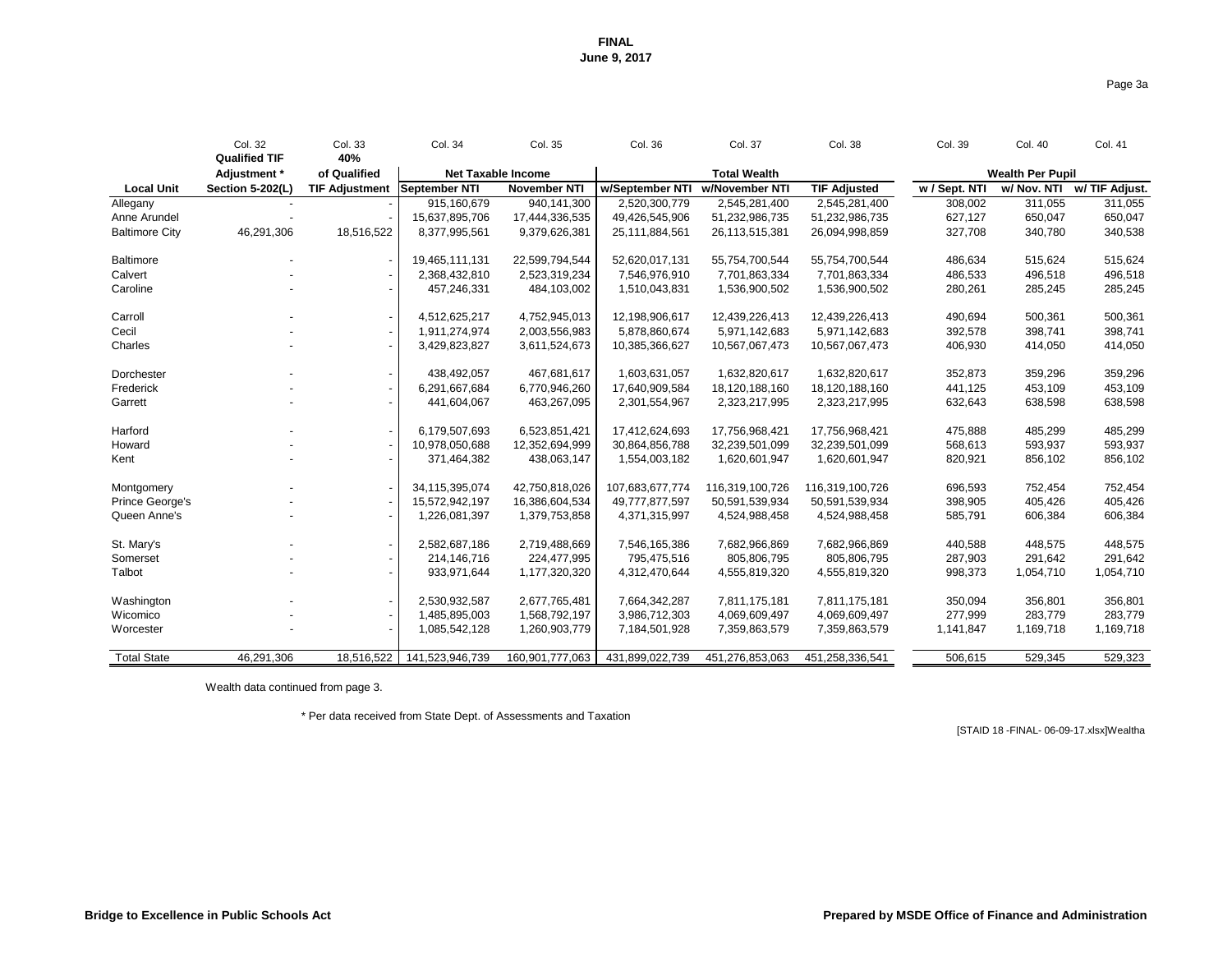## **Per Pupil Amounts Fiscal Year 2018**

#### **Per Pupil Foundation Amount**

| <b>Prior Fiscal Year Amount</b>                                                                       | S                          | 6,964 |        |
|-------------------------------------------------------------------------------------------------------|----------------------------|-------|--------|
| Increase in Target Per Pupil Amount                                                                   |                            |       | 1.0069 |
| <b>Target Per Pupil Foundation Amount</b>                                                             |                            | 7,012 |        |
| Increase in Implicit Price Deflator<br>Increase in Consumer Price Index<br>Maximum Increase Per 5-202 | 0.0069<br>0.0137<br>0.0500 |       |        |

#### **Special Needs Programs Per Pupil Amounts**

|                                           | Compensatory<br><b>Education</b> | <b>Limited</b><br>English<br><b>Proficient</b> | <b>Special</b><br><b>Education</b> |  |
|-------------------------------------------|----------------------------------|------------------------------------------------|------------------------------------|--|
| <b>Annual Per Pupil Foundation Amount</b> | \$<br>7,012                      | \$<br>7,012                                    | \$<br>7,012                        |  |
| <b>Times Program Factor</b>               | 0.97                             | 0.99                                           | 0.74                               |  |
| <b>Adjusted Per Pupil Amount</b>          | 6,801.64                         | 6,941.88                                       | 5,188.88                           |  |
| <b>Times State Share Portion</b>          | 0.50                             | 0.50                                           | 0.50                               |  |
| Special Needs Programs Per Pupil Amounts  | \$<br>3,401                      | \$<br>3,471                                    | \$<br>2,594                        |  |

[STAID 18 -FINAL- 06-09-17.xlsx] Per Pupil

**Bridge to Excellence in Public Schools Act Prepared by MSDE Office of Finance and Administration**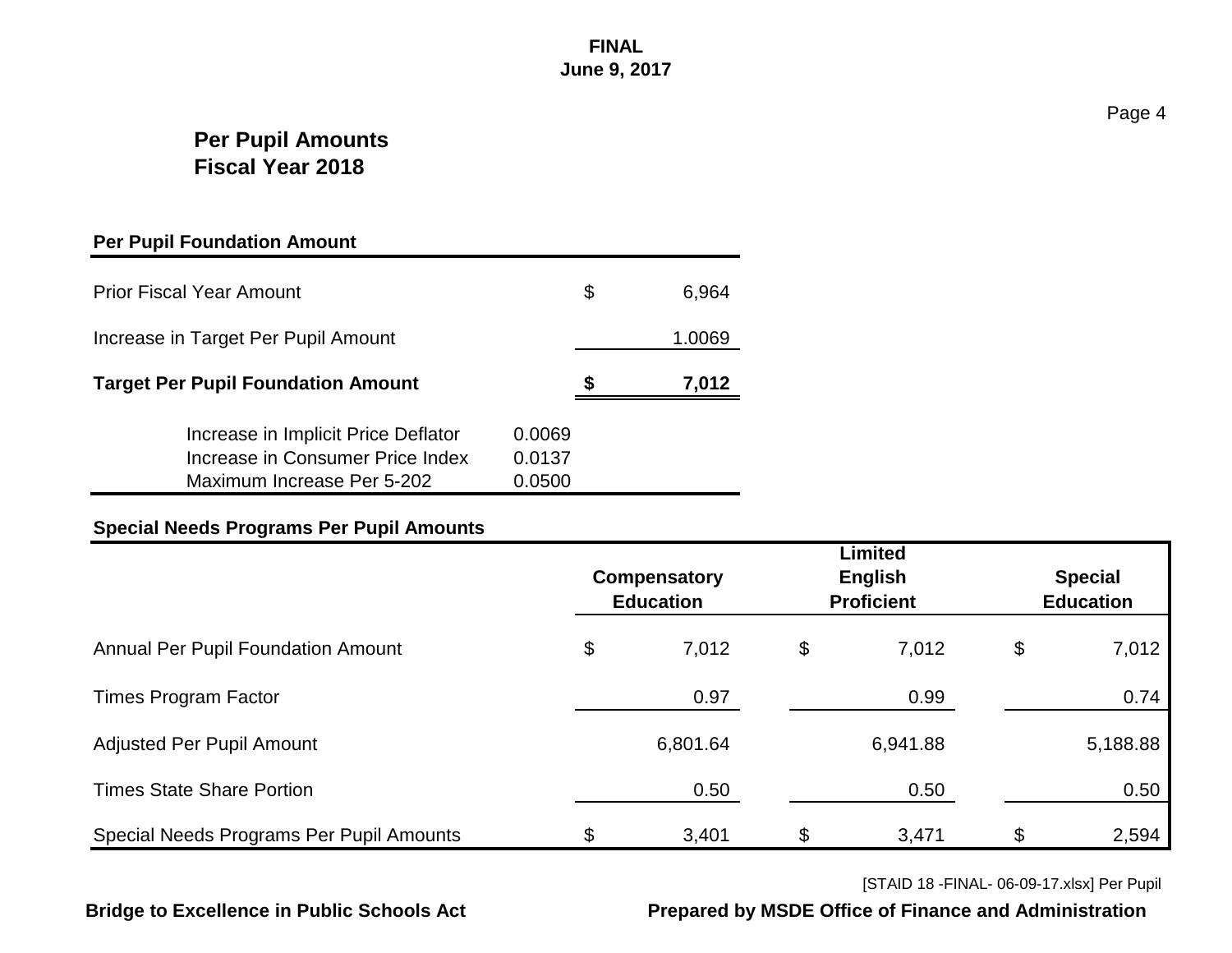## **Foundation Program Fiscal Year 2018 - Based on September 1, 2016 Net Taxable Income (NTI)**

|                        | Col. 42             | <b>Col. 43</b>                 | <b>Col. 44</b> | Col. 45            | Col. 46            | Col. 47            | <b>Col. 48</b>        | <b>Col. 49</b>                          | Col. 50                                       | <b>Col. 51</b> |
|------------------------|---------------------|--------------------------------|----------------|--------------------|--------------------|--------------------|-----------------------|-----------------------------------------|-----------------------------------------------|----------------|
|                        | Total Program *     |                                |                | <b>State Share</b> |                    |                    |                       | <b>State Share (Subject to Minimum)</b> |                                               |                |
|                        | <b>Enrollment x</b> | Local                          | <b>Using</b>   | <b>Using</b>       | <b>Using</b>       | <b>Minimum</b>     | <b>Official Grant</b> |                                         | <b>Alternative Calculations</b>               |                |
| <b>Local Unit</b>      | \$<br>7,012         | <b>Share</b>                   | Sept. NTI      | Nov. NTI           | <b>TIF Adjust.</b> | <b>State Share</b> | w/ Sept. NTI          | w/ Nov. NTI                             | w/ TIF Adjust.                                | <b>GCEI</b>    |
|                        |                     |                                |                |                    |                    |                    |                       |                                         |                                               |                |
| Allegany               | 57,377,443          | 17,441,490                     | 39,935,953     | 40,519,281         | 40,518,517         | 8,606,616          | 39,935,953            | 40,519,281                              | 40,518,517                                    |                |
| Anne Arundel           | 552,645,521         | 342,051,468                    | 210,594,053    | 213,314,080        | 213,298,710        | 82,896,828         | 210,594,053           | 213,314,080                             | 213,298,710                                   | 9,947,619      |
| <b>Baltimore City</b>  | 537,320,795         | 173,784,286                    | 363,536,509    | 364, 363, 149      | 364,477,961        | 80,598,119         | 363,536,509           | 364, 363, 149                           | 364,477,961                                   | 22,567,473     |
| <b>Baltimore</b>       | 758,211,066         | 364, 151, 567                  | 394,059,499    | 388,930,958        | 388,914,231        | 113,731,660        | 394,059,499           | 388,930,958                             | 388,914,231                                   | 6,065,689      |
| Calvert                | 108,768,391         | 52,228,099                     | 56,540,292     | 57,756,640         | 57,754,329         | 16,315,259         | 56,540,292            | 57,756,640                              | 57,754,329                                    | 2,284,136      |
| Caroline               | 37,780,656          | 10,450,107                     | 27,330,549     | 27,601,303         | 27,600,842         | 5,667,098          | 27,330,549            | 27,601,303                              | 27,600,842                                    |                |
| Carroll                | 174,321,826         | 84,421,313                     | 89,900,513     | 91,933,098         | 91,929,366         | 26, 148, 274       | 89,900,513            | 91,933,098                              | 91,929,366                                    | 2,440,506      |
| Cecil                  | 105,004,700         | 40,684,067                     | 64,320,633     | 65,456,031         | 65,454,239         | 15,750,705         | 64,320,633            | 65,456,031                              | 65,454,239                                    |                |
| Charles                | 178,955,005         | 71,870,891                     | 107,084,114    | 108,966,147        | 108,962,977        | 26,843,251         | 107,084,114           | 108,966,147                             | 108,962,977                                   | 3,579,100      |
| Dorchester             | 31,866,034          | 11,097,768                     | 20,768,266     | 21,051,373         | 21,050,883         | 4,779,905          | 20,768,266            | 21,051,373                              | 21,050,883                                    |                |
| Frederick              | 280,415,139         | 122,082,151                    | 158,332,988    | 160,399,697        | 160,394,261        | 42,062,271         | 158,332,988           | 160,399,697                             | 160,394,261                                   | 6,729,963      |
| Garrett                | 25,509,656          | 15,927,681                     | 9,581,975      | 10,122,286         | 10,121,589         | 3,826,448          | 9,581,975             | 10,122,286                              | 10,121,589                                    |                |
| Harford                | 256,567,327         | 120,502,328                    | 136,064,999    | 138,957,598        | 138,952,271        | 38,485,099         | 136,064,999           | 138,957,598                             | 138,952,271                                   |                |
| Howard                 | 380,618,372         | 213,597,155                    | 167,021,217    | 167,086,484        | 167,076,813        | 57,092,756         | 167,021,217           | 167,086,484                             | 167,076,813                                   | 5,709,276      |
| Kent                   | 13,273,716          | 10,754,324                     | 2,519,392      | 2,539,983          | 2,539,497          | 1,991,057          | 2,519,392             | 2,539,983                               | 2,539,497                                     | 132,737        |
| Montgomery             | 1,083,958,785       | 745,214,124                    | 338,744,661    | 313,542,485        | 313,507,589        | 162,593,818        | 338,744,661           | 313,542,485                             | 313,507,589                                   | 36,854,599     |
| <b>Prince George's</b> | 875,001,185         | 344,482,824                    | 530,518,361    | 539,918,239        | 539,903,061        | 131,250,178        | 530,518,361           | 539,918,239                             | 539,903,061                                   | 42,000,057     |
| Queen Anne's           | 52,325,297          | 30,251,255                     | 22,074,042     | 22,354,941         | 22,353,583         | 7,848,795          | 22,074,042            | 22,354,941                              | 22,353,583                                    | 575,578        |
| St. Mary's             | 120,098,030         | 52,222,483                     | 67,875,547     | 69,211,436         | 69,209,131         | 18,014,705         | 67,875,547            | 69,211,436                              | 69,209,131                                    | 240,196        |
| Somerset               | 19,374,156          | 5,505,009                      | 13,869,147     | 14,037,056         | 14,036,814         | 2,906,123          | 13,869,147            | 14,037,056                              | 14,036,814                                    |                |
| Talbot                 | 30,288,334          | 29,844,022                     | 444,312        | 113,776            | 112,409            | 4,543,250          | 4,543,250             | 4,543,250                               | 4,543,250                                     | $\sim$         |
| Washington             | 153,508,457         | 53,040,314                     | 100,468,143    | 101,772,700        | 101,770,357        | 23,026,269         | 100,468,143           | 101,772,700                             | 101,770,357                                   | $\blacksquare$ |
| Wicomico               | 100,557,339         | 27,589,644                     | 72,967,695     | 73,603,094         | 73,601,874         | 15,083,601         | 72,967,695            | 73,603,094                              | 73,601,874                                    |                |
| Worcester              | 44,119,504          | 49,719,627                     | (5,600,123)    | (4,627,080)        | (4,629,288)        | 6,617,926          | 6,617,926             | 6,617,926                               | 6,617,926                                     |                |
| <b>Total State</b>     | 5,977,866,734       | 2,988,913,997                  | 2,988,952,737  | 2,988,924,755      | 2,988,912,016      | 896,680,011        | 3,005,269,724         | 3,004,599,235                           | 3,004,590,071                                 | 139,126,929    |
| Tier 1                 | 852,519.50          | 624                            | 265,986,084    |                    |                    |                    |                       |                                         | [STAID 18 - FINAL - 06-09-17.xlsx] Foundation |                |
| Tier 2                 | 852,519.50          | 6,388                          | 2,722,947,283  |                    |                    |                    |                       |                                         |                                               |                |
|                        |                     | <b>Local Contribution Rate</b> | 0.69204%       | 0.66233%           | 0.66236%           |                    |                       |                                         |                                               |                |

\* Includes SEED School enrollment in home school systems.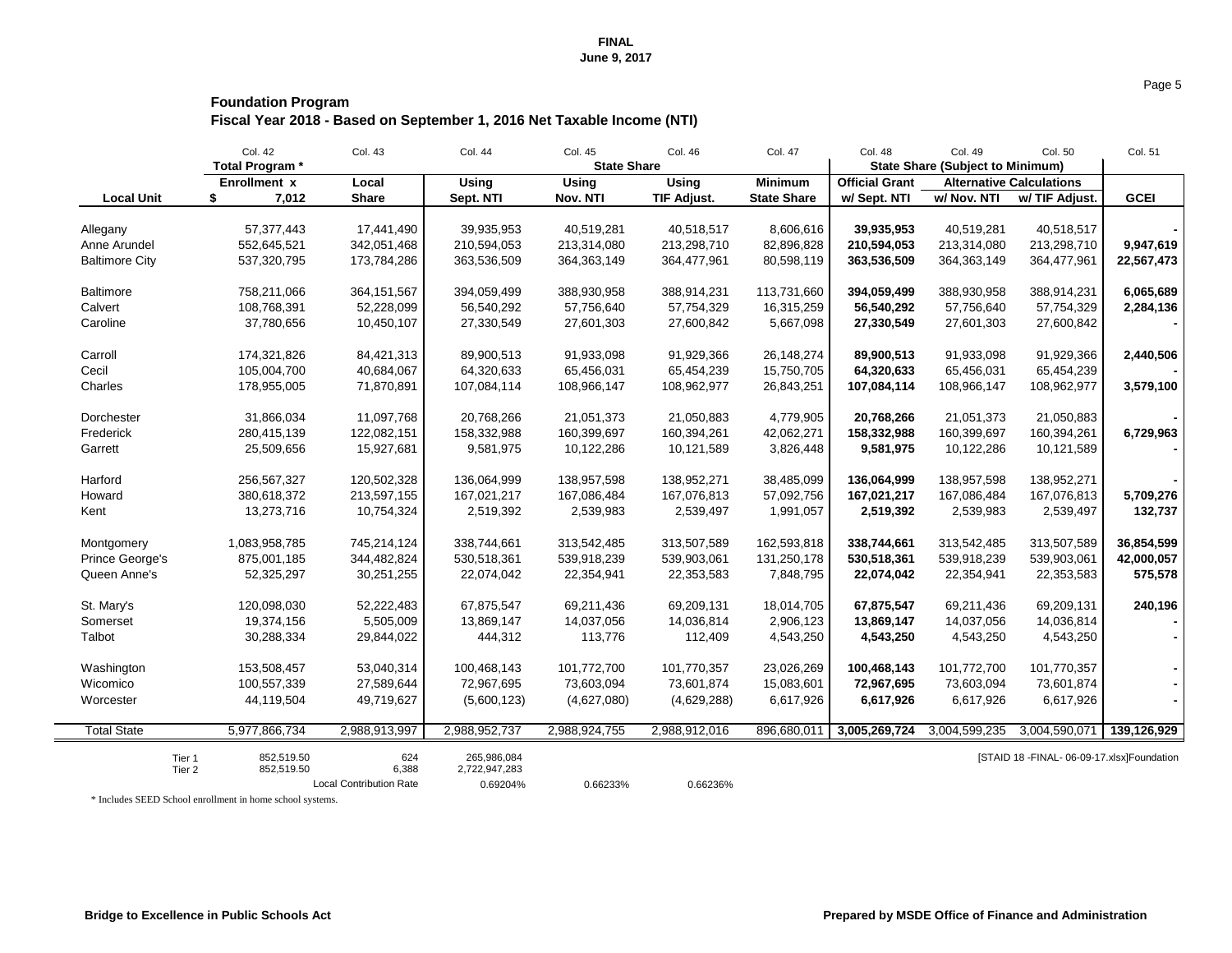## **Transportation Aid Fiscal Year 2018**

|                        | Col. 52                | Col. 53      | Col. 54              | Col. 55       | Col. 56    | Col. 57                 | Col. 58           | Col. 59           | Col. 60      | Col. 61               |
|------------------------|------------------------|--------------|----------------------|---------------|------------|-------------------------|-------------------|-------------------|--------------|-----------------------|
|                        | <b>Disabled Grant</b>  |              | <b>Regular Grant</b> |               |            |                         |                   |                   |              |                       |
|                        | <b>No. of Students</b> |              | <b>Base Grant</b>    |               |            | <b>Additional Grant</b> | <b>Enrollment</b> |                   |              | <b>Total</b>          |
|                        | <b>Transported</b>     | <b>Times</b> | <b>Prior Year</b>    | <b>CPI</b>    |            | <b>FTE Enrollment</b>   |                   | <b>Incr Times</b> |              | <b>Transportation</b> |
|                        | Oct. 2016 \$           | 1,000        | FY 2017              | 1.0100        | 09/30/15   | 09/30/16                | <b>Increase</b>   | \$290.51          | <b>Total</b> | <b>Grants</b>         |
|                        |                        |              |                      |               |            |                         |                   |                   |              |                       |
| Allegany               | 199                    | 199,000      | 4,411,354            | 4,455,468     | 8,284.75   | 8,182.75                |                   |                   | 4,455,468    | 4,654,468             |
| Anne Arundel           | 1,733                  | 1,733,000    | 21,656,842           | 21,873,410    | 78,051.50  | 78,814.25               | 762.75            | 221,587           | 22,094,997   | 23,827,997            |
| <b>Baltimore City</b>  | 2,744                  | 2,744,000    | 16,606,733           | 16,772,800    | 77,583.00  | 76,628.75               |                   |                   | 16,772,800   | 19,516,800            |
| <b>Baltimore</b>       | 3,647                  | 3,647,000    | 27,235,921           | 27,508,280    | 107,104.00 | 108,130.50              | 1,026.50          | 298,209           | 27,806,489   | 31,453,489            |
| Calvert                | 327                    | 327,000      | 5,433,300            | 5,487,633     | 15,569.25  | 15,511.75               |                   |                   | 5,487,633    | 5,814,633             |
| Caroline               | 94                     | 94,000       | 2,556,582            | 2,582,148     | 5,303.00   | 5,388.00                | 85.00             | 24,693            | 2,606,841    | 2,700,841             |
| Carroll                | 471                    | 471,000      | 9,299,763            | 9,392,761     | 25,162.50  | 24,860.50               |                   |                   | 9,392,761    | 9,863,761             |
| Cecil                  | 227                    | 227,000      | 4,949,369            | 4,998,863     | 15,094.75  | 14,975.00               |                   |                   | 4,998,863    | 5,225,863             |
| Charles                | 837                    | 837,000      | 9,938,197            | 10,037,579    | 25,470.75  | 25,521.25               | 50.50             | 14,671            | 10,052,250   | 10,889,250            |
|                        |                        |              |                      |               |            |                         |                   |                   |              |                       |
| Dorchester             | 97                     | 97,000       | 2,380,611            | 2,404,417     | 4,501.25   | 4,544.50                | 43.25             | 12,565            | 2,416,982    | 2,513,982             |
| Frederick              | 980                    | 980,000      | 11,349,103           | 11,462,594    | 39,391.25  | 39,990.75               | 599.50            | 174,161           | 11,636,755   | 12,616,755            |
| Garrett                | 37                     | 37,000       | 2,925,879            | 2,955,138     | 3,682.00   | 3,638.00                |                   |                   | 2,955,138    | 2,992,138             |
| Harford                | 863                    | 863,000      | 11,654,134           | 11,770,675    | 36,634.50  | 36,589.75               |                   |                   | 11,770,675   | 12,633,675            |
| Howard                 | 1,432                  | 1,432,000    | 15,688,227           | 15,845,109    | 53,535.75  | 54,281.00               | 745.25            | 216,503           | 16,061,612   | 17,493,612            |
| Kent                   | 33                     | 33,000       | 1,529,737            | 1,545,034     | 1,911.00   | 1,893.00                |                   |                   | 1,545,034    | 1,578,034             |
|                        |                        |              |                      |               |            |                         |                   |                   |              |                       |
| Montgomery             | 5,607                  | 5,607,000    | 35,362,087           | 35,715,708    | 151,944.75 | 154,586.25              | 2,641.50          | 767,382           | 36,483,090   | 42,090,090            |
| <b>Prince George's</b> | 4,812                  | 4,812,000    | 34,985,631           | 35,335,487    | 122,905.75 | 124,786.25              | 1,880.50          | 546,304           | 35,881,791   | 40,693,791            |
| Queen Anne's           | 100                    | 100,000      | 3,244,021            | 3,276,461     | 7,461.25   | 7,462.25                | 1.00              | 291               | 3,276,752    | 3,376,752             |
| St. Mary's             | 457                    | 457,000      | 6,451,779            | 6,516,297     | 16,935.00  | 17,127.50               | 192.50            | 55,923            | 6,572,220    | 7,029,220             |
| Somerset               | 80                     | 80,000       | 1,797,459            | 1,815,434     | 2,711.50   | 2,763.00                | 51.50             | 14,961            | 1,830,395    | 1,910,395             |
| Talbot                 | 62                     | 62,000       | 1,593,518            | 1,609,453     | 4,400.50   | 4,319.50                |                   |                   | 1,609,453    | 1,671,453             |
|                        |                        |              |                      |               |            |                         |                   |                   |              |                       |
| Washington             | 551                    | 551,000      | 6,705,619            | 6,772,675     | 21,705.25  | 21,892.25               | 187.00            | 54,325            | 6,827,000    | 7,378,000             |
| Wicomico               | 229                    | 229,000      | 5,037,950            | 5,088,330     | 14,259.00  | 14,340.75               | 81.75             | 23,749            | 5,112,079    | 5,341,079             |
| Worcester              | 102                    | 102,000      | 2,934,351            | 2,963,695     | 6,259.00   | 6,292.00                | 33.00             | 9,587             | 2,973,282    | 3,075,282             |
| <b>Total State</b>     | 25,721                 | 25,721,000   | 245,728,167          | 248, 185, 449 | 845,861.25 | 852,519.50              | 8,381.50          | 2,434,911         | 250,620,360  | 276,341,360           |
|                        |                        |              |                      |               |            |                         |                   |                   |              |                       |

[STAID 18 -FINAL- 06-09-17.xlsx]Transportation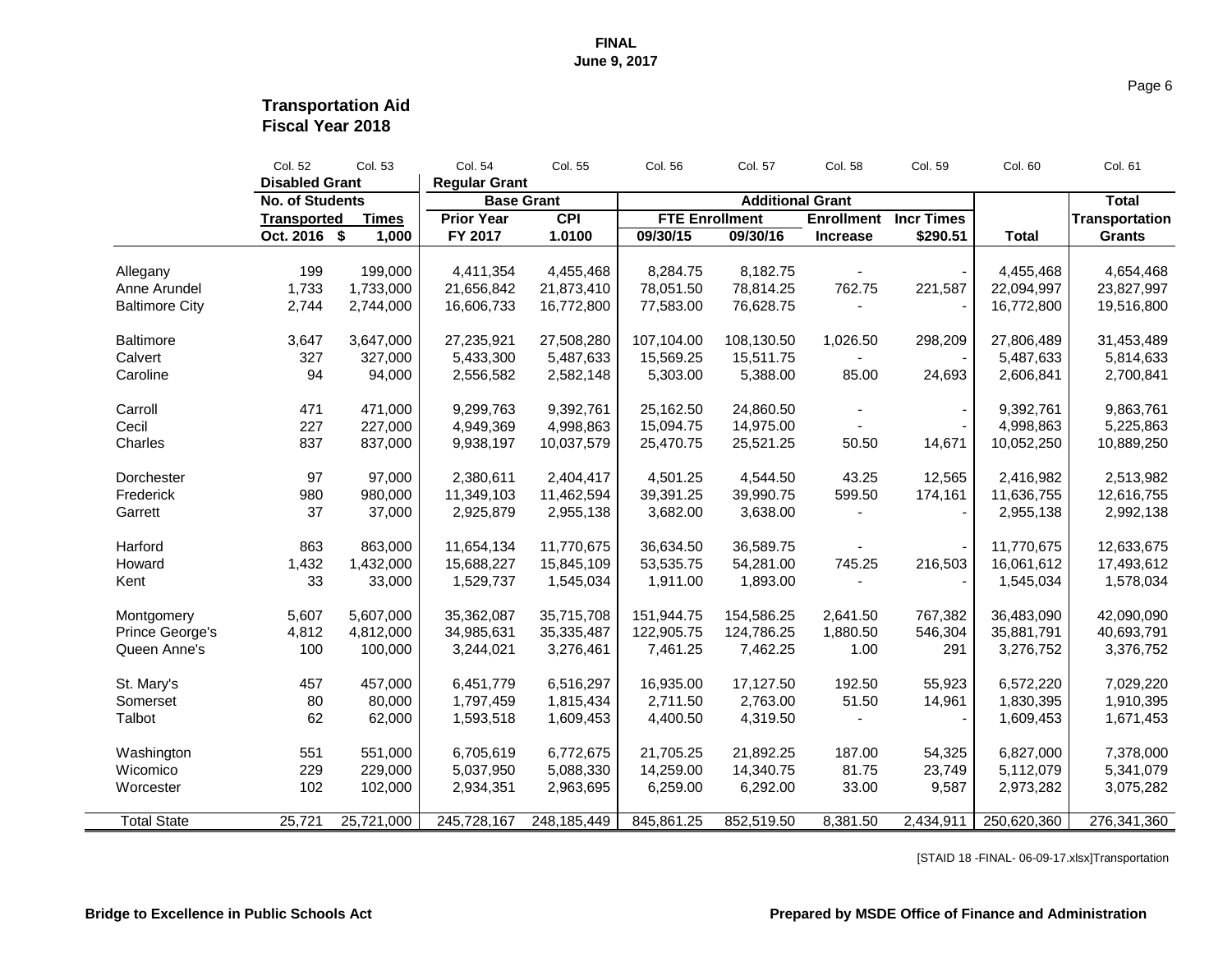## **State Compensatory Education Fiscal Year 2018 - Based on September 1, 2016 Net Taxable Income (NTI)**

|                       | Col. 62               | Col. 63               | Col. 64       | Col. 65           | Col. 66       | Col. 67                     | Col. 68        | Col. 69        | <b>Col. 70</b>        | <b>Col. 71</b>                          | <b>Col. 72</b>                  |
|-----------------------|-----------------------|-----------------------|---------------|-------------------|---------------|-----------------------------|----------------|----------------|-----------------------|-----------------------------------------|---------------------------------|
|                       | Oct. 31, 2016         | Oct. 31, 2016         |               |                   |               | <b>State Adjusted Grant</b> |                |                |                       | <b>State Grant (Subject to Minimum)</b> |                                 |
|                       | <b>Eligible FARMS</b> | <b>Eligible FARMS</b> | <b>Times</b>  | <b>Unadjusted</b> | w/ Sept. NTI  | w/ Nov. NTI                 | w/ TIF Adjust. | <b>Minimum</b> | <b>Official Grant</b> |                                         | <b>Alternative Calculations</b> |
|                       | <b>Students</b>       | Students + SEED \$    | 3,401         | w/ Sept. NTI      | 0.8551063     | 0.8466878                   | 0.8465810      | Grant          | w/ Sept. NTI          | w/ Nov. NTI                             | w/ TIF Adjust.                  |
| Allegany              | 4,509                 | 4,509                 | 15,335,109    | 25,223,849        | 21,569,072    | 22,095,907                  | 22,092,198     | 12,268,087     | 21,569,072            | 22,095,907                              | 22,092,198                      |
| Anne Arundel          | 24,643                | 24,657                | 83,858,457    | 67,743,777        | 57,928,130    | 57,818,156                  | 57,808,457     | 67,086,766     | 67,086,766            | 67,086,766                              | 67,086,766                      |
| <b>Baltimore City</b> | 66,133                | 66,280                | 225,418,280   | 348,481,808       | 297,988,989   | 296,467,560                 | 296,628,477    | 180,334,624    | 297,988,989           | 296,467,560                             | 296,628,477                     |
|                       |                       |                       |               |                   |               |                             |                |                |                       |                                         |                                 |
| <b>Baltimore</b>      | 48,487                | 48,534                | 165,064,134   | 171,841,601       | 146,942,836   | 143,476,808                 | 143,452,746    | 132,051,307    | 146,942,836           | 143,476,808                             | 143,452,746                     |
| Calvert               | 3,269                 | 3,269                 | 11,117,869    | 11,576,767        | 9,899,366     | 10,035,724                  | 10,034,040     | 8,894,295      | 9,899,366             | 10,035,724                              | 10,034,040                      |
| Caroline              | 2,887                 | 2,887                 | 9,818,687     | 17,748,792        | 15,177,104    | 15,427,568                  | 15,424,981     | 7,854,950      | 15,177,104            | 15,427,568                              | 15,424,981                      |
| Carroll               | 4,789                 | 4,789                 | 16,287,389    | 16,815,847        | 14,379,337    | 14,589,156                  | 14,586,709     | 13,029,911     | 14,379,337            | 14,589,156                              | 14,586,709                      |
| Cecil                 | 6,456                 | 6,456                 | 21,956,856    | 28,334,937        | 24,229,383    | 24,679,787                  | 24,675,649     | 17,565,485     | 24,229,383            | 24,679,787                              | 24,675,649                      |
| Charles               | 8,852                 | 8,852                 | 30,105,652    | 37,480,587        | 32,049,886    | 32,587,974                  | 32,582,509     | 24,084,522     | 32,049,886            | 32,587,974                              | 32,582,509                      |
|                       |                       |                       |               |                   |               |                             |                |                |                       |                                         |                                 |
| Dorchester            | 3,000                 | 3,000                 | 10,203,000    | 14,648,309        | 12,525,861    | 12,727,340                  | 12,725,205     | 8,162,400      | 12,525,861            | 12,727,340                              | 12,725,205                      |
| Frederick             | 10,383                | 10,385                | 35,319,385    | 40,562,949        | 34,685,633    | 34,935,951                  | 34,930,091     | 28,255,508     | 34,685,633            | 34,935,951                              | 34,930,091                      |
| Garrett               | 1,692                 | 1,692                 | 5,754,492     | 4,608,147         | 3,940,456     | 4,038,700                   | 4,038,023      | 4,603,594      | 4,603,594             | 4,603,594                               | 4,603,594                       |
| Harford               | 11,085                | 11,090                | 37,717,090    | 40,152,397        | 34,334,568    | 34,833,002                  | 34,827,161     | 30,173,672     | 34,334,568            | 34,833,002                              | 34,827,161                      |
| Howard                | 11,134                | 11,166                | 37,975,566    | 33,834,947        | 28,932,476    | 28,656,688                  | 28,651,883     | 30,380,453     | 30,380,453            | 30,380,453                              | 30,380,453                      |
| Kent                  | 951                   | 953                   | 3,241,153     | 2,000,213         | 1,710,395     | 1,696,822                   | 1,696,537      | 2,592,922      | 2,592,922             | 2,592,922                               | 2,592,922                       |
|                       |                       |                       |               |                   |               |                             |                |                |                       |                                         |                                 |
| Montgomery            | 51,465                | 51,469                | 175,046,069   | 127,306,713       | 108,860,772   | 104,264,031                 | 104,246,553    | 140,036,855    | 140,036,855           | 140,036,855                             | 140,036,855                     |
| Prince George's       | 76,330                | 76,375                | 259,751,375   | 329,887,923       | 282,089,241   | 287,149,689                 | 287, 101, 548  | 207,801,100    | 282,089,241           | 287,149,689                             | 287,101,548                     |
| Queen Anne's          | 1,889                 | 1,889                 | 6,424,489     | 5,556,150         | 4,751,099     | 4,748,462                   | 4,747,666      | 5,139,591      | 5,139,591             | 5,139,591                               | 5,139,591                       |
| St. Mary's            | 5,394                 | 5,396                 | 18,351,796    | 21,102,015        | 18,044,466    | 18,336,043                  | 18,332,969     | 14,681,437     | 18,044,466            | 18,336,043                              | 18,332,969                      |
| Somerset              | 2,008                 | 2,008                 | 6,829,208     | 12,017,169        | 10,275,957    | 10,494,999                  | 10,493,239     | 5,463,366      | 10,275,957            | 10,494,999                              | 10,493,239                      |
| Talbot                | 1,861                 | 1,861                 | 6,329,261     | 3,211,724         | 2,746,365     | 2,689,565                   | 2,689,114      | 5,063,409      | 5,063,409             | 5,063,409                               | 5,063,409                       |
|                       |                       |                       |               |                   |               |                             |                |                |                       |                                         |                                 |
| Washington            | 10,645                | 10,645                | 36,203,645    | 52,389,669        | 44,798,736    | 45,476,641                  | 45,469,010     | 28,962,916     | 44,798,736            | 45,476,641                              | 45,469,010                      |
| Wicomico              | 8,369                 | 8,372                 | 28,473,172    | 51,888,445        | 44,370,136    | 44,969,465                  | 44,961,922     | 22,778,538     | 44,370,136            | 44,969,465                              | 44,961,922                      |
| Worcester             | 2,676                 | 2,676                 | 9,101,076     | 4,037,968         | 3,452,892     | 3,487,174                   | 3,486,590      | 7,280,861      | 7,280,861             | 7,280,861                               | 7,280,861                       |
|                       |                       |                       |               |                   |               |                             |                |                |                       |                                         |                                 |
| <b>Total State</b>    | 368,907               | 369,210               | 1,255,683,210 | 1,468,452,703     | 1,255,683,156 | 1,255,683,212               | 1,255,683,277  | 1,004,546,569  | 1,305,545,022         | 1,310,468,065                           | 1,310,502,905                   |

[STAID 18 -FINAL- 06-09-17.xlsx]CompEd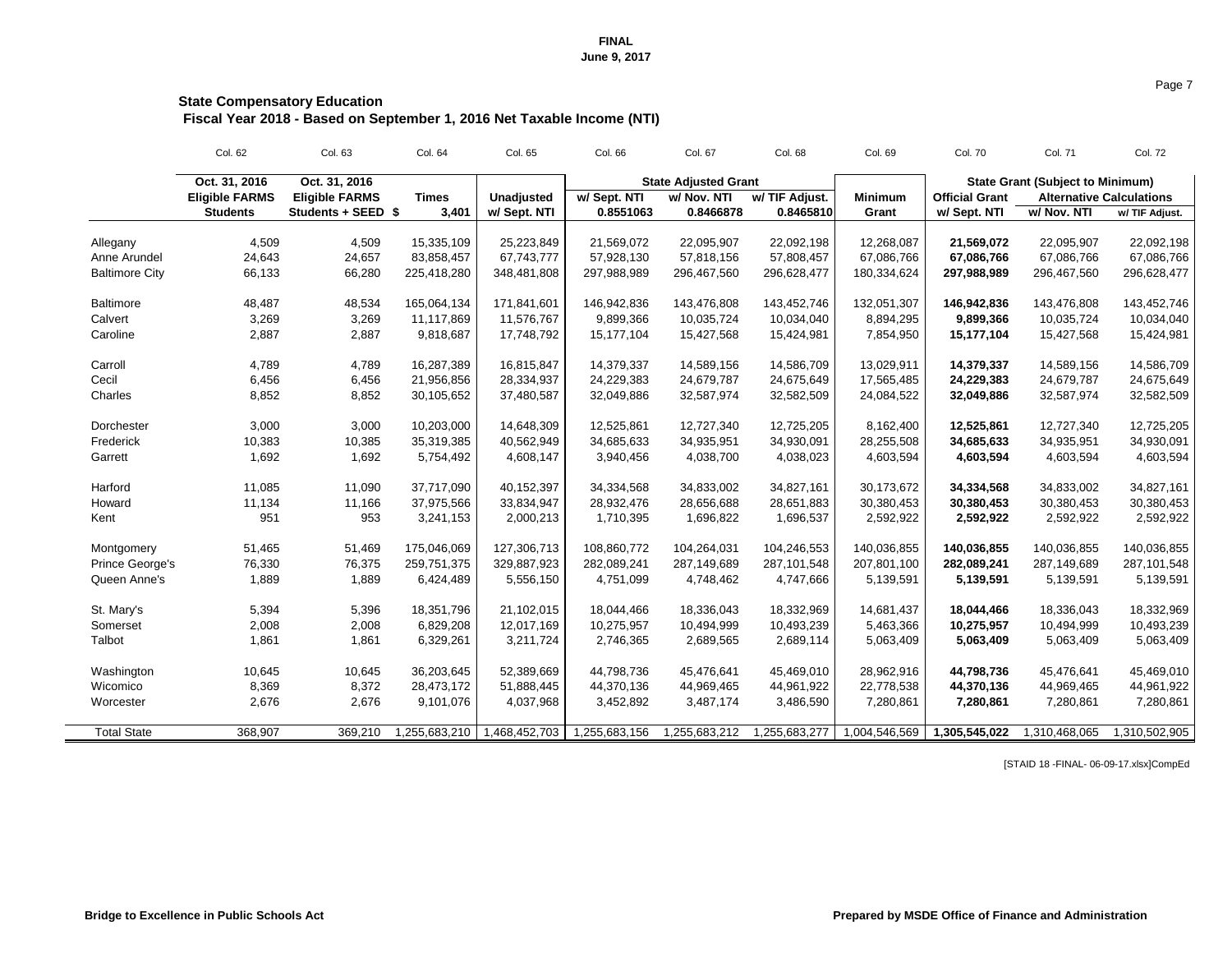## **Limited English Proficiency**

**Fiscal Year 2018 - Based on September 1, 2016 Net Taxable Income (NTI)**

|                       | <b>Col. 73</b>    | <b>Col. 74</b>     | <b>Col. 75</b>    | <b>Col. 76</b> | <b>Col. 77</b>              | <b>Col. 78</b>             | <b>Col. 79</b> | <b>Col. 80</b>        | <b>Col. 81</b>                          | <b>Col. 82</b>                  |
|-----------------------|-------------------|--------------------|-------------------|----------------|-----------------------------|----------------------------|----------------|-----------------------|-----------------------------------------|---------------------------------|
|                       |                   |                    |                   |                |                             | <b>Tier II LEP Funding</b> |                |                       |                                         |                                 |
|                       | Oct. 31, 2016     | <b>LEP Enroll.</b> |                   |                | <b>State Adjusted Grant</b> |                            |                |                       | <b>State Grant (Subject to Minimum)</b> |                                 |
|                       | <b>LEP</b>        | <b>Times</b>       | <b>Unadjusted</b> | w/ Sept. NTI   | w/ Nov. NTI                 | w/ TIF Adjust.             | <b>Minimum</b> | <b>Official Grant</b> |                                         | <b>Alternative Calculations</b> |
|                       | <b>Enrollment</b> | 3,471<br>\$        | w/ Sept. NTI      | 0.9630510      | 0.9577392                   | 0.9577162                  | Grant          | w/ Sept. NTI          | w/ Nov. NTI                             | w/ TIF Adjust.                  |
| Allegany              | 17                | 59,007             | 97,057            | 93,471         | 96,173                      | 96,166                     | 47,206         | 93,471                | 96,173                                  | 96,166                          |
| Anne Arundel          | 4,586             | 15,918,006         | 12,859,119        | 12,383,987     | 12,414,522                  | 12,413,707                 | 12,734,405     | 12,734,405            | 12,734,405                              | 12,734,405                      |
| <b>Baltimore City</b> | 4,280             | 14,855,880         | 22,966,212        | 22,117,633     | 22,100,922                  | 22,115,176                 | 11,884,704     | 22,117,633            | 22,100,922                              | 22,115,176                      |
| <b>Baltimore</b>      | 5,521             | 19,163,391         | 19,950,232        | 19,213,091     | 18,841,927                  | 18,840,691                 | 15,330,713     | 19,213,091            | 18,841,927                              | 18,840,691                      |
| Calvert               | 113               | 392,223            | 408,412           | 393,322        | 400,483                     | 400,457                    | 313,778        | 393,322               | 400,483                                 | 400,457                         |
| Caroline              | 349               | 1,211,379          | 2,189,755         | 2,108,846      | 2,153,020                   | 2,152,879                  | 969,103        | 2,108,846             | 2,153,020                               | 2,152,879                       |
| Carroll               | 280               | 971,880            | 1,003,413         | 966,338        | 984,725                     | 984,662                    | 777,504        | 966,338               | 984,725                                 | 984,662                         |
| Cecil                 | 220               | 763,620            | 985,438           | 949,027        | 970,896                     | 970,832                    | 610,896        | 949,027               | 970,896                                 | 970,832                         |
| Charles               | 519               | 1,801,449          | 2,242,747         | 2,159,880      | 2,205,745                   | 2,205,600                  | 1,441,159      | 2,159,880             | 2,205,745                               | 2,205,600                       |
| <b>Dorchester</b>     | 146               | 506,766            | 727,557           | 700,674        | 715,058                     | 715,011                    | 405,413        | 700,674               | 715,058                                 | 715,011                         |
| Frederick             | 2,193             | 7,611,903          | 8,741,977         | 8,418,970      | 8,516,804                   | 8,516,245                  | 6,089,522      | 8,418,970             | 8,516,804                               | 8,516,245                       |
| Garrett               | 4                 | 13,884             | 11,118            | 10,707         | 11,023                      | 11,021                     | 11,107         | 11,107                | 11,107                                  | 11,107                          |
| Harford               | 494               | 1,714,674          | 1,825,387         | 1,757,941      | 1,791,259                   | 1,791,141                  | 1,371,739      | 1,757,941             | 1,791,259                               | 1,791,141                       |
| Howard                | 2,645             | 9,180,795          | 8,179,778         | 7,877,543      | 7,836,570                   | 7,836,056                  | 7,344,636      | 7,877,543             | 7,836,570                               | 7,836,056                       |
| Kent                  | 47                | 163,137            | 100,677           | 96,957         | 96,608                      | 96,602                     | 130,510        | 130,510               | 130,510                                 | 130,510                         |
| Montgomery            | 23,308            | 80,902,068         | 58,838,090        | 56,664,081     | 54,508,688                  | 54,505,117                 | 64,721,654     | 64,721,654            | 64,721,654                              | 64,721,654                      |
| Prince George's       | 22,208            | 77,083,968         | 97,897,730        | 94,280,507     | 96,391,451                  | 96,385,135                 | 61,667,174     | 94,280,507            | 96,391,451                              | 96,385,135                      |
| Queen Anne's          | 198               | 687,258            | 594,368           | 572,407        | 574,590                     | 574,552                    | 549,806        | 572,407               | 574,590                                 | 574,552                         |
| St. Mary's            | 235               | 815,685            | 937,924           | 903,269        | 921,878                     | 921,818                    | 652,548        | 903,269               | 921,878                                 | 921,818                         |
| Somerset              | 108               | 374,868            | 659,645           | 635,272        | 651,650                     | 651,607                    | 299,894        | 635,272               | 651,650                                 | 651,607                         |
| Talbot                | 284               | 985,764            | 500,217           | 481,734        | 473,834                     | 473,802                    | 788,611        | 788,611               | 788,611                                 | 788,611                         |
| Washington            | 400               | 1,388,400          | 2,009,130         | 1,934,895      | 1,972,762                   | 1,972,632                  | 1,110,720      | 1,934,895             | 1,972,762                               | 1,972,632                       |
| Wicomico              | 799               | 2,773,329          | 5,054,011         | 4,867,270      | 4,954,584                   | 4,954,259                  | 2,218,663      | 4,867,270             | 4,954,584                               | 4,954,259                       |
| Worcester             | 125               | 433,875            | 192,502           | 185,389        | 188,048                     | 188,036                    | 347,100        | 347,100               | 347,100                                 | 347,100                         |
| <b>Total State</b>    | 69,079            | 239,773,209        | 248,972,496       | 239,773,211    | 239,773,220                 | 239,773,204                | 191,818,565    | 248,683,743           | 250,813,884                             | 250,818,306                     |

[STAID 18 -FINAL- 06-09-17.xlsx]LEP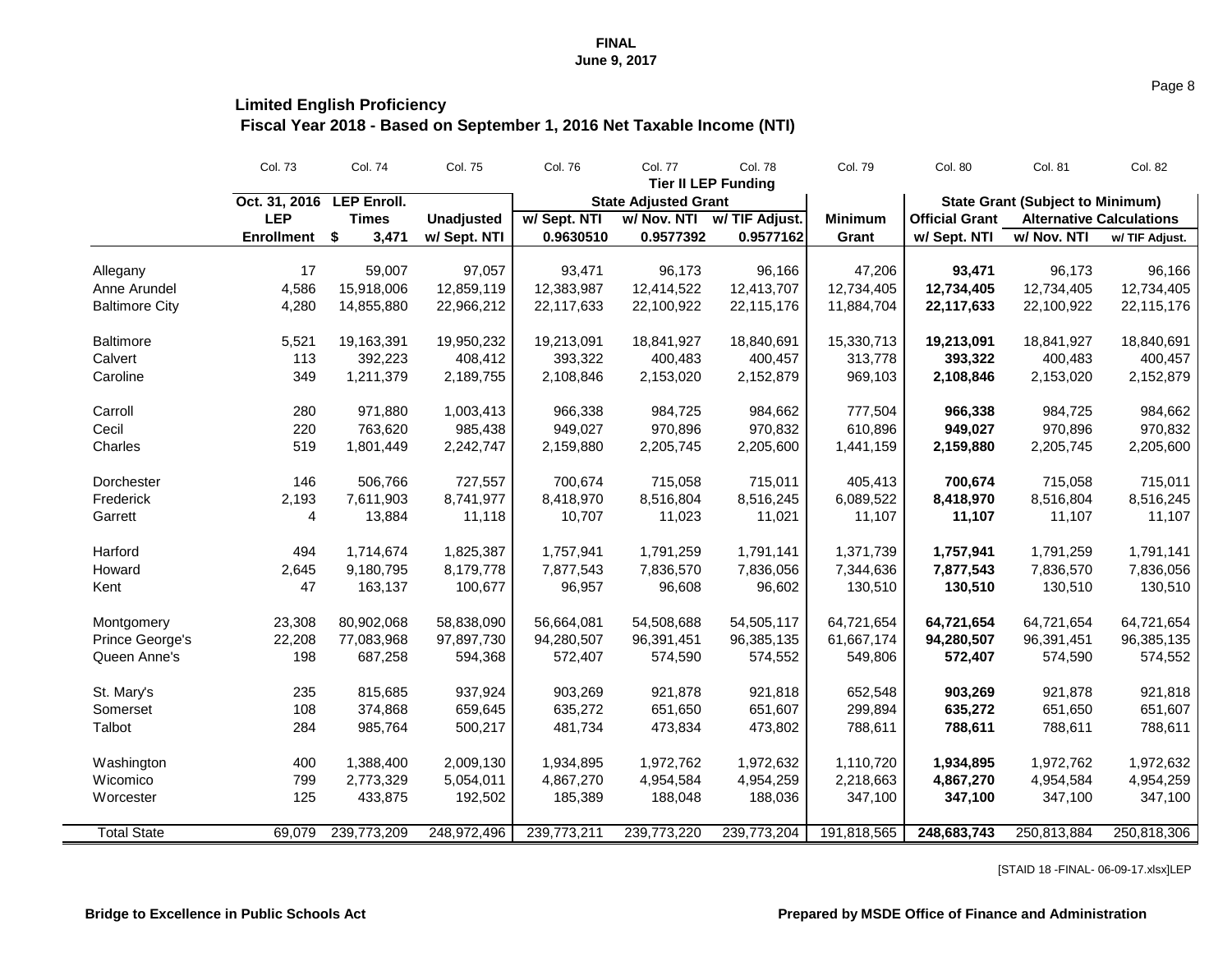## **Special Education Fiscal Year 2018 - Based on September 1, 2016 Net Taxable Income (NTI)**

|                          | <b>Col. 83</b>               | <b>Col. 84</b>     | Col. 85              | <b>Col. 86</b>    | <b>Col. 87</b> | <b>Col. 88</b>              | Col. 89        | Col. 90        | <b>Col. 91</b>        | <b>Col. 92</b>                          | Col. 93        |
|--------------------------|------------------------------|--------------------|----------------------|-------------------|----------------|-----------------------------|----------------|----------------|-----------------------|-----------------------------------------|----------------|
|                          | October 2016<br>October 2016 |                    | <b>Special Ed.</b>   |                   |                | <b>State Adjusted Grant</b> |                |                |                       | <b>State Grant (Subject to Minimum)</b> |                |
|                          | <b>Special Ed.</b>           | <b>Special Ed.</b> | <b>Enroll. Times</b> | <b>Unadjusted</b> | w/ Sept. NTI   | w/ Nov. NTI                 | w/ TIF Adjust. | <b>Minimum</b> | <b>Official Grant</b> | <b>Alternative Calculations</b>         |                |
|                          | <b>Enrollment</b>            | + SEED School \$   | 2,594                | w/ Sept. NTI      | 0.9082885      | 0.9010244                   | 0.9009514      | Grant          | w/ Sept. NTI          | w/ Nov. NTI                             | w/ TIF Adjust. |
|                          | 1,387                        | 1,387              | 3,597,878            | 5,917,945         | 5,375,201      | 5,516,767                   | 5,516,090      | 2,878,302      | 5,375,201             | 5,516,767                               | 5,516,090      |
| Allegany<br>Anne Arundel | 8,403                        | 8,407              | 21,807,758           | 17,617,065        | 16,001,378     | 16,000,798                  | 15,998,835     | 17,446,206     | 17,446,206            | 17,446,206                              | 17,446,206     |
| <b>Baltimore City</b>    | 13,060                       | 13,075             | 33,916,550           | 52,432,751        | 47,624,065     | 47,469,315                  | 47,497,224     | 27, 133, 240   | 47,624,065            | 47,469,315                              | 47,497,224     |
|                          |                              |                    |                      |                   |                |                             |                |                |                       |                                         |                |
| <b>Baltimore</b>         | 14,472                       | 14,478             | 37,555,932           | 39,097,964        | 35,512,231     | 34,739,278                  | 34,735,019     | 30,044,746     | 35,512,231            | 34,739,278                              | 34,735,019     |
| Calvert                  | 1,539                        | 1,539              | 3,992,166            | 4,156,946         | 3,775,706      | 3,834,855                   | 3,834,385      | 3,193,733      | 3,775,706             | 3,834,855                               | 3,834,385      |
| Caroline                 | 584                          | 584                | 1,514,896            | 2,738,408         | 2,487,264      | 2,533,029                   | 2,532,719      | 1,211,917      | 2,487,264             | 2,533,029                               | 2,532,719      |
| Carroll                  | 2,944                        | 2,944              | 7,636,736            | 7,884,516         | 7,161,415      | 7,279,469                   | 7,278,576      | 6,109,389      | 7,161,415             | 7,279,469                               | 7,278,576      |
| Cecil                    | 2,368                        | 2,368              | 6,142,592            | 7,926,907         | 7,199,918      | 7,347,442                   | 7,346,542      | 4,914,074      | 7,199,918             | 7,347,442                               | 7,346,542      |
| Charles                  | 3,115                        | 3,115              | 8,080,310            | 10,059,731        | 9,137,138      | 9,307,876                   | 9,306,735      | 6,464,248      | 9,137,138             | 9,307,876                               | 9,306,735      |
|                          |                              |                    |                      |                   |                |                             |                |                |                       |                                         |                |
| Dorchester               | 465                          | 465                | 1,206,210            | 1,731,739         | 1,572,919      | 1,601,201                   | 1,601,005      | 964,968        | 1,572,919             | 1,601,201                               | 1,601,005      |
| Frederick                | 4,498                        | 4,499              | 11,670,406           | 13,403,010        | 12,173,800     | 12,284,532                  | 12,283,026     | 9,336,325      | 12,173,800            | 12,284,532                              | 12,283,026     |
| Garrett                  | 400                          | 400                | 1,037,600            | 830,901           | 754,698        | 774,958                     | 774,862        | 830,080        | 830,080               | 830,080                                 | 830,080        |
|                          |                              |                    |                      |                   |                |                             |                |                |                       |                                         |                |
| Harford                  | 5,033                        | 5,033              | 13,055,602           | 13,898,573        | 12,623,914     | 12,831,070                  | 12,829,497     | 10,444,482     | 12,623,914            | 12,831,070                              | 12,829,497     |
| Howard                   | 5,334                        | 5,341              | 13,854,554           | 12,343,940        | 11,211,859     | 11,125,705                  | 11,124,342     | 11,083,643     | 11,211,859            | 11,125,705                              | 11,124,342     |
| Kent                     | 252                          | 253                | 656,282              | 405,011           | 367,867        | 365,628                     | 365,584        | 525,026        | 525,026               | 525,026                                 | 525,026        |
| Montgomery               | 18,766                       | 18,768             | 48,684,192           | 35,406,819        | 32,159,607     | 30,859,108                  | 30,855,327     | 38,947,354     | 38,947,354            | 38,947,354                              | 38,947,354     |
| Prince George's          | 14,887                       | 14,898             | 38,645,412           | 49,080,220        | 44,578,999     | 45,463,376                  | 45,457,806     | 30,916,330     | 44,578,999            | 45,463,376                              | 45,457,806     |
| Queen Anne's             | 883                          | 883                | 2,290,502            | 1,980,916         | 1,799,243      | 1,801,600                   | 1,801,378      | 1,832,402      | 1,832,402             | 1,832,402                               | 1,832,402      |
| St. Mary's               | 1,853                        | 1,853              | 4,806,682            | 5,527,016         | 5,020,125      | 5,110,763                   | 5,110,136      | 3,845,346      | 5,020,125             | 5,110,763                               | 5,110,136      |
| Somerset                 | 418                          | 418                | 1,084,292            | 1,907,999         | 1,733,014      | 1,773,257                   | 1,773,039      | 867,434        | 1,733,014             | 1,773,257                               | 1,773,039      |
| Talbot                   | 451                          | 451                | 1,169,894            | 593,652           | 539,207        | 529,040                     | 528,976        | 935,915        | 935,915               | 935,915                                 | 935,915        |
|                          |                              |                    |                      |                   |                |                             |                |                |                       |                                         |                |
| Washington               | 2,267                        | 2,267              | 5,880,598            | 8,509,712         | 7,729,274      | 7,860,874                   | 7,859,909      | 4,704,478      | 7,729,274             | 7,860,874                               | 7,859,909      |
| Wicomico                 | 1,793                        | 1,793              | 4,651,042            | 8,475,885         | 7,698,549      | 7,817,095                   | 7,816,136      | 3,720,834      | 7,698,549             | 7,817,095                               | 7,816,136      |
| Worcester                | 839                          | 839                | 2,176,366            | 965,611           | 877,053        | 887,414                     | 887,305        | 1,741,093      | 1,741,093             | 1,741,093                               | 1,741,093      |
| <b>Total State</b>       | 106,011                      |                    | 106,058 275,114,452  | 302,893,237       | 275,114,444    | 275,114,450                 | 275,114,453    | 220,091,565    | 284,873,467           | 286,153,980                             | 286,160,262    |
|                          |                              |                    |                      |                   |                |                             |                |                |                       |                                         |                |

[STAID 18 -FINAL- 06-09-17.xlsx]SpEd

**\* Medicaid match is paid through Department of Health and Mental Hygiene as part of the inter-governmental transfers. The transfers have not been removed from this schedule.**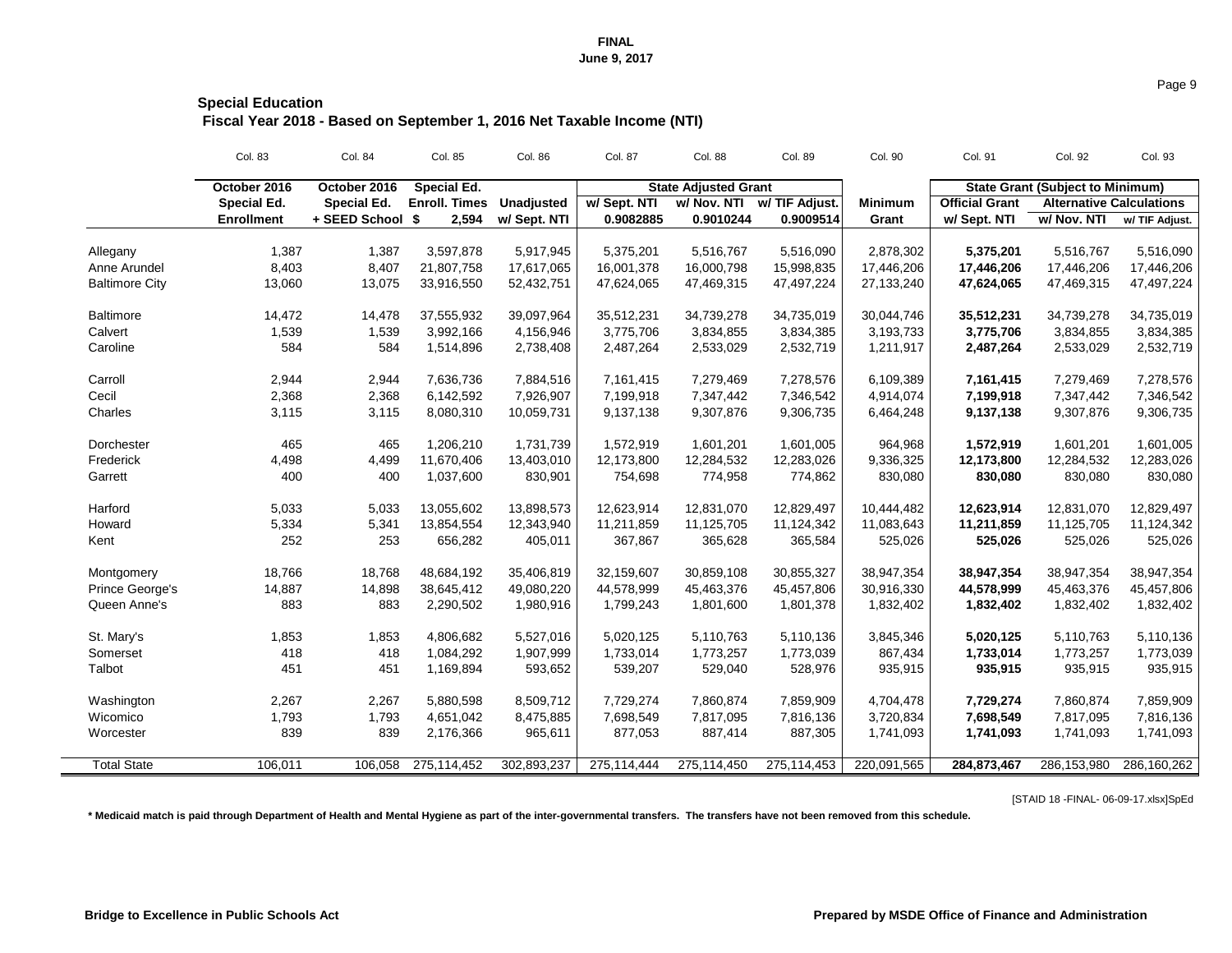| Col. 103 | Col. 104 | Col. 1 |
|----------|----------|--------|
|          |          |        |

## **Guaranteed Tax Base Funding Fiscal Year 2018 - Based on September 1, 2016 Net Taxable Income (NTI)**

|                          | Col. 94           | Col. 95                           | Col. 96       | Col. 97                                     | <b>Col. 98</b> | Col. 99      | Col. 100      | Col. 101   | Col. 102                  | Col. 103     | Col. 104                                            | Col. 105   | Col. 106             | Col. 107     |  |
|--------------------------|-------------------|-----------------------------------|---------------|---------------------------------------------|----------------|--------------|---------------|------------|---------------------------|--------------|-----------------------------------------------------|------------|----------------------|--------------|--|
|                          |                   |                                   |               |                                             |                |              |               |            |                           |              | <b>Alternative Calculations for Separate Grants</b> |            |                      |              |  |
|                          | <b>Prior Year</b> | <b>Additional</b>                 |               | <b>Official GTB Grant - Using Sept. NTI</b> |                |              |               |            | <b>Using November NTI</b> |              | <b>TIF Adjusted</b>                                 |            |                      |              |  |
|                          | Local             | <b>Education</b>                  | Add'l Ed.     | Diff. from                                  | <b>GTB</b>     | <b>State</b> | Add'l Ed.     | Diff. from | <b>GTB</b>                | <b>State</b> | Add'l Ed.                                           | Diff. from | <b>GTB</b>           | <b>State</b> |  |
| <b>Local Unit</b>        | Appropriation     | Appropriation                     | <b>Effort</b> | 80% Level                                   | Per Pupil*     | <b>Grant</b> | <b>Effort</b> | 80% Level  | Per Pupil*                | <b>Grant</b> | <b>Effort</b>                                       |            | 80% Level Per Pupil* | Grant        |  |
|                          | 30,169,985        | 12,728,495                        | 0.0050504     | 97,290                                      | 491.35         | 4,020,594    | 0.0052300     | 112,421    | 587.96                    | 4,811,130    | 0.0052297                                           | 112,404    | 587.84               | 4,810,148    |  |
| Allegany<br>Anne Arundel | 643,224,500       | 301,173,032                       | 0.0060933     |                                             |                |              | 0.0059316     |            |                           |              | 0.0059313                                           |            |                      |              |  |
|                          |                   |                                   |               |                                             |                |              |               |            |                           |              | 0.0035474                                           |            |                      |              |  |
| <b>Baltimore City</b>    | 265,412,181       | 91,627,895                        | 0.0036488     | 77,584                                      | 283.09         | 21,692,833   | 0.0035405     | 82,696     | 292.79                    | 22,436,132   |                                                     | 82,921     | 294.15               | 22,540,347   |  |
| <b>Baltimore</b>         | 757,551,887       | 393,400,320                       | 0.0074762     |                                             |                |              | 0.0069639     |            |                           |              | 0.0069636                                           |            |                      |              |  |
| Calvert                  | 114,693,838       | 62,465,739                        | 0.0082769     |                                             |                |              | 0.0082684     |            |                           |              | 0.0082681                                           |            |                      |              |  |
| Caroline                 | 13,983,229        | 3,533,122                         | 0.0023397     | 125,031                                     | 292.54         | 1,576,206    | 0.0024750     | 138,231    | 342.12                    | 1,843,343    | 0.0024747                                           | 138,214    | 342.04               | 1,842,912    |  |
| Carroll                  | 181,852,000       | 97,430,687                        | 0.0079868     |                                             |                |              | 0.0079959     |            |                           |              | 0.0079956                                           |            |                      |              |  |
| Cecil                    | 80,610,438        | 39,926,371                        | 0.0067915     | 12,714                                      | 86.35          | 1,293,091    | 0.0068767     | 24,735     | 170.10                    | 2,547,248    | 0.0068764                                           | 24,718     | 169.97               | 2,545,301    |  |
| Charles                  | 170,604,500       | 98,733,609                        | 0.0095070     |                                             |                |              | 0.0095216     | 9,426      | 89.75                     | 2,290,532    | 0.0095213                                           | 9,409      | 89.59                | 2,286,449    |  |
|                          |                   |                                   |               |                                             |                |              |               |            |                           |              |                                                     |            |                      |              |  |
| Dorchester               | 18,938,559        | 7,840,791                         | 0.0048894     | 52,419                                      | 256.30         | 1,164,755    | 0.0049754     | 64,180     | 319.32                    | 1,451,150    | 0.0049751                                           | 64,163     | 319.22               | 1,450,695    |  |
| Frederick                | 247,066,477       | 124,984,326                       | 0.0070849     |                                             |                |              | 0.0070116     |            |                           |              | 0.0070113                                           |            |                      |              |  |
| Garrett                  | 27,424,903        | 11,497,222                        | 0.0049954     |                                             |                |              | 0.0051814     |            |                           |              | 0.0051811                                           |            |                      |              |  |
| Harford                  | 233,534,504       | 113,032,176                       | 0.0064914     |                                             |                |              | 0.0065284     |            |                           |              | 0.0065281                                           |            |                      |              |  |
| Howard                   | 562,244,625       | 348,647,470                       | 0.0112959     |                                             |                |              | 0.0108163     |            |                           |              | 0.0108160                                           |            |                      |              |  |
|                          |                   | 6,358,054                         | 0.0040914     |                                             |                |              | 0.0039360     |            |                           |              | 0.0039357                                           |            |                      |              |  |
| Kent                     | 17,112,378        |                                   |               |                                             |                |              |               |            |                           |              |                                                     |            |                      |              |  |
| Montgomery               | 1,617,631,597     | 872,417,473                       | 0.0081017     |                                             |                |              | 0.0072835     |            |                           |              | 0.0072832                                           |            |                      |              |  |
| Prince George's          | 698,329,100       | 353,846,276                       | 0.0071085     | 6,387                                       | 45.40          | 5,665,296    | 0.0071800     | 18,050     | 129.60                    | 16,172,298   | 0.0071797                                           | 18,033     | 129.47               | 16,156,076   |  |
| Queen Anne's             | 54,187,293        | 23,936,038                        | 0.0054757     |                                             |                |              | 0.0053518     |            |                           |              | 0.0053515                                           |            |                      |              |  |
| St. Mary's               | 102,690,393       | 50,467,910                        | 0.0066879     |                                             |                |              | 0.0067427     |            |                           |              | 0.0067424                                           |            |                      |              |  |
| Somerset                 | 9,754,044         | 4,249,035                         | 0.0053415     | 117,389                                     | 627.03         | 1,732,484    | 0.0054814     | 131,834    | 722.63                    | 1,996,627    | 0.0054811                                           | 131,817    | 722.50               | 1,996,268    |  |
| <b>Talbot</b>            | 36,830,230        | 6,986,208                         | 0.0016200     |                                             |                |              | 0.0014609     |            |                           |              | 0.0014606                                           |            |                      |              |  |
|                          |                   |                                   |               |                                             |                |              |               |            |                           |              |                                                     |            |                      |              |  |
| Washington               | 94,844,030        | 41,803,716                        | 0.0054543     | 55,198                                      | 301.07         | 6,591,100    | 0.0055188     | 66,675     | 367.97                    | 8,055,691    | 0.0055185                                           | 66,658     | 367.85               | 8,053,064    |  |
| Wicomico                 | 41,933,313        | 14,343,669                        | 0.0035979     | 127,293                                     | 457.99         | 6,567,920    | 0.0036807     | 139,697    | 514.18                    | 7,373,727    | 0.0036804                                           | 139,680    | 514.08               | 7,372,293    |  |
| Worcester                | 81,193,802        | 31,474,175                        | 0.0043808     |                                             |                |              | 0.0044087     |            |                           |              | 0.0044084                                           |            |                      |              |  |
| <b>Total State</b>       | 6,101,817,806     | 3,112,903,809                     | 0.0072075     |                                             |                | 50,304,279   | 0.0068979     |            |                           | 68,977,878   | 0.0068982                                           |            |                      | 69,053,553   |  |
|                          |                   |                                   |               |                                             |                |              |               |            |                           |              |                                                     |            |                      |              |  |
|                          |                   | 80% of Statewide Per Pupil Wealth |               | 405,292                                     |                |              |               | 423,476    |                           |              |                                                     | 423,459    |                      |              |  |

Maximum Grant Per Pupil of 20% of Per Pupil Foundation Level 1,402.00 1,402.00 1,402.00 1,402.00 1,402.00

[STAID 18 -FINAL- 06-09-17.xlsx]GTB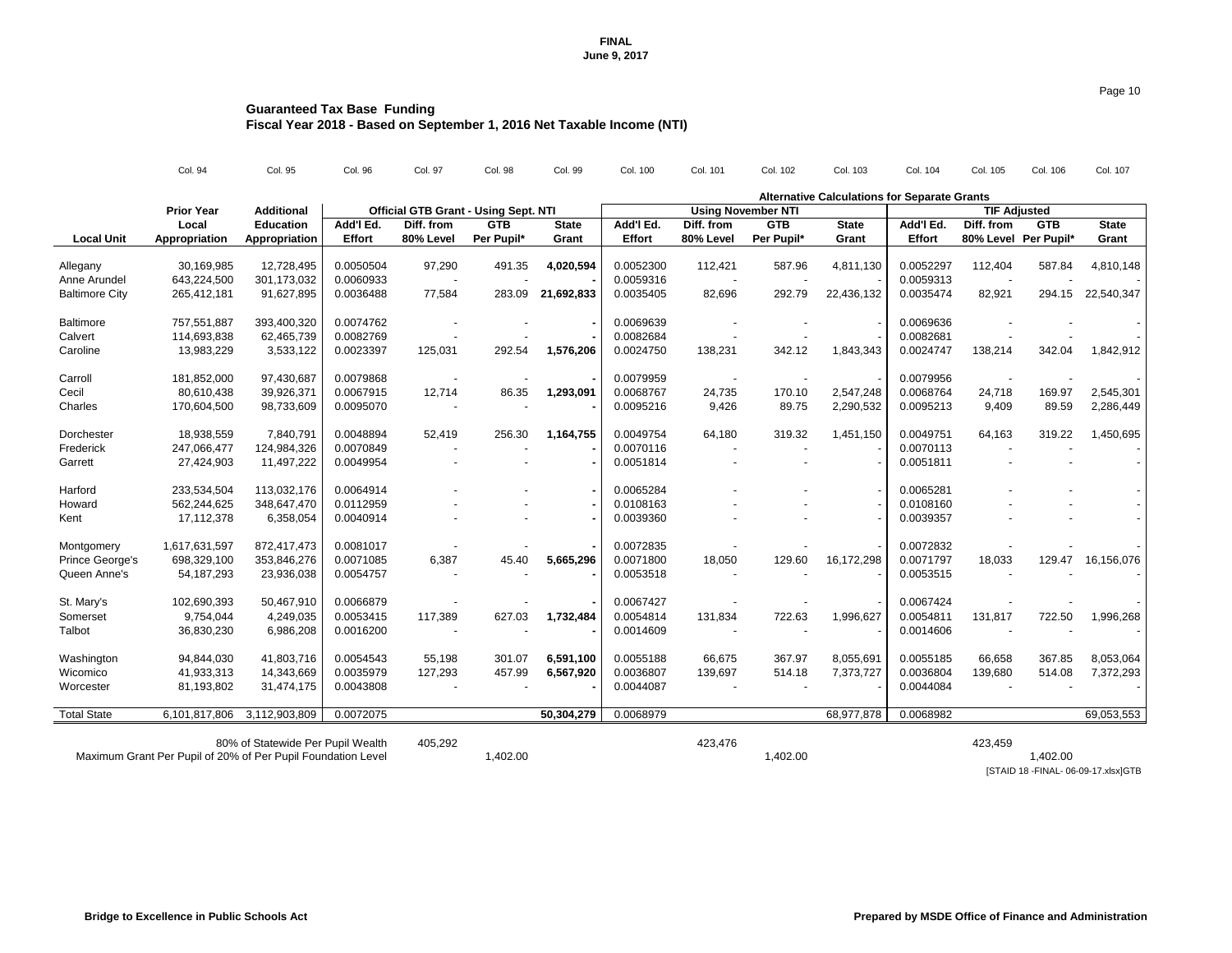Page 11

|                                 | <b>Supplemental Grant</b><br><b>Fiscal Year 2018</b> |                              |
|---------------------------------|------------------------------------------------------|------------------------------|
|                                 | Col. 108<br>FY 2017                                  | Col. 109<br>FY 2018          |
| <b>Local Unit</b>               | <b>Supplemental</b><br>Grant (1)                     | <b>Supplemental</b><br>Grant |
| Allegany<br>Anne Arundel        | 10,348                                               | 10,348                       |
| <b>Baltimore City</b>           | 18,310,933                                           | 18,310,933                   |
| <b>Baltimore</b><br>Calvert     |                                                      |                              |
| Caroline                        | 966,820                                              | 966,820                      |
| Carroll<br>Cecil                | 49,060                                               | 49,060                       |
| <b>Charles</b>                  |                                                      |                              |
| Dorchester<br>Frederick         | 1,321,515                                            | 1,321,515                    |
| Garrett                         | 1,201,160                                            | 1,201,160                    |
| Harford<br>Howard               |                                                      |                              |
| Kent                            | 1,003,414                                            | 1,003,414                    |
| Montgomery                      |                                                      |                              |
| Prince George's<br>Queen Anne's | 20,505,652                                           | 20,505,652                   |
| St. Mary's                      | 3,251,181                                            | 3,251,181                    |
| Somerset<br><b>Talbot</b>       |                                                      |                              |
| Washington                      |                                                      |                              |
| Wicomico<br>Worcester           |                                                      |                              |
| <b>Total State</b>              | 46,620,083                                           | 46,620,083                   |

(1) For fiscal year 2011, and each fiscal year thereafter, a county board shall receive a supplemental grant equal to the amount the county board received in the prior fiscal year. Beginning in FY 2015 no supplemental grant shall be negative.

[STAID 18 -FINAL- 06-09-17.xlsx]Suppl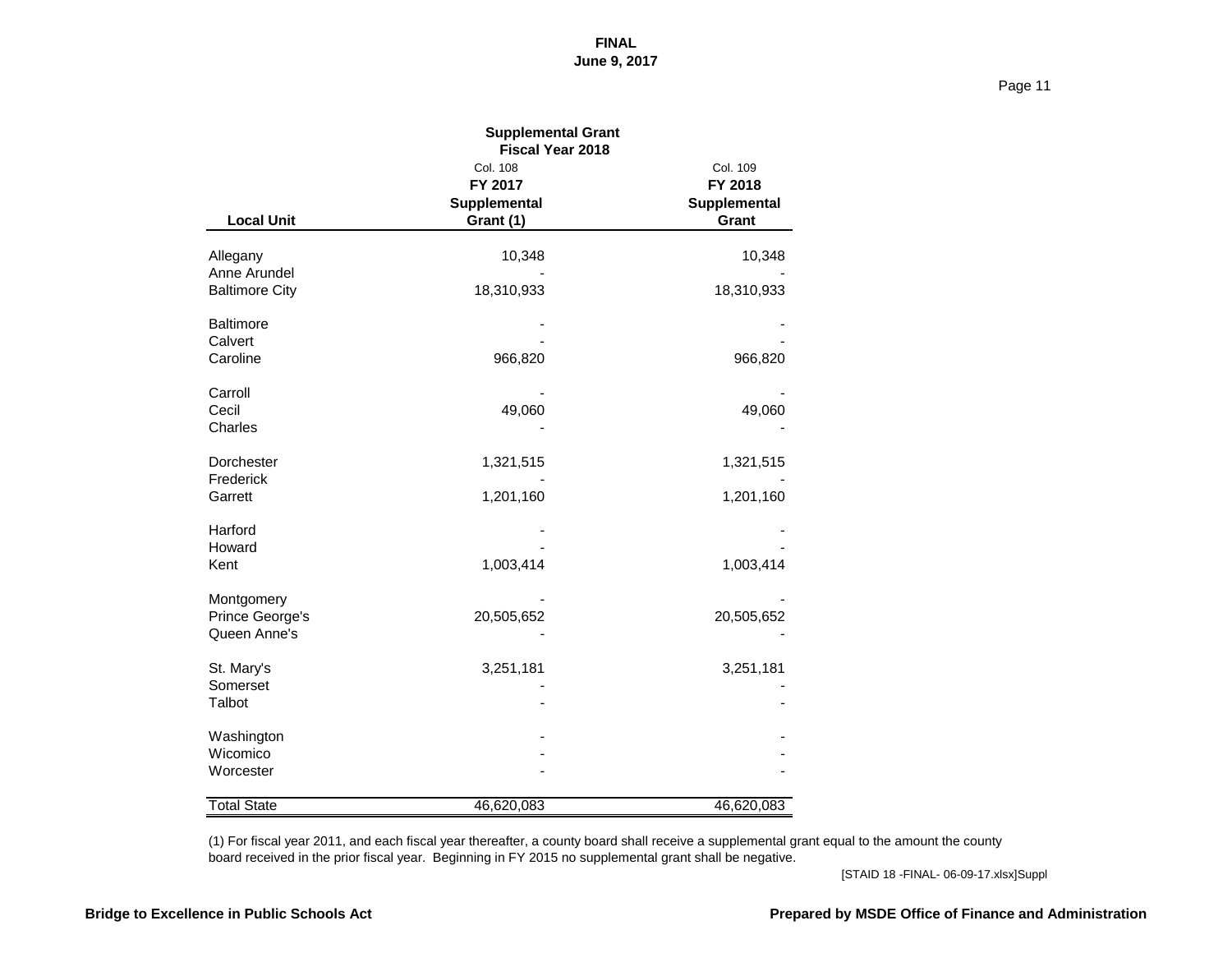Page 12

#### **Summary of Major State Aid Programs**

**Fiscal Year 2018 - Based on September 1, 2016 Net Taxable Income (NTI) (for Calculating NTI Only)**

|                       | Col. 110          | <b>Col. 111</b>  | Col. 112                            | Col. 113<br><b>Special</b> | Col. 114<br><b>Guaranteed</b> | Col. 115<br><b>Total Direct</b> |
|-----------------------|-------------------|------------------|-------------------------------------|----------------------------|-------------------------------|---------------------------------|
|                       | <b>Foundation</b> |                  | <b>Compensatory Limited English</b> | <b>Education</b>           | Tax                           | <b>Mandated</b>                 |
| <b>Local Unit</b>     | Program           | <b>Education</b> | <b>Proficient</b>                   | <b>Formula</b>             | <b>Base</b>                   | Grants*                         |
| Allegany              | 39,935,953        | 21,569,072       | 93,471                              | 5,375,201                  | 4,020,594                     | 70,994,291                      |
| Anne Arundel          | 210,594,053       | 67,086,766       | 12,734,405                          | 17,446,206                 |                               | 307,861,430                     |
| <b>Baltimore City</b> | 363,536,509       | 297,988,989      | 22,117,633                          | 47,624,065                 | 21,692,833                    | 752,960,029                     |
| <b>Baltimore</b>      | 394,059,499       | 146,942,836      | 19,213,091                          | 35,512,231                 |                               | 595,727,657                     |
| Calvert               | 56,540,292        | 9,899,366        | 393,322                             | 3,775,706                  |                               | 70,608,686                      |
| Caroline              | 27,330,549        | 15,177,104       | 2,108,846                           | 2,487,264                  | 1,576,206                     | 48,679,969                      |
| Carroll               | 89,900,513        | 14,379,337       | 966,338                             | 7,161,415                  |                               | 112,407,603                     |
| Cecil                 | 64,320,633        | 24,229,383       | 949,027                             | 7,199,918                  | 1,293,091                     | 97,992,052                      |
| Charles               | 107,084,114       | 32,049,886       | 2,159,880                           | 9,137,138                  |                               | 150,431,018                     |
| <b>Dorchester</b>     | 20,768,266        | 12,525,861       | 700,674                             | 1,572,919                  | 1,164,755                     | 36,732,475                      |
| Frederick             | 158,332,988       | 34,685,633       | 8,418,970                           | 12,173,800                 |                               | 213,611,391                     |
| Garrett               | 9,581,975         | 4,603,594        | 11,107                              | 830,080                    |                               | 15,026,756                      |
| Harford               | 136,064,999       | 34,334,568       | 1,757,941                           | 12,623,914                 |                               | 184,781,422                     |
| Howard                | 167,021,217       | 30,380,453       | 7,877,543                           | 11,211,859                 |                               | 216,491,072                     |
| Kent                  | 2,519,392         | 2,592,922        | 130,510                             | 525,026                    |                               | 5,767,850                       |
| Montgomery            | 338,744,661       | 140,036,855      | 64,721,654                          | 38,947,354                 |                               | 582,450,524                     |
| Prince George's       | 530,518,361       | 282,089,241      | 94,280,507                          | 44,578,999                 | 5,665,296                     | 957, 132, 404                   |
| Queen Anne's          | 22,074,042        | 5,139,591        | 572,407                             | 1,832,402                  |                               | 29,618,442                      |
| St. Mary's            | 67,875,547        | 18,044,466       | 903,269                             | 5,020,125                  |                               | 91,843,407                      |
| Somerset              | 13,869,147        | 10,275,957       | 635,272                             | 1,733,014                  | 1,732,484                     | 28,245,874                      |
| Talbot                | 4,543,250         | 5,063,409        | 788,611                             | 935,915                    |                               | 11,331,185                      |
| Washington            | 100,468,143       | 44,798,736       | 1,934,895                           | 7,729,274                  | 6,591,100                     | 161,522,148                     |
| Wicomico              | 72,967,695        | 44,370,136       | 4,867,270                           | 7,698,549                  | 6,567,920                     | 136,471,570                     |
| Worcester             | 6,617,926         | 7,280,861        | 347,100                             | 1,741,093                  |                               | 15,986,980                      |
| <b>Total State</b>    | 3,005,269,724     | 1,305,545,022    | 248,683,743                         | 284,873,467                | 50,304,279                    | 4,894,676,235                   |

These calculations are provided for NTI comparison purposes only. [STAID 18 -FINAL- 06-09-17.xlsx]NTI-Sept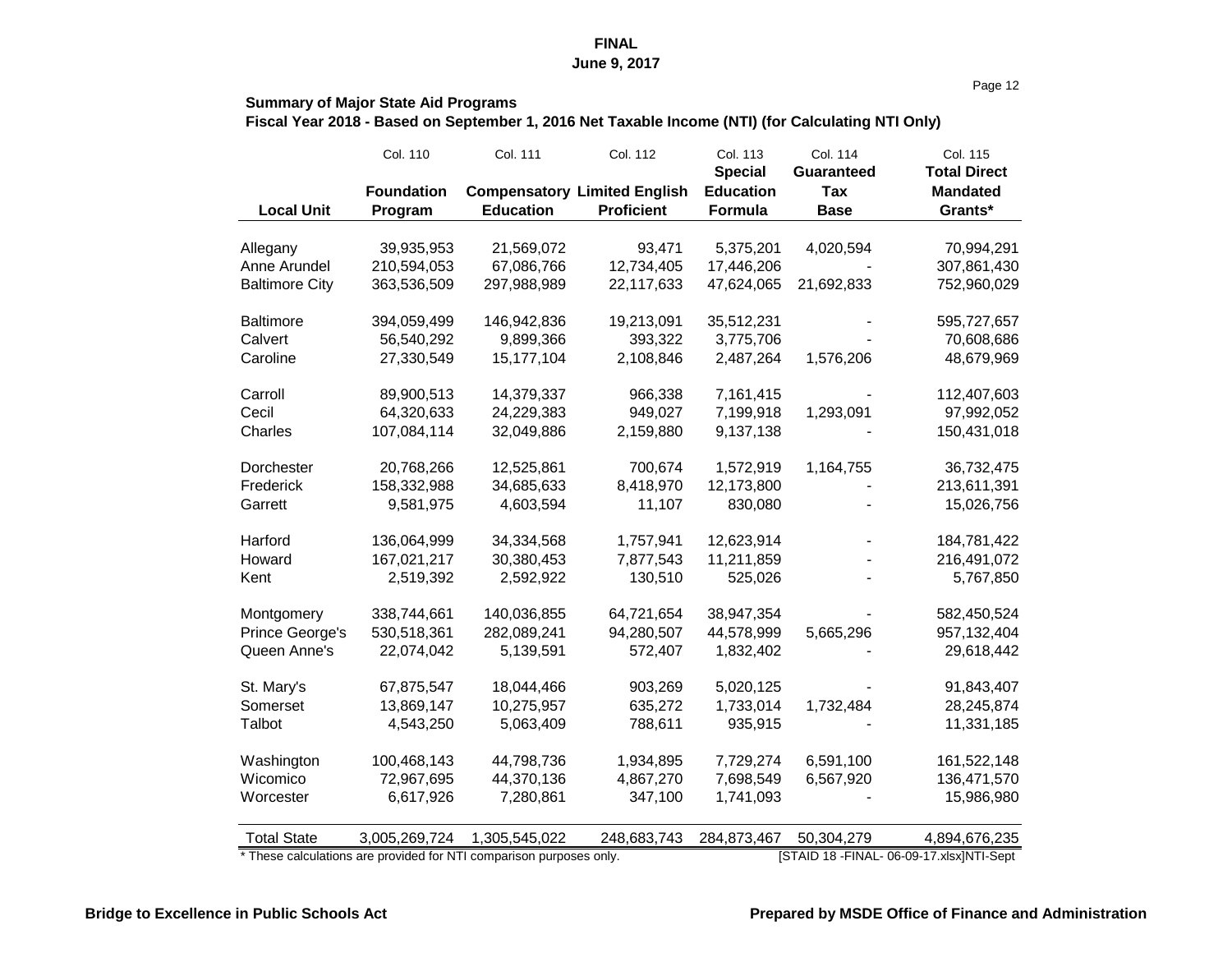#### Page 12a

#### **Summary of Major State Aid Programs**

**Fiscal Year 2018 - Based on November 1, 2016 Net Taxable Income (NTI) (for Calculating NTI & TIF Only)**

|                        | Col. 116          | Col. 117         | <b>Col. 118</b>                     | Col. 119         | Col. 120          | Col. 121            |
|------------------------|-------------------|------------------|-------------------------------------|------------------|-------------------|---------------------|
|                        |                   |                  |                                     | <b>Special</b>   | <b>Guaranteed</b> | <b>Total Direct</b> |
|                        | <b>Foundation</b> |                  | <b>Compensatory Limited English</b> | <b>Education</b> | <b>Tax</b>        | <b>Mandated</b>     |
| <b>Local Unit</b>      | Program           | <b>Education</b> | <b>Proficient</b>                   | <b>Formula</b>   | <b>Base</b>       | Grants*             |
| Allegany               | 40,519,281        | 22,095,907       | 96,173                              | 5,516,767        | 4,811,130         | 73,039,258          |
| Anne Arundel           | 213,314,080       | 67,086,766       | 12,734,405                          | 17,446,206       |                   | 310,581,457         |
| <b>Baltimore City</b>  | 364, 363, 149     | 296,467,560      | 22,100,922                          | 47,469,315       | 22,436,132        | 752,837,078         |
|                        |                   |                  |                                     |                  |                   |                     |
| <b>Baltimore</b>       | 388,930,958       | 143,476,808      | 18,841,927                          | 34,739,278       |                   | 585,988,971         |
| Calvert                | 57,756,640        | 10,035,724       | 400,483                             | 3,834,855        |                   | 72,027,702          |
| Caroline               | 27,601,303        | 15,427,568       | 2,153,020                           | 2,533,029        | 1,843,343         | 49,558,263          |
| Carroll                | 91,933,098        | 14,589,156       | 984,725                             | 7,279,469        |                   | 114,786,448         |
| Cecil                  | 65,456,031        | 24,679,787       | 970,896                             | 7,347,442        | 2,547,248         | 101,001,404         |
| Charles                | 108,966,147       | 32,587,974       | 2,205,745                           | 9,307,876        | 2,290,532         | 155,358,274         |
|                        |                   |                  |                                     |                  |                   |                     |
| <b>Dorchester</b>      | 21,051,373        | 12,727,340       | 715,058                             | 1,601,201        | 1,451,150         | 37,546,122          |
| Frederick              | 160,399,697       | 34,935,951       | 8,516,804                           | 12,284,532       |                   | 216,136,984         |
| Garrett                | 10,122,286        | 4,603,594        | 11,107                              | 830,080          |                   | 15,567,067          |
| Harford                | 138,957,598       | 34,833,002       | 1,791,259                           | 12,831,070       |                   | 188,412,929         |
| Howard                 | 167,086,484       | 30,380,453       | 7,836,570                           | 11,125,705       |                   | 216,429,212         |
| Kent                   | 2,539,983         | 2,592,922        | 130,510                             | 525,026          |                   | 5,788,441           |
| Montgomery             | 313,542,485       | 140,036,855      | 64,721,654                          | 38,947,354       |                   | 557,248,348         |
| <b>Prince George's</b> | 539,918,239       | 287,149,689      | 96,391,451                          | 45,463,376       | 16,172,298        | 985,095,053         |
| Queen Anne's           | 22,354,941        | 5,139,591        | 574,590                             | 1,832,402        |                   | 29,901,524          |
|                        |                   |                  |                                     |                  |                   |                     |
| St. Mary's             | 69,211,436        | 18,336,043       | 921,878                             | 5,110,763        |                   | 93,580,120          |
| Somerset               | 14,037,056        | 10,494,999       | 651,650                             | 1,773,257        | 1,996,627         | 28,953,589          |
| Talbot                 | 4,543,250         | 5,063,409        | 788,611                             | 935,915          |                   | 11,331,185          |
| Washington             | 101,772,700       | 45,476,641       | 1,972,762                           | 7,860,874        | 8,055,691         | 165,138,668         |
| Wicomico               | 73,603,094        | 44,969,465       | 4,954,584                           | 7,817,095        | 7,373,727         | 138,717,965         |
| Worcester              | 6,617,926         | 7,280,861        | 347,100                             | 1,741,093        |                   | 15,986,980          |
|                        |                   |                  |                                     |                  |                   |                     |
| <b>Total State</b>     | 3,004,599,235     | 1,310,468,065    | 250,813,884                         | 286,153,980      | 68,977,878        | 4,921,013,042       |

These calculations are provided for NTI comparison purposes only. [STAID 18 -FINAL- 06-09-17.xlsx]NTI-Nov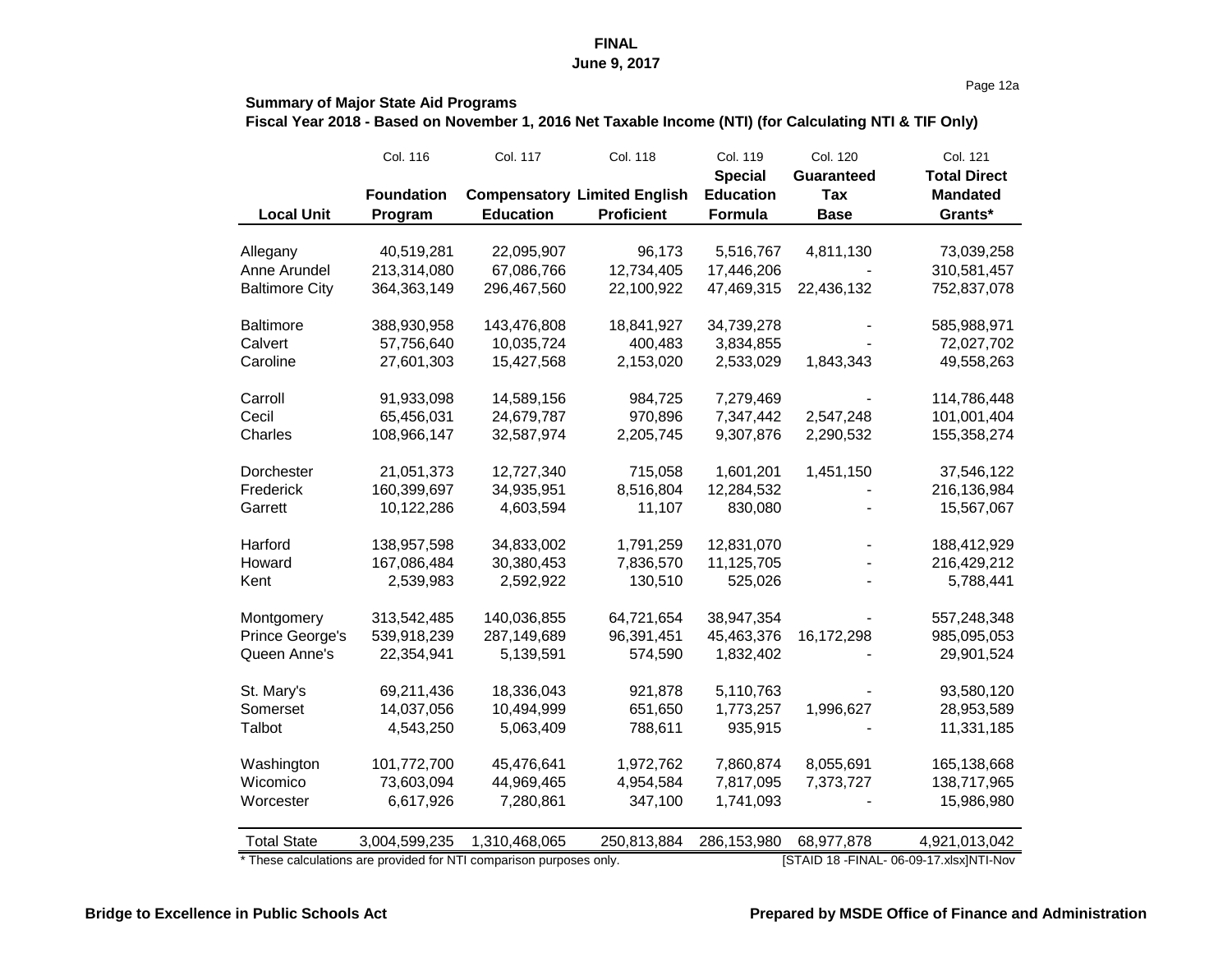Page 12b

#### **Summary of Major State Aid Programs Fiscal Year 2018 - Based on November 1, 2016 Net Taxable Income (NTI) For Calculating the Tax Increment Financing (TIF) Adjustment**

|                                                                   | <b>Col. 122</b>   | Col. 123         | Col. 124                            | Col. 125         | Col. 126          | Col. 127                                  |
|-------------------------------------------------------------------|-------------------|------------------|-------------------------------------|------------------|-------------------|-------------------------------------------|
|                                                                   |                   |                  |                                     | <b>Special</b>   | <b>Guaranteed</b> | <b>Total Direct</b>                       |
|                                                                   | <b>Foundation</b> |                  | <b>Compensatory Limited English</b> | <b>Education</b> | Tax               | <b>Mandated</b>                           |
| <b>Local Unit</b>                                                 | Program           | <b>Education</b> | <b>Proficient</b>                   | <b>Formula</b>   | <b>Base</b>       | Grants*                                   |
|                                                                   |                   |                  |                                     |                  |                   |                                           |
| Allegany                                                          | 40,518,517        | 22,092,198       | 96,166                              | 5,516,090        | 4,810,148         | 73,033,119                                |
| Anne Arundel                                                      | 213,298,710       | 67,086,766       | 12,734,405                          | 17,446,206       |                   | 310,566,087                               |
| <b>Baltimore City</b>                                             | 364,477,961       | 296,628,477      | 22,115,176                          | 47,497,224       | 22,540,347        | 753,259,185                               |
|                                                                   |                   |                  |                                     |                  |                   |                                           |
| <b>Baltimore</b>                                                  | 388,914,231       | 143,452,746      | 18,840,691                          | 34,735,019       |                   | 585,942,687                               |
| Calvert                                                           | 57,754,329        | 10,034,040       | 400,457                             | 3,834,385        |                   | 72,023,211                                |
| Caroline                                                          | 27,600,842        | 15,424,981       | 2,152,879                           | 2,532,719        | 1,842,912         | 49,554,333                                |
| Carroll                                                           | 91,929,366        | 14,586,709       | 984,662                             | 7,278,576        |                   | 114,779,313                               |
| Cecil                                                             | 65,454,239        | 24,675,649       | 970,832                             | 7,346,542        | 2,545,301         | 100,992,563                               |
| Charles                                                           | 108,962,977       | 32,582,509       | 2,205,600                           | 9,306,735        | 2,286,449         | 155,344,270                               |
|                                                                   |                   |                  |                                     |                  |                   |                                           |
| <b>Dorchester</b>                                                 | 21,050,883        | 12,725,205       | 715,011                             | 1,601,005        | 1,450,695         | 37,542,799                                |
| Frederick                                                         | 160,394,261       | 34,930,091       | 8,516,245                           | 12,283,026       |                   | 216,123,623                               |
| Garrett                                                           | 10,121,589        | 4,603,594        | 11,107                              | 830,080          |                   | 15,566,370                                |
|                                                                   |                   |                  |                                     |                  |                   |                                           |
| Harford                                                           | 138,952,271       | 34,827,161       | 1,791,141                           | 12,829,497       |                   | 188,400,070                               |
| Howard                                                            | 167,076,813       | 30,380,453       | 7,836,056                           | 11,124,342       |                   | 216,417,664                               |
| Kent                                                              | 2,539,497         | 2,592,922        | 130,510                             | 525,026          |                   | 5,787,955                                 |
| Montgomery                                                        | 313,507,589       | 140,036,855      | 64,721,654                          | 38,947,354       |                   | 557,213,452                               |
| <b>Prince George's</b>                                            | 539,903,061       | 287,101,548      | 96,385,135                          | 45,457,806       | 16,156,076        | 985,003,626                               |
| Queen Anne's                                                      | 22,353,583        | 5,139,591        | 574,552                             | 1,832,402        |                   | 29,900,128                                |
|                                                                   |                   |                  |                                     |                  |                   |                                           |
| St. Mary's                                                        | 69,209,131        | 18,332,969       | 921,818                             | 5,110,136        |                   | 93,574,054                                |
| Somerset                                                          | 14,036,814        | 10,493,239       | 651,607                             | 1,773,039        | 1,996,268         | 28,950,967                                |
| Talbot                                                            | 4,543,250         | 5,063,409        | 788,611                             | 935,915          |                   | 11,331,185                                |
|                                                                   | 101,770,357       | 45,469,010       |                                     | 7,859,909        | 8,053,064         | 165,124,972                               |
| Washington<br>Wicomico                                            | 73,601,874        | 44,961,922       | 1,972,632<br>4,954,259              | 7,816,136        | 7,372,293         | 138,706,484                               |
|                                                                   |                   |                  |                                     |                  |                   |                                           |
| Worcester                                                         | 6,617,926         | 7,280,861        | 347,100                             | 1,741,093        |                   | 15,986,980                                |
| <b>Total State</b>                                                | 3,004,590,071     | 1,310,502,905    | 250,818,306                         | 286,160,262      | 69,053,553        | 4,921,125,097                             |
| These calculations are provided for TIF comparison purposes only. |                   |                  |                                     |                  |                   | [STAID 18 - FINAL - 06-09-17.xlsx]TIF Nov |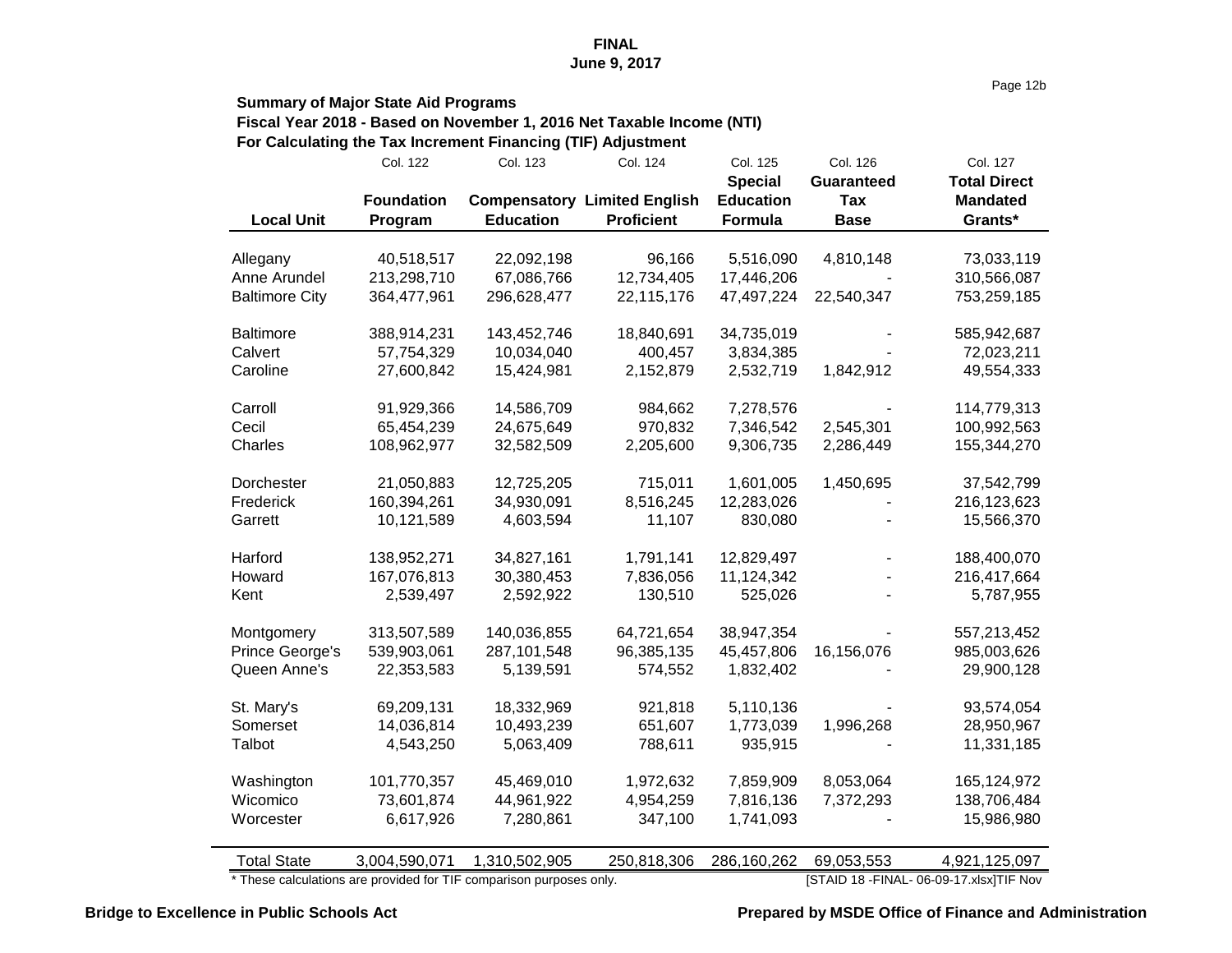# **Fiscal Year 2018 Fiscal Year 2018 Net Taxable Income Adjustment**

| <b>Summary of Major State Aid Programs</b> | <b>Summary of Major State Aid Programs</b> |
|--------------------------------------------|--------------------------------------------|
| <b>Fiscal Year 2018</b>                    | <b>Fiscal Year 2018</b>                    |
| Net Tavahle Income Adjustment              | <b>TIF Adjustment</b>                      |

Page 13

| <b>Local Unit</b>     | Col. 128<br><b>Based on</b><br><b>September NTI</b> | Col. 129<br><b>Based on</b><br><b>November NTI</b> | Col. 130<br><b>Greater of</b><br><b>Two Calculations</b> | Col. 131<br><b>Amount Over</b><br><b>September NTI</b> | Col. 132<br>5 Year Phase-in<br>80% | Col. 133<br><b>Based on</b><br><b>TIF Adjusted</b> | Col. 134<br><b>Greater of</b><br>Nov or TIF | Col. 135<br><b>Amount Over</b><br><b>November</b> |
|-----------------------|-----------------------------------------------------|----------------------------------------------------|----------------------------------------------------------|--------------------------------------------------------|------------------------------------|----------------------------------------------------|---------------------------------------------|---------------------------------------------------|
|                       |                                                     |                                                    |                                                          |                                                        |                                    |                                                    |                                             |                                                   |
| Allegany              | 70,994,291                                          | 73,039,258                                         | 73,039,258                                               | 2,044,967                                              | 1,635,974                          | 73,033,119                                         | 73,039,258                                  |                                                   |
| Anne Arundel          | 307,861,430                                         | 310,581,457                                        | 310,581,457                                              | 2,720,027                                              | 2,176,022                          | 310,566,087                                        | 310,581,457                                 |                                                   |
| <b>Baltimore City</b> | 752,960,029                                         | 752,837,078                                        | 752,960,029                                              |                                                        |                                    | 753,259,185                                        | 753,259,185                                 | 422,107                                           |
| <b>Baltimore</b>      | 595,727,657                                         | 585,988,971                                        | 595,727,657                                              |                                                        |                                    | 585,942,687                                        | 585,988,971                                 |                                                   |
| Calvert               | 70,608,686                                          | 72,027,702                                         | 72,027,702                                               | 1,419,016                                              | 1,135,213                          | 72,023,211                                         | 72,027,702                                  |                                                   |
| Caroline              | 48,679,969                                          | 49,558,263                                         | 49,558,263                                               | 878,294                                                | 702,635                            | 49,554,333                                         | 49,558,263                                  |                                                   |
| Carroll               | 112,407,603                                         | 114,786,448                                        | 114,786,448                                              | 2,378,845                                              | 1,903,076                          | 114,779,313                                        | 114,786,448                                 |                                                   |
| Cecil                 | 97,992,052                                          | 101,001,404                                        | 101,001,404                                              | 3,009,352                                              | 2,407,482                          | 100,992,563                                        | 101,001,404                                 |                                                   |
| Charles               | 150,431,018                                         | 155,358,274                                        | 155,358,274                                              | 4,927,256                                              | 3,941,805                          | 155,344,270                                        | 155,358,274                                 |                                                   |
| Dorchester            | 36,732,475                                          | 37,546,122                                         | 37,546,122                                               | 813,647                                                | 650,918                            | 37,542,799                                         | 37,546,122                                  |                                                   |
| Frederick             | 213,611,391                                         | 216,136,984                                        | 216,136,984                                              | 2,525,593                                              | 2,020,474                          | 216, 123, 623                                      | 216,136,984                                 |                                                   |
| Garrett               | 15,026,756                                          | 15,567,067                                         | 15,567,067                                               | 540,311                                                | 432,249                            | 15,566,370                                         | 15,567,067                                  |                                                   |
| Harford               | 184,781,422                                         | 188,412,929                                        | 188,412,929                                              | 3,631,507                                              | 2,905,206                          | 188,400,070                                        | 188,412,929                                 |                                                   |
| Howard                | 216,491,072                                         | 216,429,212                                        | 216,491,072                                              |                                                        |                                    | 216,417,664                                        | 216,429,212                                 |                                                   |
| Kent                  | 5,767,850                                           | 5,788,441                                          | 5,788,441                                                | 20,591                                                 | 16,473                             | 5,787,955                                          | 5,788,441                                   |                                                   |
| Montgomery            | 582,450,524                                         | 557,248,348                                        | 582,450,524                                              |                                                        |                                    | 557,213,452                                        | 557,248,348                                 |                                                   |
| Prince George's       | 957, 132, 404                                       | 985,095,053                                        | 985,095,053                                              | 27,962,649                                             | 22,370,119                         | 985,003,626                                        | 985,095,053                                 |                                                   |
| Queen Anne's          | 29,618,442                                          | 29,901,524                                         | 29,901,524                                               | 283,082                                                | 226,466                            | 29,900,128                                         | 29,901,524                                  |                                                   |
| St. Mary's            | 91,843,407                                          | 93,580,120                                         | 93,580,120                                               | 1,736,713                                              | 1,389,370                          | 93,574,054                                         | 93,580,120                                  |                                                   |
| Somerset              | 28,245,874                                          | 28,953,589                                         | 28,953,589                                               | 707,715                                                | 566,172                            | 28,950,967                                         | 28,953,589                                  |                                                   |
| Talbot                | 11,331,185                                          | 11,331,185                                         | 11,331,185                                               |                                                        |                                    | 11,331,185                                         | 11,331,185                                  |                                                   |
| Washington            | 161,522,148                                         | 165,138,668                                        | 165,138,668                                              | 3,616,520                                              | 2,893,216                          | 165, 124, 972                                      | 165,138,668                                 |                                                   |
| Wicomico              | 136,471,570                                         | 138,717,965                                        | 138,717,965                                              | 2,246,395                                              | 1,797,116                          | 138,706,484                                        | 138,717,965                                 |                                                   |
| Worcester             | 15,986,980                                          | 15,986,980                                         | 15,986,980                                               |                                                        |                                    | 15,986,980                                         | 15,986,980                                  |                                                   |
| Total                 | 4,894,676,235                                       | 4,921,013,042                                      | 4,956,138,715                                            | 61,462,480                                             | 49,169,986                         | 4,921,125,097                                      | 4,921,435,149                               | 422,107                                           |
|                       | Page 12                                             | Page 12a                                           |                                                          |                                                        |                                    | Page 12b                                           |                                             |                                                   |

See pages 3 and 3a for specific wealth data for NTI and TIF **and TIF and TIF** [STAID 18 -FINAL- 06-09-17.xlsx]NTI & TIF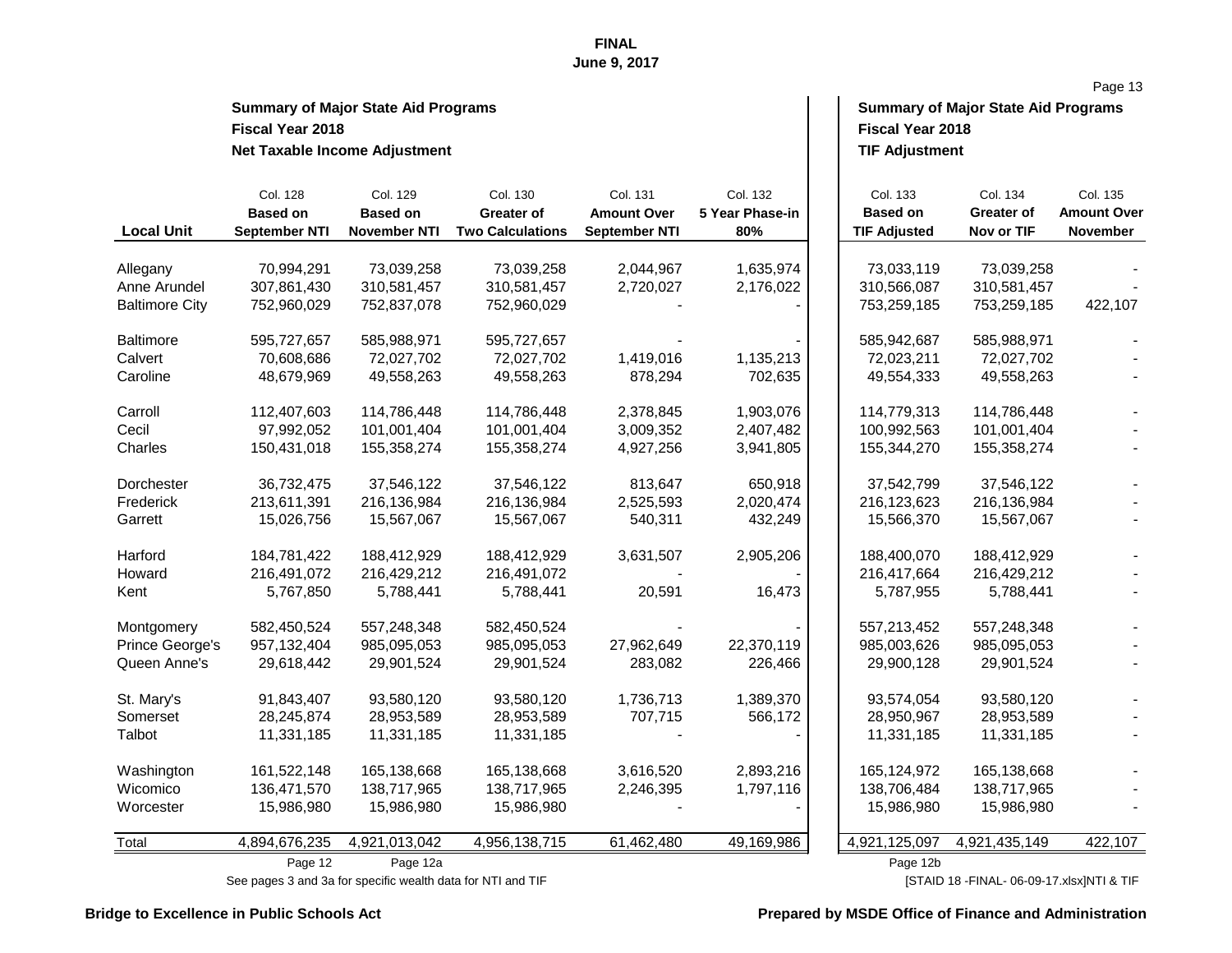|                        | <b>Summary of Major State Aid Programs</b><br><b>Fiscal Year 2018</b> |                           |            |            |                                           |            |                               |                              |
|------------------------|-----------------------------------------------------------------------|---------------------------|------------|------------|-------------------------------------------|------------|-------------------------------|------------------------------|
|                        | <b>Declining Enrollment Grant</b>                                     |                           |            |            |                                           |            |                               |                              |
|                        | Col. 136                                                              | Col. 137<br><b>Direct</b> | Col. 138   | Col. 139   | Col. 140                                  | Col. 141   | Col. 142<br><b>Difference</b> | Col. 143<br><b>Declining</b> |
|                        | <b>Total Direct</b>                                                   | <b>Aid Per</b>            |            |            | <b>Prior Years' Enrollment as of 9/30</b> |            | Average vs.                   | <b>Enrollment</b>            |
| <b>Local Unit</b>      | <b>Education Aid</b>                                                  | <b>Pupil</b>              | 2014       | 2015       | 2016                                      | Average    | 9/30/2016                     | Grant                        |
| Allegany               | 77,295,081                                                            | 9,446.10                  | 8,332.75   | 8,284.75   | 8,182.75                                  | 8,266.75   | 84.00                         | 793,472                      |
| Anne Arundel           | 343,813,068                                                           | 4,362.32                  | 77,280.00  | 78,051.50  | 78,814.25                                 | 78,048.58  |                               |                              |
| <b>Baltimore City</b>  | 813,777,342                                                           | 10,619.74                 | 79,503.00  | 77,583.00  | 76,628.75                                 | 77,904.92  | 1,276.17                      | 13,552,594                   |
| <b>Baltimore</b>       | 633,246,835                                                           | 5,856.32                  | 105,904.25 | 107,104.00 | 108,130.50                                | 107,046.25 |                               |                              |
| Calvert                | 79,842,668                                                            | 5,147.24                  | 15,594.00  | 15,569.25  | 15,511.75                                 | 15,558.33  | 46.58                         | 239,758                      |
| Caroline               | 53,050,265                                                            | 9,846.00                  | 5,293.00   | 5,303.00   | 5,388.00                                  | 5,328.00   |                               |                              |
| Carroll                | 126,614,946                                                           | 5,093.02                  | 25,504.50  | 25,162.50  | 24,860.50                                 | 25,175.83  | 315.33                        | 1,605,982                    |
| Cecil                  | 105,674,457                                                           | 7,056.73                  | 14,936.00  | 15,094.75  | 14,975.00                                 | 15,001.92  | 26.92                         | 189,967                      |
| Charles                | 168,841,173                                                           | 6,615.71                  | 25,413.00  | 25,470.75  | 25,521.25                                 | 25,468.33  |                               |                              |
| <b>Dorchester</b>      | 41,218,890                                                            | 9,070.06                  | 4,574.75   | 4,501.25   | 4,544.50                                  | 4,540.17   |                               |                              |
| Frederick              | 234,978,583                                                           | 5,875.82                  | 39,654.50  | 39,391.25  | 39,990.75                                 | 39,678.83  |                               |                              |
| Garrett                | 19,652,303                                                            | 5,401.95                  | 3,710.00   | 3,682.00   | 3,638.00                                  | 3,676.67   | 38.67                         | 208,893                      |
| Harford                | 200,320,303                                                           | 5,474.77                  | 36,740.25  | 36,634.50  | 36,589.75                                 | 36,654.83  | 65.08                         | 356,298                      |
| Howard                 | 239,693,960                                                           | 4,415.80                  | 52,474.50  | 53,535.75  | 54,281.00                                 | 53,430.42  |                               |                              |
| Kent                   | 8,498,508                                                             | 4,489.44                  | 1,970.00   | 1,911.00   | 1,893.00                                  | 1,924.67   | 31.67                         | 142,181                      |
| Montgomery             | 661,395,213                                                           | 4,278.49                  | 150,097.00 | 151,944.75 | 154,586.25                                | 152,209.33 |                               |                              |
| <b>Prince George's</b> | 1,082,702,023                                                         | 8,676.45                  | 121,619.25 | 122,905.75 | 124,786.25                                | 123,103.75 |                               |                              |
| Queen Anne's           | 33,797,238                                                            | 4,529.09                  | 7,477.75   | 7,461.25   | 7,462.25                                  | 7,467.08   | 4.83                          | 21,876                       |
| St. Mary's             | 103,753,374                                                           | 6,057.71                  | 16,959.00  | 16,935.00  | 17,127.50                                 | 17,007.17  |                               |                              |
| Somerset               | 30,722,441                                                            | 11,119.23                 | 2,726.00   | 2,711.50   | 2,763.00                                  | 2,733.50   |                               |                              |
| Talbot                 | 13,002,638                                                            | 3,010.22                  | 4,371.00   | 4,400.50   | 4,319.50                                  | 4,363.67   | 44.17                         | 132,961                      |
| Washington             | 171,793,364                                                           | 7,847.22                  | 21,759.50  | 21,705.25  | 21,892.25                                 | 21,785.67  |                               |                              |
| Wicomico               | 143,609,765                                                           | 10,014.10                 | 14,074.00  | 14,259.00  | 14,340.75                                 | 14,224.58  |                               |                              |
| Worcester              | 19,062,262                                                            | 3,029.60                  | 6,261.00   | 6,259.00   | 6,292.00                                  | 6,270.67   |                               |                              |
| <b>Total State</b>     | 5,406,356,700                                                         |                           | 842,229.00 | 845,861.25 | 852,519.50                                | 846,869.92 | 1,933.42                      | <u>17,243,982</u>            |

Page 14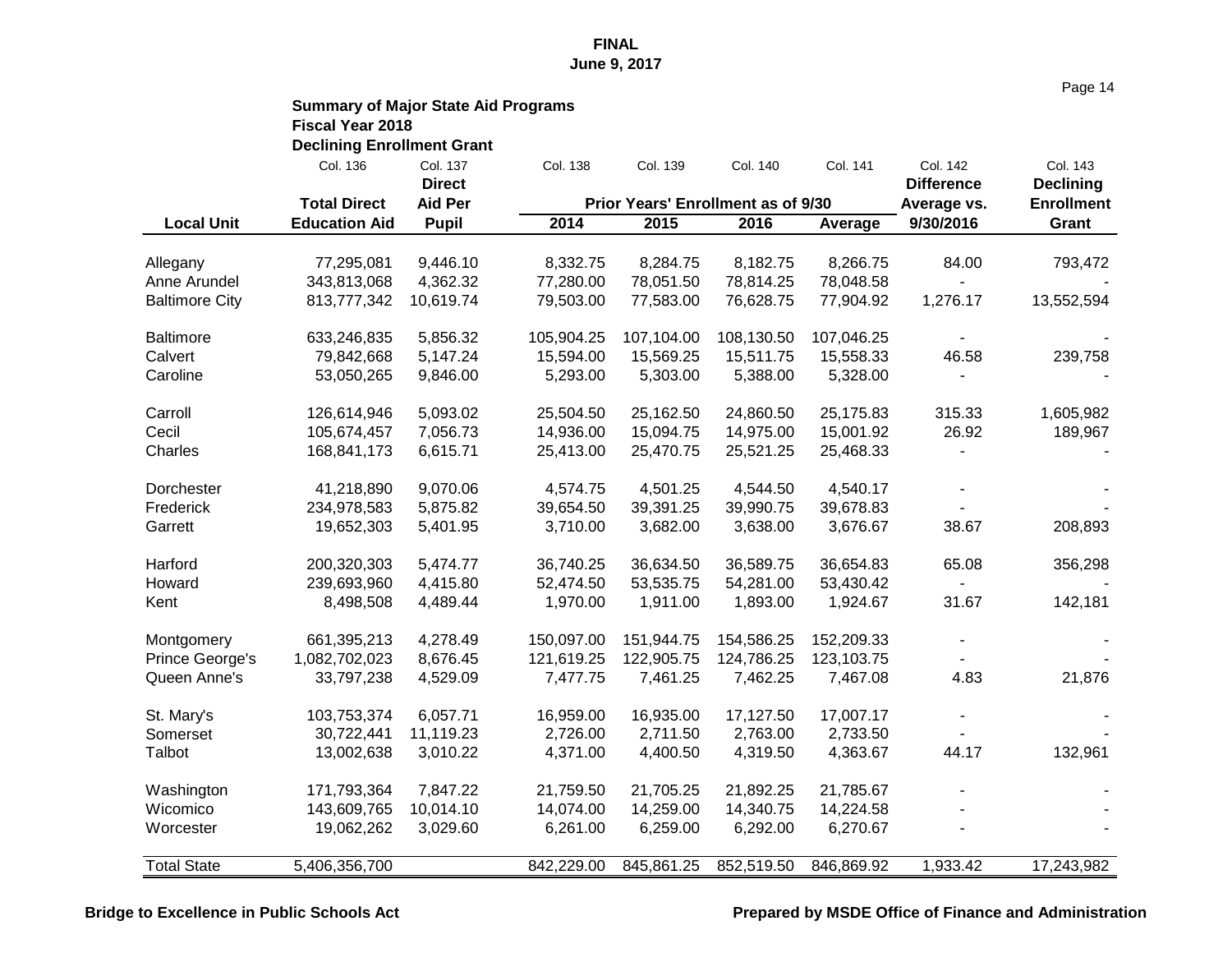|                                 | <b>Summary of Major State Aid Programs</b><br><b>Fiscal Year 2018</b> |                                                                |                                                                        |                                                                                 |                                                                                    |
|---------------------------------|-----------------------------------------------------------------------|----------------------------------------------------------------|------------------------------------------------------------------------|---------------------------------------------------------------------------------|------------------------------------------------------------------------------------|
|                                 | <b>Supplemental Prekindergarten Grant</b>                             |                                                                |                                                                        |                                                                                 |                                                                                    |
| <b>Local Unit</b>               | Col. 144<br><b>Eligible</b><br>Prekindergarten<br><b>Students</b>     | Col. 145<br><b>State Share of</b><br>the Foundation<br>Program | Col. 146<br><b>Full Time</b><br><b>Equivalent</b><br><b>Enrollment</b> | Col. 147<br><b>Foundation</b><br><b>Per Pupil Amount</b><br>(Col 145 ÷ Col 146) | <b>Col. 148</b><br>Supplemental<br><b>PreK Grant</b><br>(Col. 144 x Col 147 x 50%) |
|                                 |                                                                       |                                                                |                                                                        |                                                                                 |                                                                                    |
| Allegany<br><b>Anne Arundel</b> |                                                                       | 39,935,953<br>210,594,053                                      | 8,182.75<br>78,814.25                                                  | 4,880.51<br>2,672.03                                                            |                                                                                    |
| <b>Baltimore City</b>           | 4,277                                                                 | 363,536,509                                                    | 76,628.75                                                              | 4,744.13                                                                        | 10,145,322                                                                         |
| <b>Baltimore</b>                |                                                                       | 394,059,499                                                    | 108,130.50                                                             | 3,644.30                                                                        |                                                                                    |
| Calvert                         |                                                                       | 56,540,292                                                     | 15,511.75                                                              | 3,645.00                                                                        |                                                                                    |
| Caroline                        |                                                                       | 27,330,549                                                     | 5,388.00                                                               | 5,072.48                                                                        |                                                                                    |
| Carroll                         | $\overline{\phantom{a}}$                                              | 89,900,513                                                     | 24,860.50                                                              | 3,616.20                                                                        |                                                                                    |
| Cecil                           |                                                                       | 64,320,633                                                     | 14,975.00                                                              | 4,295.20                                                                        |                                                                                    |
| Charles                         |                                                                       | 107,084,114                                                    | 25,521.25                                                              | 4,195.88                                                                        |                                                                                    |
| Dorchester                      | $\blacksquare$                                                        | 20,768,266                                                     | 4,544.50                                                               | 4,569.98                                                                        |                                                                                    |
| Frederick                       |                                                                       | 158,332,988                                                    | 39,990.75                                                              | 3,959.24                                                                        |                                                                                    |
| Garrett                         | 178                                                                   | 9,581,975                                                      | 3,638.00                                                               | 2,633.86                                                                        | 234,414                                                                            |
| Harford                         |                                                                       | 136,064,999                                                    | 36,589.75                                                              | 3,718.66                                                                        |                                                                                    |
| Howard                          |                                                                       | 167,021,217                                                    | 54,281.00                                                              | 3,076.97                                                                        |                                                                                    |
| Kent                            | 109                                                                   | 2,519,392                                                      | 1,893.00                                                               | 1,330.90                                                                        | 72,534                                                                             |
| Montgomery                      |                                                                       | 338,744,661                                                    | 154,586.25                                                             | 2,191.30                                                                        |                                                                                    |
| Prince George's                 |                                                                       | 530,518,361                                                    | 124,786.25                                                             | 4,251.42                                                                        |                                                                                    |
| Queen Anne's                    |                                                                       | 22,074,042                                                     | 7,462.25                                                               | 2,958.09                                                                        |                                                                                    |
| St. Mary's                      |                                                                       | 67,875,547                                                     | 17,127.50                                                              | 3,962.96                                                                        |                                                                                    |
| Somerset                        | 179                                                                   | 13,869,147                                                     | 2,763.00                                                               | 5,019.60                                                                        | 449,254                                                                            |
| Talbot                          |                                                                       | 4,543,250                                                      | 4,319.50                                                               | 1,051.80                                                                        |                                                                                    |
| Washington                      |                                                                       | 100,468,143                                                    | 21,892.25                                                              | 4,589.21                                                                        |                                                                                    |
| Wicomico                        |                                                                       | 72,967,695                                                     | 14,340.75                                                              | 5,088.14                                                                        |                                                                                    |
| Worcester                       |                                                                       | 6,617,926                                                      | 6,292.00                                                               | 1,051.80                                                                        |                                                                                    |
| <b>Total State</b>              | 4,743                                                                 | 3,005,269,724                                                  | 852,519.50                                                             |                                                                                 | 10,901,524                                                                         |
|                                 |                                                                       | Page 5, col. 48                                                | Page 3, col 20                                                         |                                                                                 |                                                                                    |

Supplemental Prekindergarten Grant is phased in at 50% funding in FY 2018

[STAID 18 -FINAL- 06-09-17.xlsx]PreK

#### **Bridge to Excellence in Public Schools Act Prepared by MSDE Office of Finance and Administration**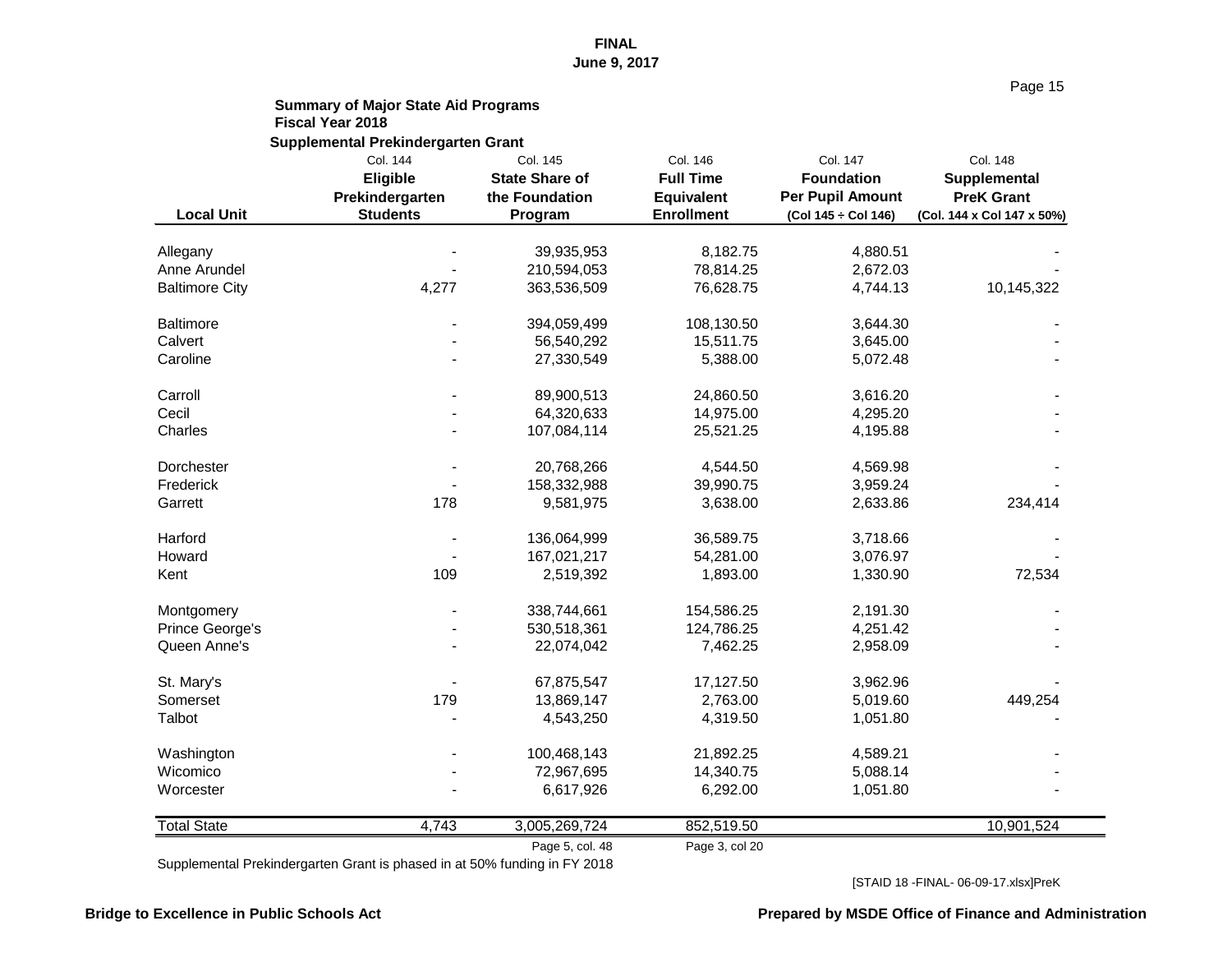## **Major State Aid Programs - Summary** Page 16 **Fiscal Year 2018 - Difference From Prior Release**

| <b>Local Unit</b>        | Col. 149<br><b>Foundation</b><br>Program | Col. 150<br>Geog. Cost of<br>Educ. Index<br>(GCEI) | Col. 151<br><b>Total</b><br><b>Grants</b> | Col. 152<br><b>Transportation Compensatory</b><br><b>Education</b> | Col. 153<br><b>Limited</b><br><b>English</b><br><b>Proficient</b> | Col. 154<br><b>Special</b><br><b>Education</b><br>Formula | Col. 155<br><b>Guaranteed</b><br><b>Tax</b><br><b>Base</b> | Col. 156<br><b>Supplemental</b><br><b>Grants</b> | Col. 157<br><b>NTI</b><br><b>Adjustment</b> | Col. 158<br><b>TIF</b><br>Grant<br>(HB285) | Col. 159<br><b>Declining</b><br>Grant | Col. 160<br>Supplemental<br>Enrollment Prekindergarten<br>Grant | Col. 161<br><b>Total Direct</b><br><b>Mandated</b><br><b>Grants</b> |
|--------------------------|------------------------------------------|----------------------------------------------------|-------------------------------------------|--------------------------------------------------------------------|-------------------------------------------------------------------|-----------------------------------------------------------|------------------------------------------------------------|--------------------------------------------------|---------------------------------------------|--------------------------------------------|---------------------------------------|-----------------------------------------------------------------|---------------------------------------------------------------------|
|                          |                                          |                                                    |                                           |                                                                    |                                                                   |                                                           |                                                            |                                                  |                                             |                                            |                                       |                                                                 |                                                                     |
| Allegany<br>Anne Arundel |                                          |                                                    |                                           |                                                                    |                                                                   |                                                           |                                                            |                                                  |                                             |                                            |                                       |                                                                 |                                                                     |
| <b>Baltimore City</b>    |                                          |                                                    |                                           |                                                                    |                                                                   |                                                           |                                                            |                                                  |                                             |                                            |                                       |                                                                 | $\sim$                                                              |
|                          |                                          |                                                    |                                           |                                                                    |                                                                   |                                                           |                                                            |                                                  |                                             |                                            |                                       |                                                                 |                                                                     |
| <b>Baltimore</b>         |                                          |                                                    |                                           |                                                                    |                                                                   |                                                           |                                                            |                                                  |                                             |                                            |                                       |                                                                 | $\sim$                                                              |
| Calvert                  |                                          |                                                    |                                           |                                                                    |                                                                   |                                                           |                                                            |                                                  |                                             |                                            |                                       |                                                                 | $\sim$ 100 $\mu$                                                    |
| Caroline                 |                                          |                                                    |                                           |                                                                    |                                                                   |                                                           |                                                            |                                                  |                                             |                                            |                                       |                                                                 | $\sim$                                                              |
| Carroll                  |                                          |                                                    |                                           |                                                                    |                                                                   |                                                           |                                                            |                                                  |                                             |                                            |                                       |                                                                 | $\sim$                                                              |
| Cecil                    |                                          |                                                    |                                           |                                                                    |                                                                   |                                                           |                                                            |                                                  |                                             |                                            |                                       |                                                                 | $\sim$                                                              |
| Charles                  |                                          |                                                    |                                           |                                                                    |                                                                   |                                                           |                                                            |                                                  |                                             |                                            |                                       |                                                                 | $\sim$                                                              |
| Dorchester               |                                          |                                                    |                                           |                                                                    |                                                                   |                                                           |                                                            |                                                  |                                             |                                            |                                       |                                                                 | $\sim$                                                              |
| Frederick                |                                          |                                                    |                                           |                                                                    |                                                                   |                                                           |                                                            |                                                  |                                             |                                            |                                       |                                                                 | $\sim$                                                              |
| Garrett                  |                                          |                                                    |                                           |                                                                    |                                                                   |                                                           |                                                            |                                                  |                                             |                                            |                                       |                                                                 | $\sim$                                                              |
| Harford                  |                                          |                                                    |                                           |                                                                    |                                                                   |                                                           |                                                            |                                                  |                                             |                                            |                                       |                                                                 | $\blacksquare$                                                      |
| Howard                   |                                          |                                                    |                                           |                                                                    |                                                                   |                                                           |                                                            |                                                  |                                             |                                            |                                       |                                                                 | $\sim$                                                              |
| Kent                     |                                          |                                                    |                                           |                                                                    |                                                                   |                                                           |                                                            |                                                  |                                             |                                            |                                       |                                                                 | $\sim$                                                              |
| Montgomery               |                                          |                                                    |                                           |                                                                    |                                                                   |                                                           |                                                            |                                                  |                                             |                                            |                                       |                                                                 |                                                                     |
| <b>Prince George's</b>   |                                          |                                                    |                                           |                                                                    |                                                                   |                                                           |                                                            |                                                  |                                             |                                            |                                       |                                                                 | $\sim$                                                              |
| Queen Anne's             |                                          |                                                    |                                           |                                                                    |                                                                   |                                                           |                                                            |                                                  |                                             |                                            |                                       |                                                                 | $\sim$                                                              |
|                          |                                          |                                                    |                                           |                                                                    |                                                                   |                                                           |                                                            |                                                  |                                             |                                            |                                       |                                                                 |                                                                     |
| St. Mary's               |                                          |                                                    |                                           |                                                                    |                                                                   |                                                           | $\sim$                                                     |                                                  |                                             |                                            |                                       |                                                                 |                                                                     |
| Somerset                 |                                          |                                                    |                                           |                                                                    |                                                                   |                                                           |                                                            |                                                  |                                             |                                            |                                       |                                                                 | $\blacksquare$                                                      |
| Talbot                   |                                          |                                                    |                                           |                                                                    |                                                                   |                                                           |                                                            |                                                  |                                             |                                            |                                       |                                                                 | $\overline{\phantom{a}}$                                            |
| Washington               |                                          |                                                    |                                           |                                                                    |                                                                   |                                                           |                                                            |                                                  |                                             |                                            |                                       |                                                                 | $\blacksquare$                                                      |
| Wicomico                 |                                          |                                                    |                                           |                                                                    |                                                                   |                                                           |                                                            |                                                  |                                             |                                            |                                       |                                                                 | $\blacksquare$                                                      |
| Worcester                |                                          |                                                    |                                           |                                                                    |                                                                   |                                                           |                                                            |                                                  |                                             |                                            |                                       |                                                                 | $\blacksquare$                                                      |
| <b>Total State</b>       | $\sim$                                   | $\sim$                                             | $\sim$                                    | $\sim$                                                             | $\sim$                                                            |                                                           | $\sim$ $\sim$<br>$\sim$                                    | $\sim$                                           | $\sim$                                      | $\sim$                                     | $\sim$                                | $\sim$                                                          |                                                                     |

[STAID 18 -FINAL- 06-09-17.xlsx]Chg from Prior Draft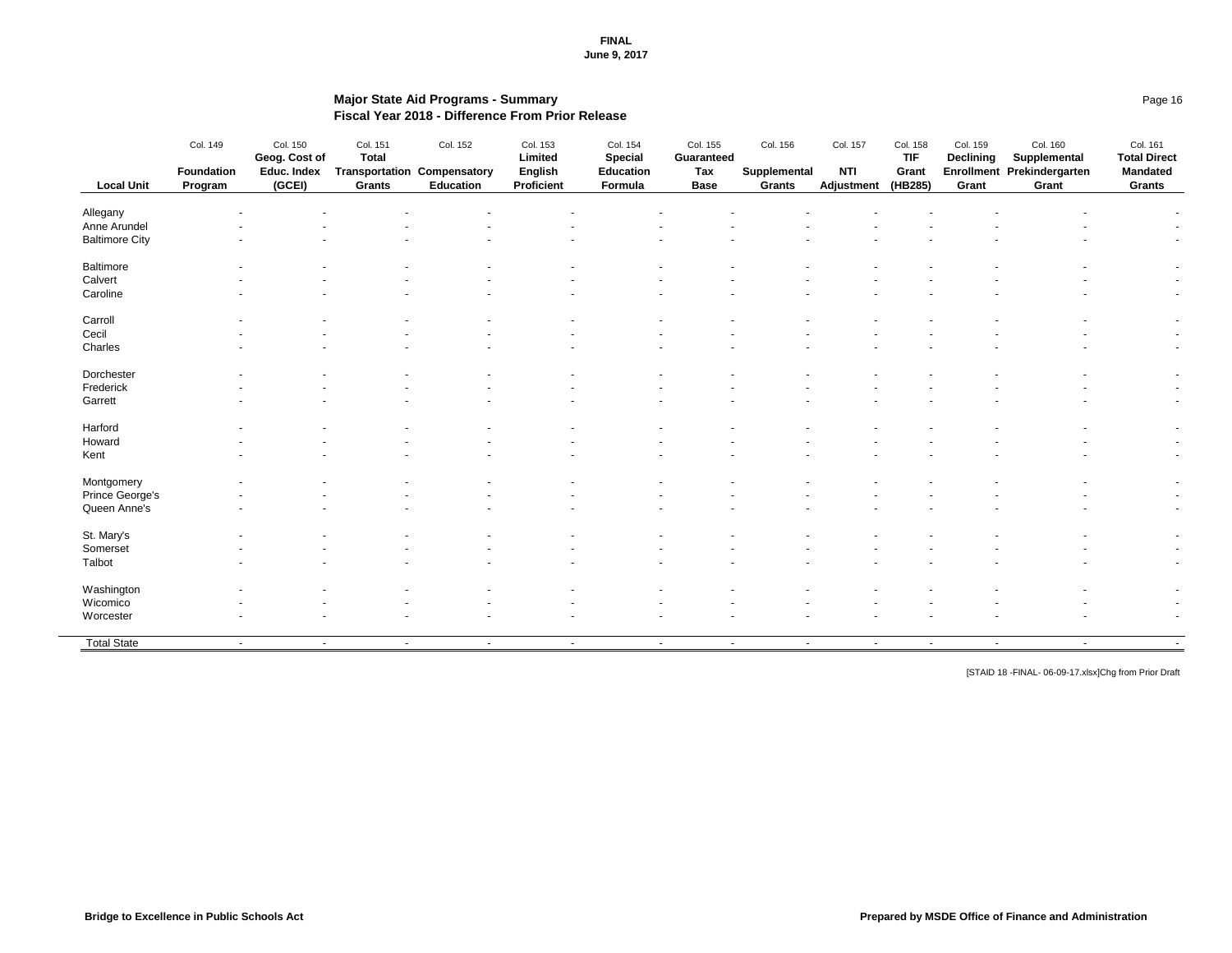## **Major State Aid Programs - Summary** Page 17 **Fiscal Year 2018 - Difference From FINAL FY 2017 Calculation**

\* FY 2017 was the last year for funding of the Small and Declining Enrollment Grant; FY 2018 (per HB684) provides a new formula for Declining Enrollment (see page 14) [STAID 18 -FINAL- 06-09-17.xlsx]Chg from Prior Yr \*\* The Supplemental Prekindergarten Grant is new for FY 2018 (see page 15)

|                       | Col. 162                     | Col. 163<br>Geog. Cost of    | Col. 164<br><b>Total</b>               | Col. 165                         | Col. 166<br><b>Limited</b>          | Col. 167<br><b>Special</b>  | Col. 168<br><b>Guaranteed</b> | Col. 169                      | Col. 170                        | Col. 171                 | Col. 172<br>Small &         | Col. 173<br><b>Declining</b> | Col. 174<br>Supplemental               | Col. 175<br><b>Total Direct</b>  |
|-----------------------|------------------------------|------------------------------|----------------------------------------|----------------------------------|-------------------------------------|-----------------------------|-------------------------------|-------------------------------|---------------------------------|--------------------------|-----------------------------|------------------------------|----------------------------------------|----------------------------------|
| <b>Local Unit</b>     | <b>Foundation</b><br>Program | <b>Educ. Index</b><br>(GCEI) | <b>Transportation</b><br><b>Grants</b> | Compensatory<br><b>Education</b> | <b>English</b><br><b>Proficient</b> | <b>Education</b><br>Formula | Tax<br><b>Base</b>            | Supplemental<br><b>Grants</b> | <b>NTI</b><br><b>Adjustment</b> | <b>TIF</b><br>Grant      | <b>Declining</b><br>Grants* | Grant*                       | Enrollment Prekindergarten<br>Grant ** | <b>Mandated</b><br><b>Grants</b> |
| Allegany              | (28, 596)                    |                              | 7,114                                  | (71, 554)                        | 17,660                              | 273,095                     | 369,008                       | $\sim$                        | 330,945                         |                          |                             | 793,472                      |                                        | 1,691,144                        |
| Anne Arundel          | 1,650,434                    | 163,707                      | 528,155                                | (1,724,445)                      | 1,670,914                           | 425,636                     |                               | $\overline{\phantom{a}}$      | 32,413                          |                          |                             | $\sim$                       |                                        | 2,746,814                        |
| <b>Baltimore City</b> | (9,078,352)                  | (124, 624)                   | 104,067                                | (12, 405, 537)                   | 2,159,243                           | (2,075,552)                 | (4,465,051)                   | $\blacksquare$                |                                 | 422,107                  |                             | $-13,552,594$                | 10,145,322                             | (1,765,783)                      |
| <b>Baltimore</b>      | 11,188,432                   | 98,711                       | 952,568                                | 717,025                          | 4,318,434                           | 1,778,524                   | $\sim$                        | $\overline{\phantom{a}}$      |                                 |                          |                             |                              | $\blacksquare$                         | 19,053,694                       |
| Calvert               | 180,099                      | 7,227                        | 78,333                                 | (469, 243)                       | (77, 996)                           | 69,897                      |                               | $\overline{\phantom{a}}$      | 97,166                          |                          |                             | 239,758                      | $\overline{\phantom{a}}$               | 125,241                          |
| Caroline              | 1,007,710                    |                              | 44,259                                 | 657,697                          | (5,895)                             | 79,499                      | 336,259                       | $\overline{\phantom{a}}$      | 66,414                          |                          |                             |                              | $\overline{\phantom{a}}$               | 2,185,943                        |
| Carroll               | (1, 384, 737)                | (12, 737)                    | 83,998                                 | (80, 556)                        | 59,692                              | (122,098)                   |                               | $\overline{\phantom{a}}$      | 403,415                         | $\sim$                   | $\sim 100$                  | 1,605,982                    | $\blacksquare$                         | 552,959                          |
| Cecil                 | 280,435                      | $\sim$                       | 33,494                                 | (26, 586)                        | 67,541                              | 165,811                     | 381,368                       | $\blacksquare$                | 439,691                         | $\sim$                   |                             | 189,967                      | $\blacksquare$                         | 1,531,721                        |
| Charles               | 493,902                      | 31,534                       | 108,053                                | 82,327                           | 433,535                             | 720,121                     | (220, 322)                    | $\blacksquare$                | 2,357,302                       |                          |                             |                              | $\blacksquare$                         | 4,006,452                        |
| Dorchester            | 692,991                      | $\overline{a}$               | 35,371                                 | 457,364                          | 122,166                             | 31,036                      | 299,930                       | $\overline{\phantom{a}}$      | 187,296                         |                          |                             |                              | $\blacksquare$                         | 1,826,154                        |
| Frederick             | 4,098,650                    | 146,267                      | 332,652                                | ,262,436                         | 1,142,957                           | 427,540                     | $\blacksquare$                | $\overline{\phantom{a}}$      | 98,777                          |                          |                             |                              |                                        | 7,509,279                        |
| Garrett               | 86,370                       |                              | 24,259                                 | 28,431                           | 5,592                               | (25, 484)                   | $\blacksquare$                | $\overline{\phantom{a}}$      | 74,456                          | $\overline{\phantom{0}}$ | $\sim$                      | 208,893                      | 234,414                                | 636,931                          |
| Harford               | 663,387                      |                              | 84,541                                 | 461,144                          | 87,674                              | 58,905                      |                               | $\sim$                        | 544,207                         |                          |                             | 356,298                      |                                        | 2,256,156                        |
| Howard                | 4,326,876                    | 116,932                      | 461,385                                | 135,192                          | 392,714                             | 562,508                     | $\blacksquare$                | $\sim$                        | (37, 945)                       |                          |                             |                              |                                        | 5,957,662                        |
| Kent                  | 199,699                      | (345)                        | 11,297                                 | (98, 668)                        | 14,691                              | 15,811                      | $\blacksquare$                | $\blacksquare$                | 16,473                          |                          | (64, 973)                   | 142,181                      | 72,534                                 | 308,700                          |
| Montgomery            | 13,217,859                   | 877,729                      | 1,157,003                              | 2,422,540                        | 3,039,657                           | 1,327,277                   |                               |                               |                                 |                          |                             |                              | $\sim$                                 | 22,042,065                       |
| Prince George's       | 8,479,945                    | 916,106                      | 936,160                                | (152, 707)                       | 7,380,102                           | 843,849                     | (2,864,363)                   | $\overline{\phantom{a}}$      | 3,910,269                       | $\blacksquare$           |                             |                              | $\sim$                                 | 19,449,361                       |
| Queen Anne's          | 310,799                      | 4,016                        | 41,731                                 | 15,841                           | 74,161                              | (33, 346)                   |                               | $\overline{\phantom{a}}$      | (60, 366)                       | $\blacksquare$           |                             | 21,876                       | $\overline{\phantom{a}}$               | 374,712                          |
| St. Mary's            | 2,418,974                    | 4,325                        | 165,441                                | 866,246                          | 50,597                              | 287,106                     |                               |                               | 116,232                         |                          |                             |                              |                                        | 3,908,921                        |
| Somerset              | 616,547                      |                              | 40,936                                 | 823,397                          | 65,992                              | 84,099                      | 446,718                       | $\blacksquare$                | 182,804                         | $\sim$                   |                             |                              | 449,254                                | 2,709,747                        |
| Talbot                | (53, 512)                    | $\sim$                       | 27,935                                 | (65, 746)                        | (16, 608)                           | (2, 113)                    |                               | $\overline{\phantom{a}}$      |                                 |                          |                             | 132,961                      |                                        | 22,917                           |
| Washington            | 2,564,806                    | $\sim$                       | 161,381                                | 1,884,339                        | 64,344                              | 401,773                     | 959,456                       | $\sim$                        | 442,780                         | $\sim$                   |                             |                              | $\blacksquare$                         | 6,478,879                        |
| Wicomico              | 1,268,835                    | $\sim$                       | 61,129                                 | 1,700,809                        | 616,475                             | (24,908)                    | 549,909                       | $\blacksquare$                | 265,844                         | $\overline{\phantom{0}}$ |                             |                              | $\blacksquare$                         | 4,438,093                        |
| Worcester             | 79,775                       | $\sim$                       | 58,931                                 | (21, 024)                        | (19,661)                            | (3,021)                     |                               | $\overline{\phantom{a}}$      |                                 |                          |                             |                              |                                        | 95,000                           |
| <b>Total State</b>    | 43,281,328                   | 2,228,848                    | 5,540,193                              | (3,601,278)                      | 21,663,981                          | 5,265,965                   | (4,207,088)                   | $\overline{\phantom{a}}$      | 9,468,173                       | 422,107                  |                             | $(64,973)$ 17,243,982        | 10,901,524                             | 108,142,762                      |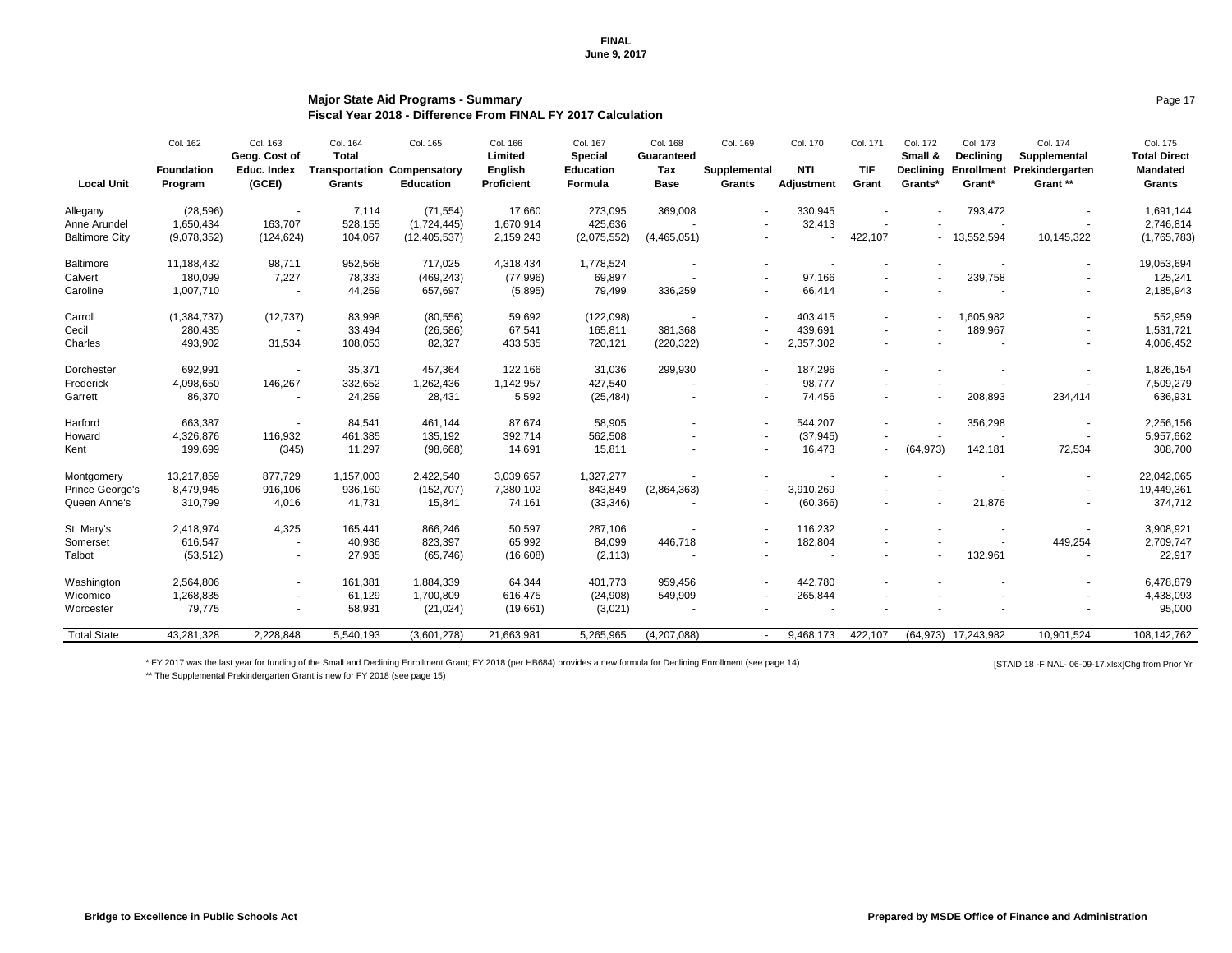Page 18

# **Education Effort**

## **Calculations for Fiscal Year 2018 Maintenance of Effort (Using November Net Taxable Income)**

|                                             |         |         |         |         |         | <b>Counties Below</b> | Change in  | <b>Required</b> |
|---------------------------------------------|---------|---------|---------|---------|---------|-----------------------|------------|-----------------|
| <b>Local Unit</b>                           | FY 2013 | FY 2014 | FY 2015 | FY 2016 | FY 2017 | 5-Year Average        | Local WPP* | <b>Increase</b> |
| <b>Allegany</b>                             | 1.17%   | 1.20%   | 1.19%   | 1.20%   | 1.20%   | $\ast$                | 2.1%       | 2.1%            |
| <b>Anne Arundel</b>                         | 1.28%   | 1.32%   | 1.29%   | 1.32%   | 1.32%   |                       | 3.9%       |                 |
| <b>Baltimore City</b>                       | 1.10%   | 1.15%   | 1.12%   | 1.11%   | 1.06%   | $\ast$                | 6.1%       | 2.4%            |
| <b>Baltimore</b>                            | 1.32%   | 1.38%   | 1.39%   | 1.41%   | 1.39%   |                       | 1.6%       |                 |
| <b>Calvert</b>                              | 1.47%   | 1.56%   | 1.58%   | 1.57%   | 1.54%   |                       | 3.5%       |                 |
| <b>Caroline</b>                             | 0.82%   | 0.86%   | 0.89%   | 0.91%   | 0.92%   | $\ast$                | $-0.3%$    | 0.0%            |
| Carroll                                     | 1.45%   | 1.46%   | 1.46%   | 1.50%   | 1.51%   |                       | 4.3%       |                 |
| <b>Cecil</b>                                | 1.17%   | 1.27%   | 1.32%   | 1.39%   | 1.37%   |                       | 2.4%       |                 |
| <b>Charles</b>                              | 1.53%   | 1.62%   | 1.64%   | 1.68%   | 1.66%   |                       | 2.4%       |                 |
| <b>Dorchester</b>                           | 1.05%   | 1.10%   | 1.13%   | 1.17%   | 1.17%   | $\ast$                | $-0.3%$    | 0.0%            |
| Frederick                                   | 1.40%   | 1.45%   | 1.42%   | 1.43%   | 1.42%   |                       | 2.9%       |                 |
| <b>Garrett</b>                              | 1.08%   | 1.10%   | 1.12%   | 1.18%   | 1.20%   | $\ast$                | 2.5%       | 2.4%            |
| <b>Harford</b>                              | 1.34%   | 1.35%   | 1.34%   | 1.36%   | 1.36%   |                       | 3.3%       |                 |
| <b>Howard</b>                               | 1.75%   | 1.79%   | 1.83%   | 1.86%   | 1.82%   |                       | 2.7%       |                 |
| Kent                                        | 1.08%   | 1.10%   | 1.04%   | 1.09%   | 1.05%   | $\ast$                | 0.5%       | 0.5%            |
| <b>Montgomery</b>                           | 1.40%   | 1.42%   | 1.39%   | 1.42%   | 1.45%   |                       | 2.3%       |                 |
| <b>Prince George's</b>                      | 1.31%   | 1.35%   | 1.38%   | 1.45%   | 1.46%   |                       | 4.3%       |                 |
| <b>Queen Anne's</b>                         | 1.00%   | 1.11%   | 1.19%   | 1.23%   | 1.24%   | $\ast$                | 3.2%       | 2.4%            |
| St. Mary's                                  | 1.18%   | 1.24%   | 1.28%   | 1.33%   | 1.37%   |                       | 1.2%       |                 |
| <b>Somerset</b>                             | 1.03%   | 1.19%   | 1.20%   | 1.19%   | 1.21%   | $\ast$                | $-1.9%$    | 0.0%            |
| <b>Talbot</b>                               | 0.72%   | 0.74%   | 0.76%   | 0.80%   | 0.81%   | $\ast$                | 2.7%       | 2.4%            |
| Washington                                  | 1.23%   | 1.26%   | 1.27%   | 1.26%   | 1.24%   | $\ast$                | 1.4%       | 1.4%            |
| <b>Wicomico</b>                             | 0.94%   | 1.01%   | 1.02%   | 1.06%   | 1.06%   |                       | 2.0%       | 2.0%            |
| <b>Worcester</b>                            | 0.93%   | 1.04%   | 1.12%   | 1.13%   | 1.15%   | $\ast$                | 3.8%       | 2.4%            |
| <b>State Average</b>                        | 1.20%   | 1.25%   | 1.27%   | 1.29%   | 1.29%   | 1.26%                 | 2.4%       |                 |
| <b>State Five-Year Moving Average @110%</b> |         |         |         |         |         | 1.39%                 |            |                 |
| <b>State Five-Year Moving Average @120%</b> |         |         |         |         |         |                       |            |                 |

Education effort is calculated by dividing local education appropriation by local wealth.

\* Percentage change in Local Wealth Per Pupil (using November NTI). The required increase for counties below the 5 year statewide moving average is the lesser of

A. A county's increase in the local wealth per pupil; B. The statewide average increase in local wealth per pupil; or C. 2.5% [STAID 18 -FINAL- 06-09-17.xlsx]Educ Effort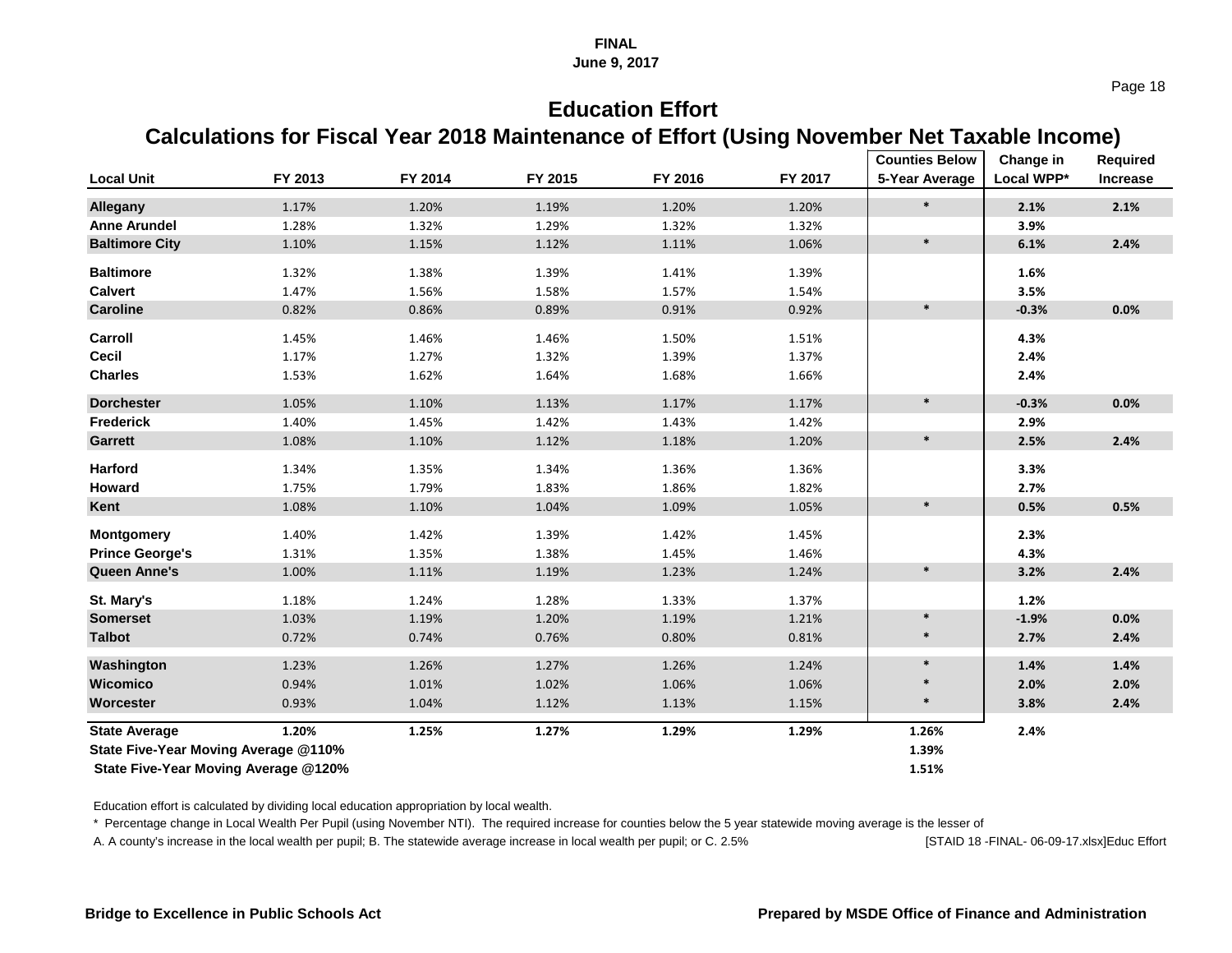|                | $\sqrt{2}$ | <b>HOUSE BILL 150</b>                                                                        |           |
|----------------|------------|----------------------------------------------------------------------------------------------|-----------|
| $\mathbf{1}$   |            | PAYMENTS TO CIVIL DIVISIONS OF THE STATE                                                     |           |
| $\overline{2}$ |            | A15O00.01 Disparity Grants                                                                   |           |
| $\overline{3}$ |            | General Fund Appropriation, provided that                                                    |           |
| 4              |            | this appropriation shall be reduced by                                                       |           |
| 5              |            | \$8,443,550 \$2,414,665 contingent upon the                                                  |           |
| 6              |            | enactment of legislation level funding the                                                   |           |
| 7              |            | grants at the fiscal 2017 amount modifying                                                   |           |
| 8              |            | <i>the formula for disparity grants.</i>                                                     |           |
| 9              |            | <u>Further provided that \$10,000,000 of this</u>                                            |           |
| 10             |            | appropriation for Baltimore City may not                                                     |           |
| 11             |            | be distributed as a grant to Baltimore City                                                  |           |
| 12             |            | until the Maryland State Department of                                                       |           |
| 13             |            | Education (MSDE) certifies that Baltimore                                                    |           |
| 14<br>15       |            | City has appropriated for fiscal 2018 an<br>additional \$10,000,000 for the Baltimore        |           |
| 16             |            | City Public Schools (BCPS) over the fiscal                                                   |           |
| 17             |            | 2017 Maintenance of Effort appropriation.                                                    |           |
| 18             |            | If MSDE does not certify that Baltimore                                                      |           |
| 19             |            | <u>City has appropriated an additional</u>                                                   |           |
| 20             |            | \$10,000,000 for the school system, then the                                                 |           |
| 21             |            | <u>funds</u> may not be distributed as a grant to                                            |           |
| 22             |            | Baltimore City, and authority is hereby                                                      |           |
| 23             |            | granted to transfer \$10,000,000<br>to                                                       |           |
| 24             |            | R00A02.01 to be provided as a grant to                                                       |           |
| 25             |            | BCPS. If the funds are not transferred for                                                   |           |
| 26<br>27       |            | this purpose, then it may not be expended                                                    |           |
| 28             |            | or transferred for any other purpose and<br>shall revert to the General Fund at the end      |           |
| 29             |            | of the fiscal year.                                                                          |           |
|                |            |                                                                                              |           |
| 30<br>31       |            | Further provided that \$6,028,886 of the                                                     |           |
| 32             |            | appropriation made for the purpose of<br><i>disparity grants shall not be expended until</i> |           |
| 33             |            | each of the following jurisdictions certify                                                  |           |
| 34             |            | that it will spend the following amounts,                                                    |           |
| 35             |            | equal to what that particular jurisdiction                                                   |           |
| 36             |            | receives in excess of the fiscal 2017 grant, to                                              |           |
| 37             |            | <i>increase local spending on public schools</i>                                             |           |
| 38             |            | above the amount required to meet                                                            |           |
| 39             |            | maintenance of effort for fiscal 2018:                                                       |           |
| 40             |            |                                                                                              | 946,445   |
| 41             |            |                                                                                              | 196,240   |
| 42             |            |                                                                                              | 4,245,462 |
| 43             |            |                                                                                              | 52,938    |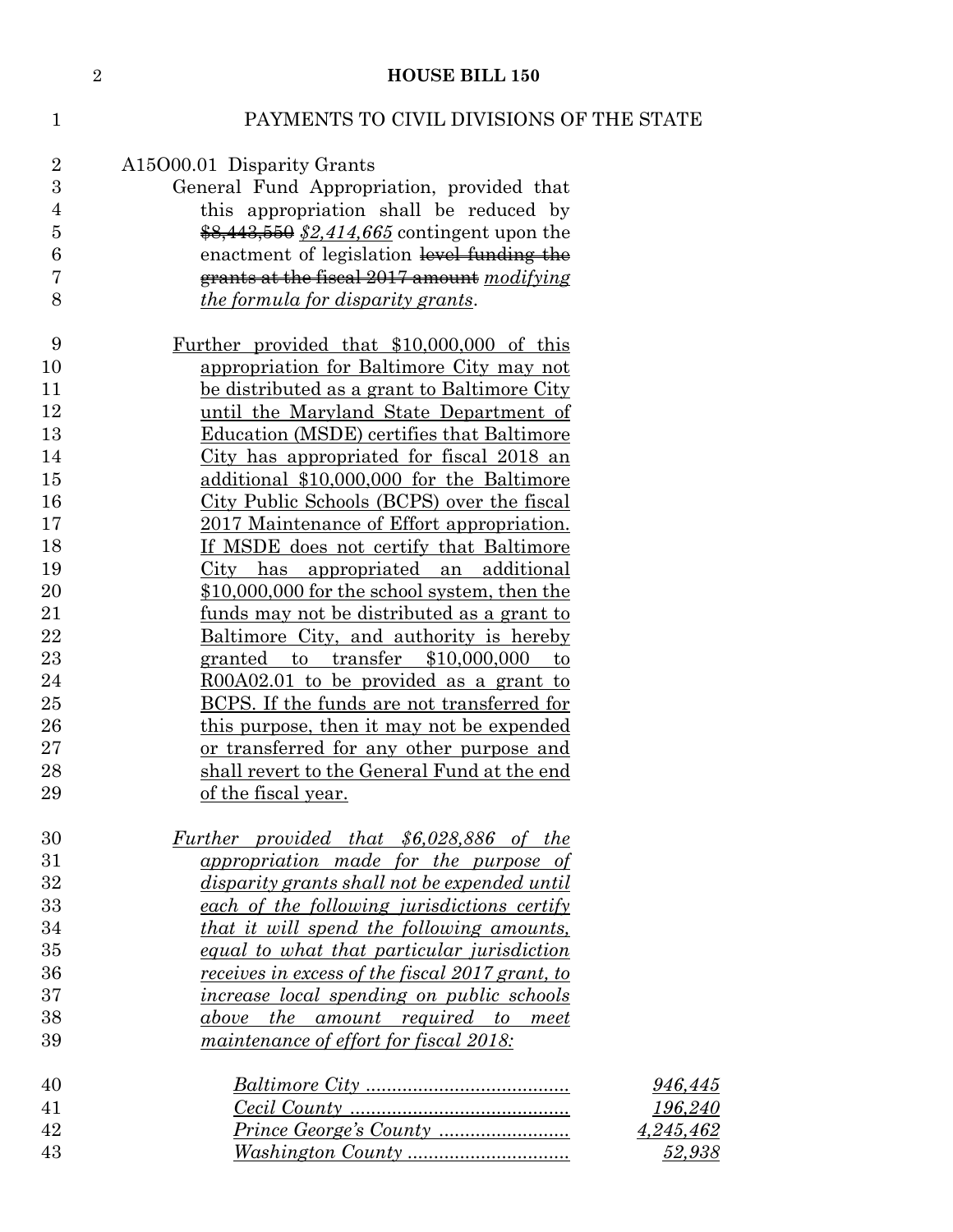| $\mathbf{1}$     |                                                         | 587,801     |
|------------------|---------------------------------------------------------|-------------|
| $\overline{2}$   | <u>Further provided that on or before January 1,</u>    |             |
| 3                | 2018, the Maryland State Department of                  |             |
| 4                | Education shall submit certification to the             |             |
| $\overline{5}$   | <u>budget committees to demonstrate that each</u>       |             |
| $\boldsymbol{6}$ | <i><u>iurisdiction has provided the appropriate</u></i> |             |
| 7                | <i>increase in local spending on public schools</i>     |             |
| 8                | above the amount required to meet                       |             |
| 9                | <i>maintenance of effort in order to have the</i>       |             |
| 10               | funds released. This increase shall not                 |             |
| 11               | be included in the calculation of                       |             |
| 12               | maintenance of effort for fiscal 2019                   |             |
| 13               | for each county. The budget committees                  |             |
| 14               | shall have 45 days to review and comment                |             |
| 15               | <u>upon the receipt of the certification. These</u>     |             |
| 16               | <u>funds may not be transferred by budget</u>           |             |
| 17               | amendment or otherwise to any other                     |             |
| 18               | <u>purpose, and if not expended shall revert to</u>     |             |
| 19               |                                                         | 141,239,736 |
| 20               | A15O00.02 Teacher Retirement Supplemental               |             |
| 21               | Grants                                                  |             |
| 22               |                                                         | 27,658,661  |
| 23               | A15O00.03 Miscellaneous Grants                          |             |
| 24               |                                                         | 1,040,803   |
| 25               | <b>SUMMARY</b>                                          |             |
| 26               |                                                         | 168,898,397 |
| 27               |                                                         | 1,040,803   |
| 28               |                                                         |             |
| 29               |                                                         | 169,939,200 |
| 30               |                                                         |             |
| 31               | <b>GENERAL ASSEMBLY OF MARYLAND</b>                     |             |
| 32               | B75A01.01 Senate                                        |             |
| 33               |                                                         | 13,381,411  |
| 34               | B75A01.02 House of Delegates                            |             |
| 35               |                                                         | 25,258,604  |
| 36               | B75A01.03 General Legislative Expenses                  |             |
| 37               |                                                         | 1,028,412   |